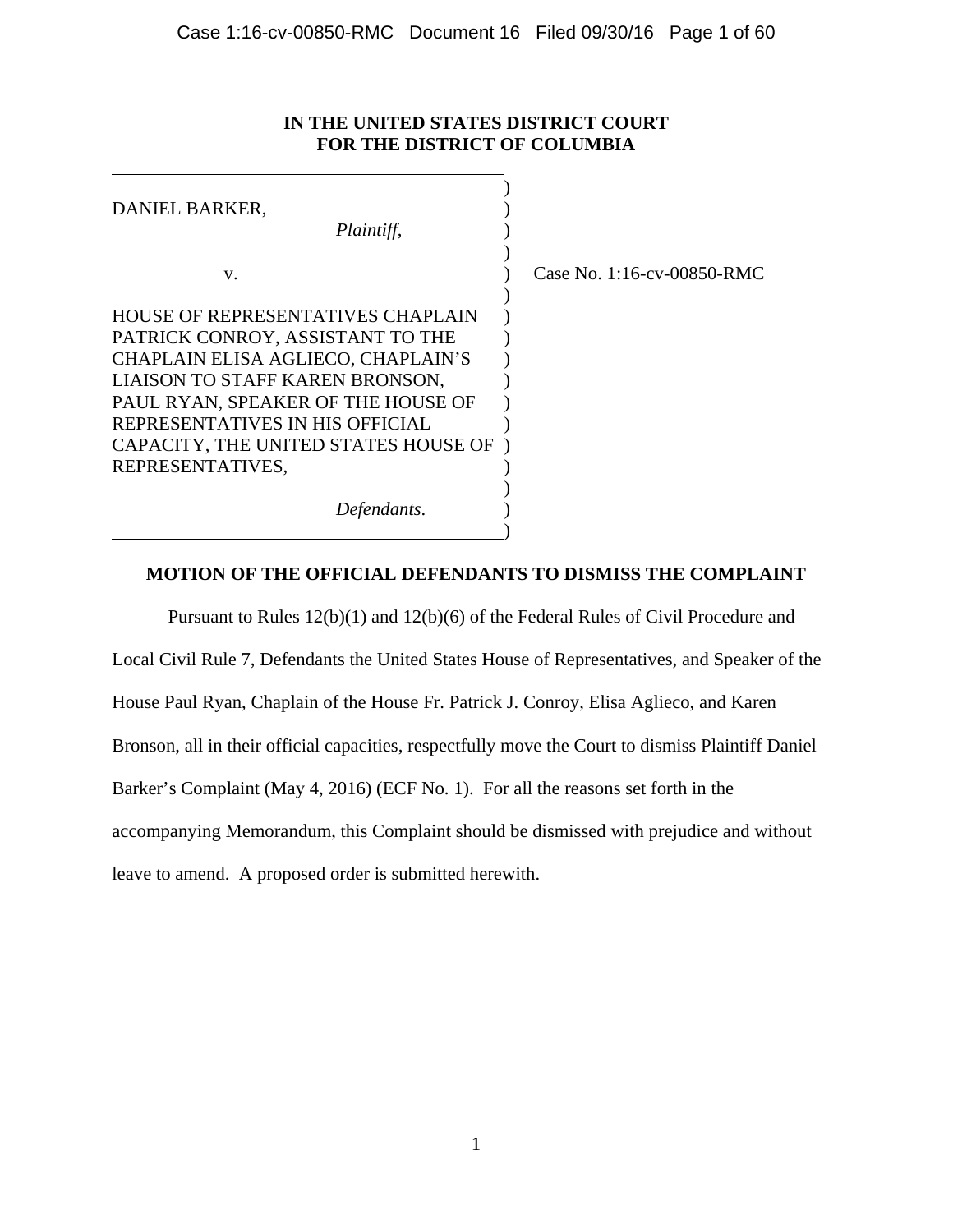Respectfully submitted,

*/s/ Thomas G. Hungar* THOMAS G. HUNGAR  *General Counsel*  ELENI M. ROUMEL  *Assistant General Counsel*  KIMBERLY HAMM  *Assistant General Counsel*  SARAH K. CURRAN  *Attorney* 

OFFICE OF GENERAL COUNSEL, U.S. HOUSE OF REPRESENTATIVES 219 Cannon House Office Building Washington, D.C. 20515 (202) 225-9700 (telephone) (202) 226-1360 (facsimile) Thomas.Hungar@mail.house.gov

*Counsel for the United States House of Representatives; and Speaker of the House Paul Ryan, Chaplain of the House Fr. Patrick J. Conroy, Elisa Aglieco, and Karen Bronson, all in their official capacities* 

September 30, 2016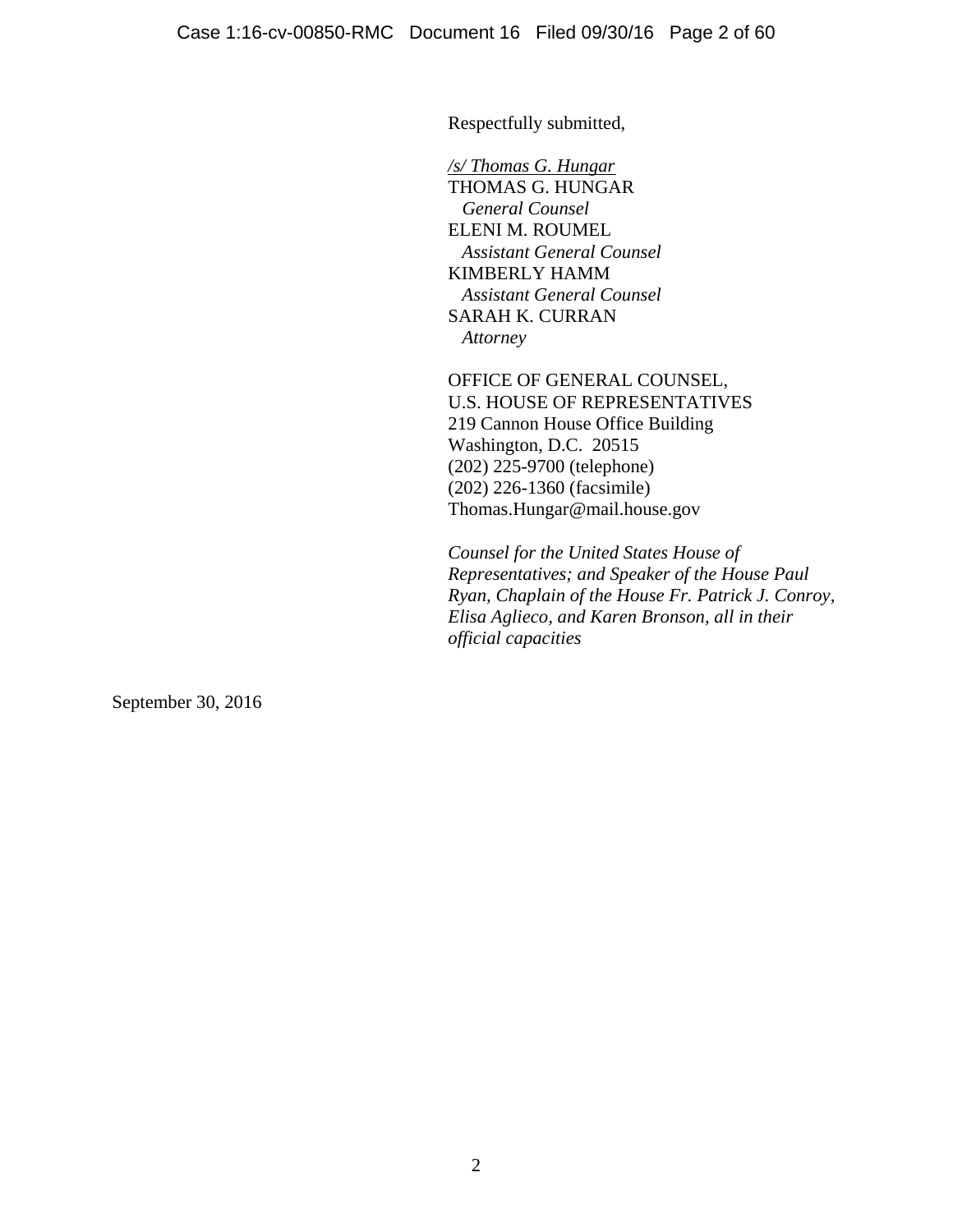## **IN THE UNITED STATES DISTRICT COURT FOR THE DISTRICT OF COLUMBIA**

| DANIEL BARKER,<br>Plaintiff,                                                                                                                                                                                                                                    |                            |
|-----------------------------------------------------------------------------------------------------------------------------------------------------------------------------------------------------------------------------------------------------------------|----------------------------|
| V.                                                                                                                                                                                                                                                              | Case No. 1:16-cv-00850-RMC |
| HOUSE OF REPRESENTATIVES CHAPLAIN<br>PATRICK CONROY, ASSISTANT TO THE<br>CHAPLAIN ELISA AGLIECO, CHAPLAIN'S<br>LIAISON TO STAFF KAREN BRONSON,<br>PAUL RYAN, SPEAKER OF THE HOUSE OF<br>REPRESENTATIVES IN HIS OFFICIAL<br>CAPACITY, THE UNITED STATES HOUSE OF |                            |
| REPRESENTATIVES,                                                                                                                                                                                                                                                |                            |
| Defendants.                                                                                                                                                                                                                                                     |                            |

## **MEMORANDUM IN SUPPORT OF THE OFFICIAL DEFENDANTS' MOTION TO DISMISS**

Thomas G. Hungar, *General Counsel* Eleni M. Roumel, *Assistant General Counsel* Kimberly Hamm, *Assistant General Counsel* Sarah K. Curran, *Attorney*

OFFICE OF GENERAL COUNSEL U.S. HOUSE OF REPRESENTATIVES 219 Cannon House Office Building Washington, D.C. 20515 (202) 225-9700 (telephone) (202) 226-1360 (facsimile) Email: Thomas.Hungar@mail.house.gov

*Counsel for the United States House of Representatives; and Speaker of the House Paul Ryan, Chaplain of the House Fr. Patrick J. Conroy, Elisa Aglieco, and Karen Bronson, all in their official capacities*

September 30, 2016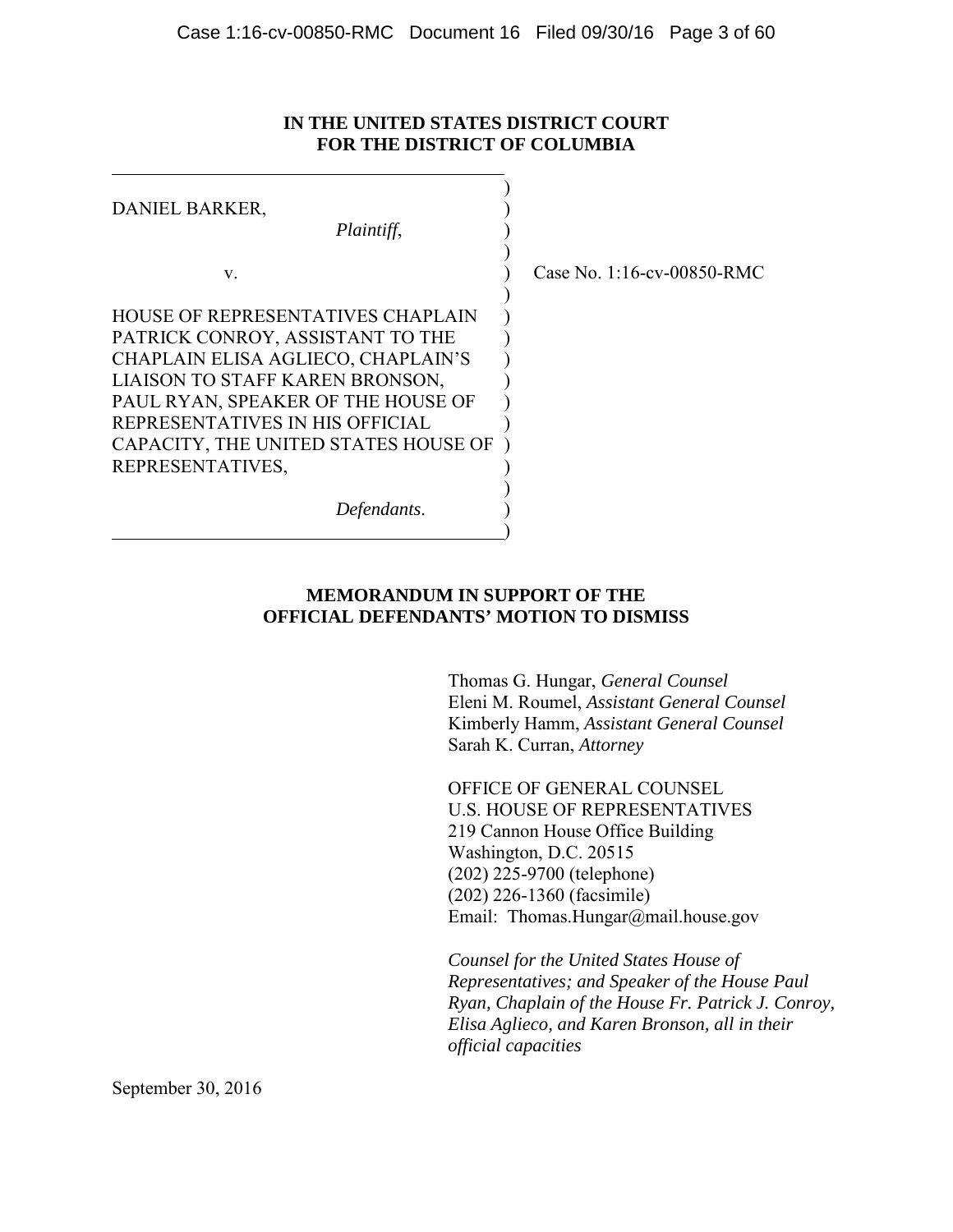# **TABLE OF CONTENTS**

| I.  |                 |                                                                                                                                                                         |  |
|-----|-----------------|-------------------------------------------------------------------------------------------------------------------------------------------------------------------------|--|
| II. |                 |                                                                                                                                                                         |  |
|     |                 |                                                                                                                                                                         |  |
| I.  |                 |                                                                                                                                                                         |  |
|     | A.              | Plaintiff Has Not Alleged, and Cannot Establish,                                                                                                                        |  |
|     | <b>B.</b>       |                                                                                                                                                                         |  |
|     | $\mathcal{C}$ . | Plaintiff's Alleged Injury Cannot Be Redressed by                                                                                                                       |  |
| II. |                 |                                                                                                                                                                         |  |
|     | A.              | Rulemaking Authority is Textually Committed                                                                                                                             |  |
|     | <b>B.</b>       | The Speech or Debate Clause Precludes Judicial Review<br>of a House Officer's Implementation of House Rules<br>Governing the Conduct of Proceedings on the House Floor  |  |
|     | $\mathcal{C}$ . | The Rulemaking Clause and the Speech or Debate Clause<br>Reflect a Constitutional Commitment of Authority to the<br>House to Determine Who May Address the House During |  |
|     | D.              | The Court's Consideration of Plaintiff's Claims Would                                                                                                                   |  |
|     |                 |                                                                                                                                                                         |  |
|     | A.              | Plaintiff's Constitutional Claims Against the House Are Barred by Sovereign                                                                                             |  |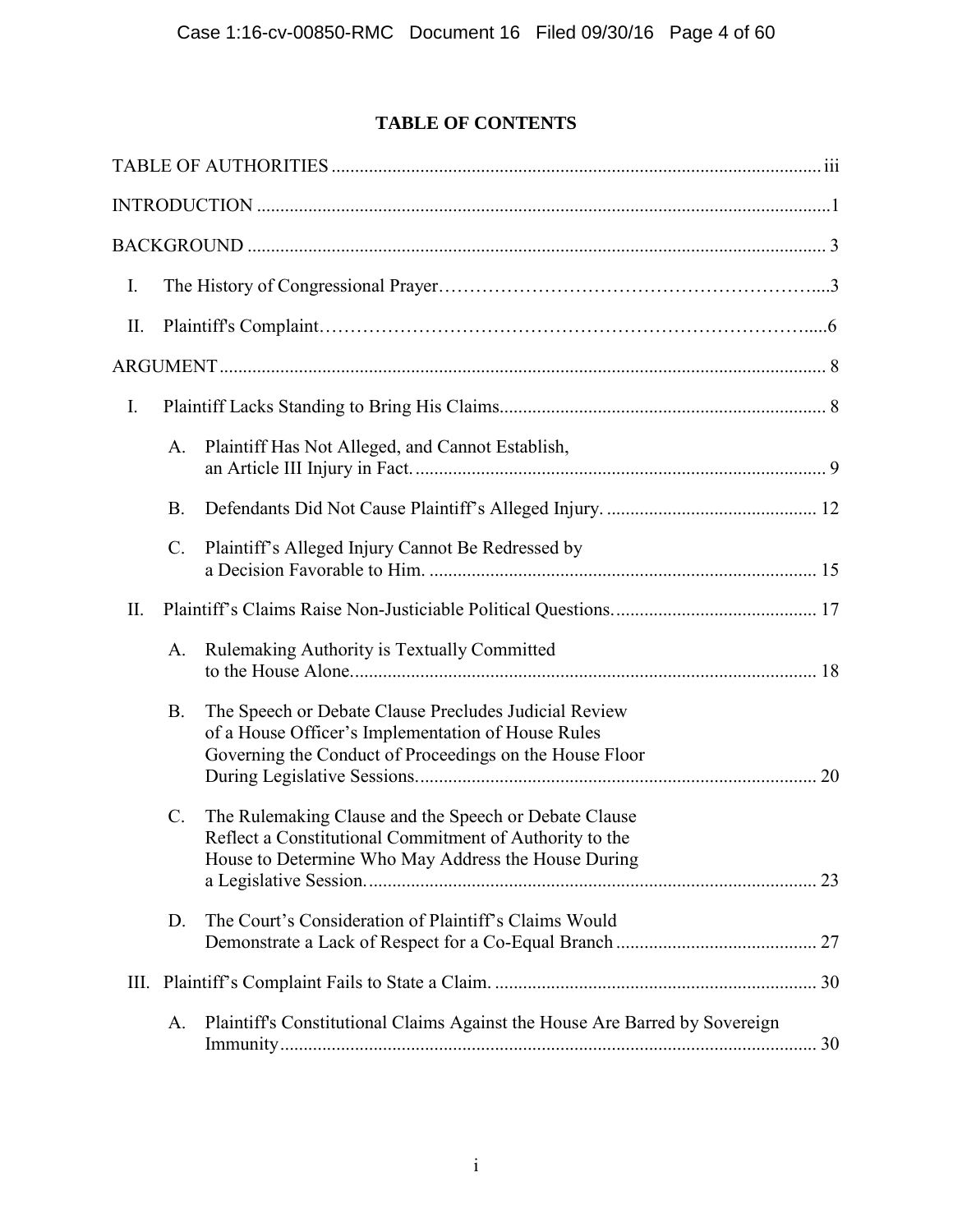| B. | Plaintiff Fails to State a Claim Under the Establishment Clause or the Equal<br>Protection Clause Because It Is Constitutionally Permissible to Limit |  |
|----|-------------------------------------------------------------------------------------------------------------------------------------------------------|--|
|    | C. Plaintiff Fails to State a Claim Under the Religious                                                                                               |  |
|    |                                                                                                                                                       |  |
|    |                                                                                                                                                       |  |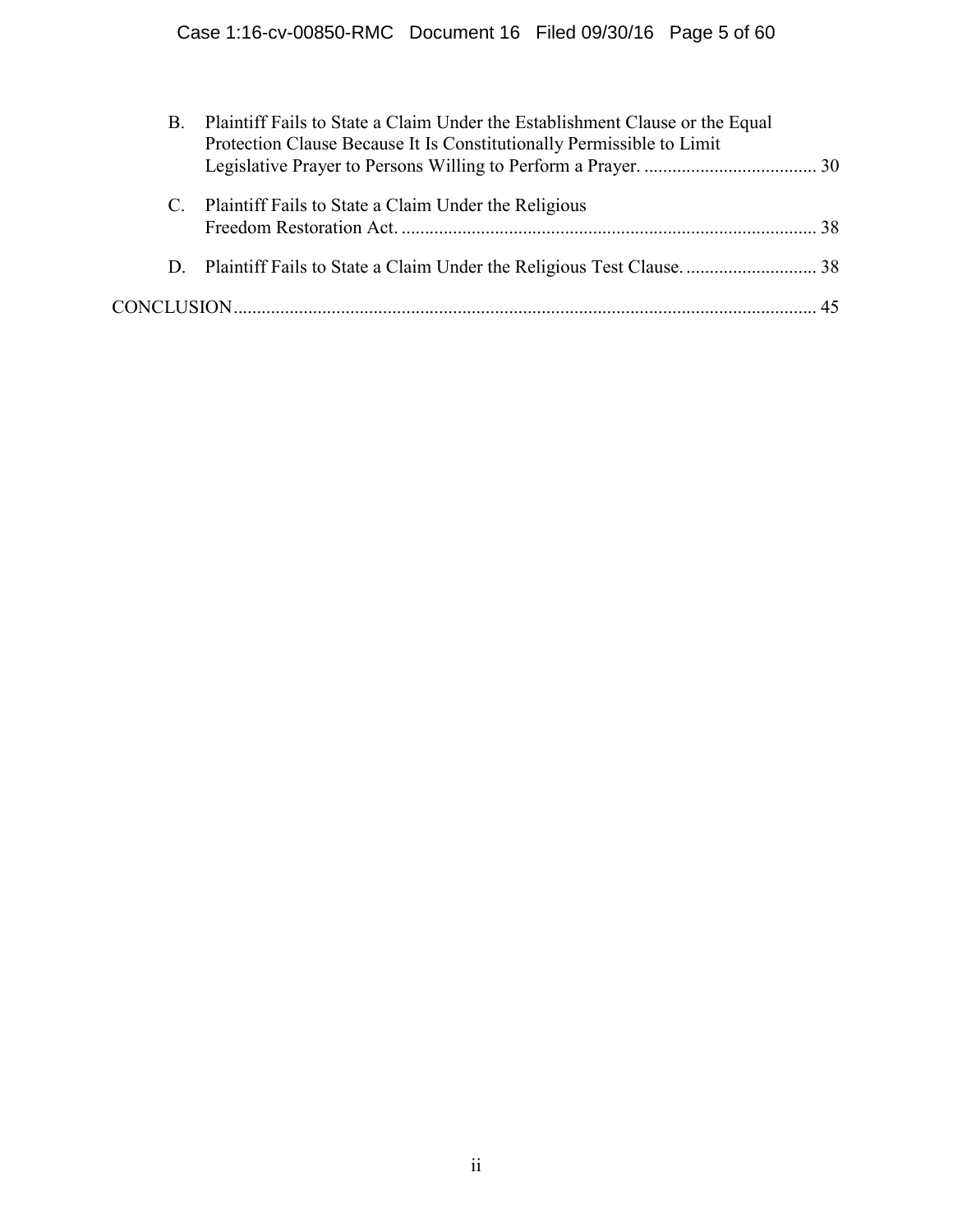# **TABLE OF AUTHORITIES**

## **Cases**

|        | Advanced Mgmt. Tech., Inc. v. FAA,            |  |
|--------|-----------------------------------------------|--|
|        | Anderson v. Laird,                            |  |
|        | Ashcroft v. Iqbal,                            |  |
| $\ast$ | Baker v. Carr,                                |  |
|        | Bell Atlantic Corp. v. Twombly,               |  |
|        | Bender v. Williamsport Area Sch. Dist.,       |  |
|        | Bogan v. Scott-Harris,                        |  |
|        | Bowen v. Roy,                                 |  |
|        | Branch Ministries v. Rossotti,                |  |
|        | Brown v. Hansen,                              |  |
|        | Brown & Williamson Tobacco Corp. v. Williams, |  |
|        | Burwell v. Hobby Lobby Stores, Inc.,          |  |
|        | Cable News Network v. Anderson,               |  |
|        | Christoffel v. United States,                 |  |
|        | City of Waukesha v. EPA,                      |  |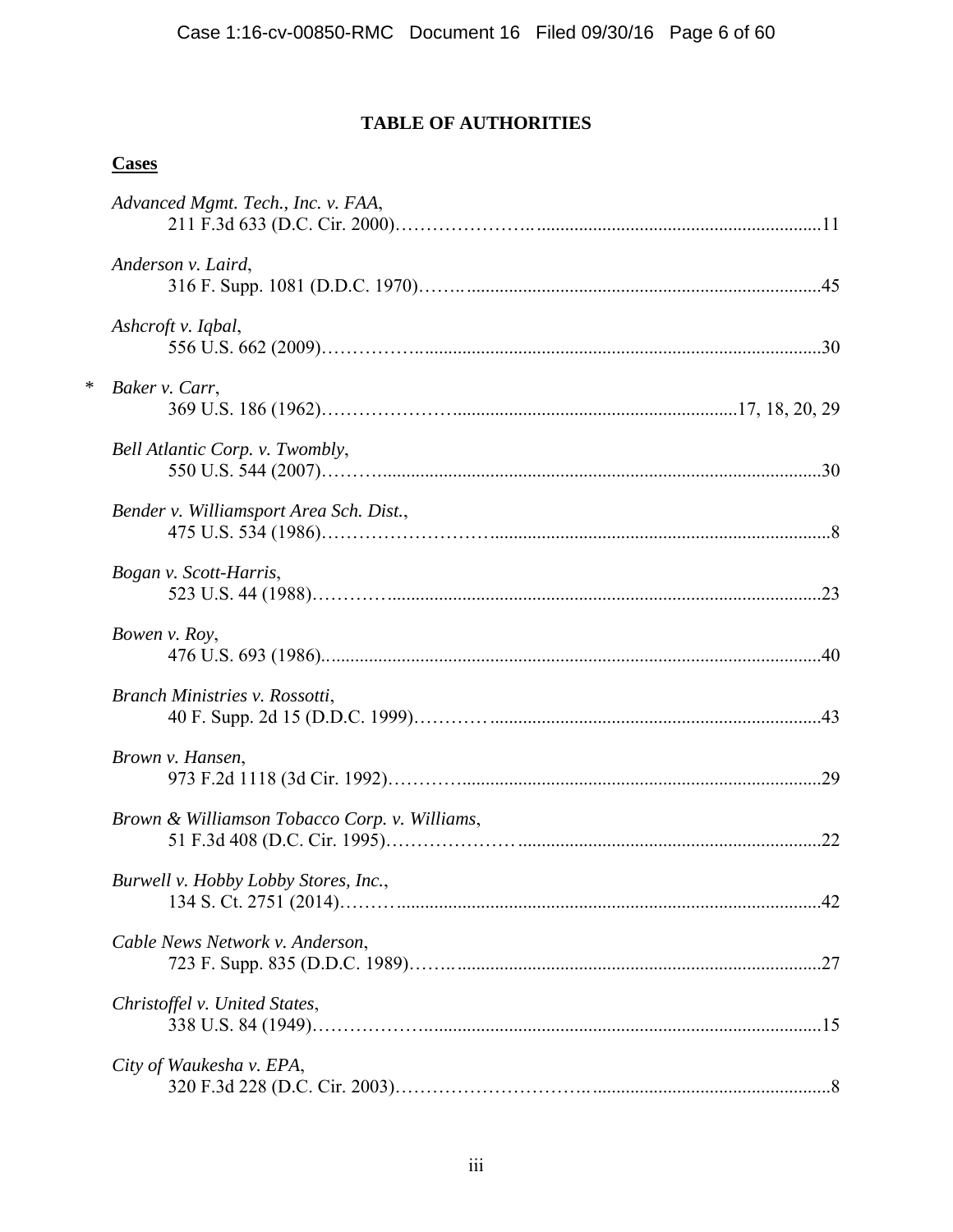|        | Clapper v. Amnesty Int'l USA,                                          |  |
|--------|------------------------------------------------------------------------|--|
| $\ast$ | Consumers Union of the U.S., Inc. v. Periodical Correspondents' Ass'n, |  |
|        | Davis v. Passman,                                                      |  |
|        | Doe v. McMillan,                                                       |  |
| $\ast$ | Eastland v. U.S. Servicemen's Fund,                                    |  |
|        | El-Shifa Pharm. Indus. Co. v. United States,                           |  |
|        | Emp't Div. Dept. of Human Res.of Oregon v. Smith,                      |  |
|        | Fla. Audubon Soc'y v. Bentsen,                                         |  |
|        | Freedom From Religion Found., Inc. v. Ayers,                           |  |
|        | Freedom From Religion Found., Inc. v. Lew,                             |  |
|        | Freedom From Religion Found., Inc. v. Nicholson,                       |  |
|        | Freedom From Religion Found., Inc. v. Obama,                           |  |
|        | Freedom From Religion Found., Inc. v. Weber,                           |  |
|        | Friends of the Earth, Inc. v. Laidlaw Envtl. Servs. (TOC), Inc.,       |  |
|        | Gaylor v. United States,                                               |  |
|        | Gillette v. United States,                                             |  |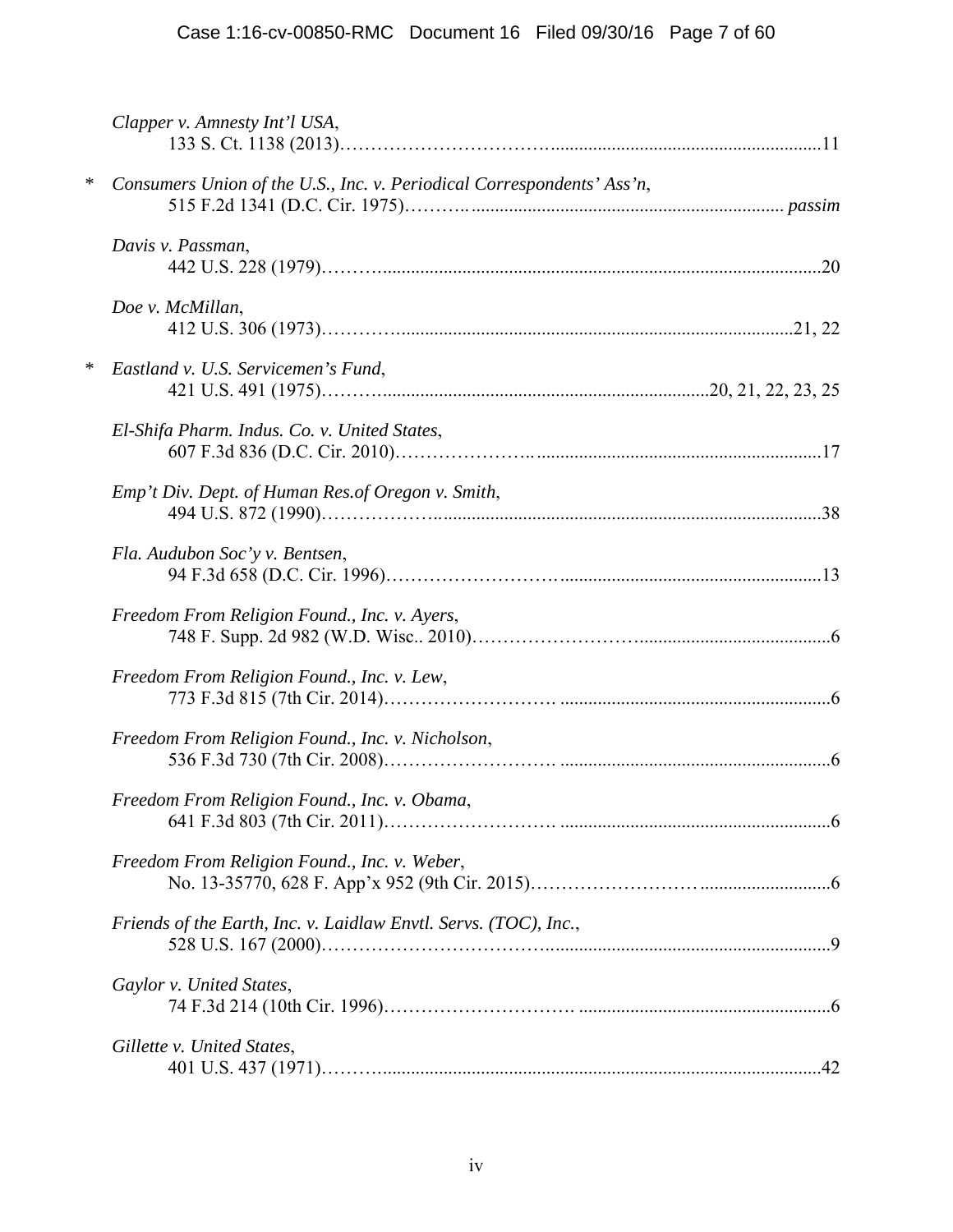| Gravel v. United States,                    |  |
|---------------------------------------------|--|
| Grocery Mfrs. Ass'n v. EPA,                 |  |
| Haase v. Sessions,                          |  |
| Harrington v. Bush,                         |  |
| Hartman v. Stone,                           |  |
| Heap v. Carter,                             |  |
| Hein v. Freedom From Religion Found., Inc., |  |
| Helstoski v. Meanor,                        |  |
| Henderson v. Kennedy,                       |  |
| Holt v. Hobbs,                              |  |
| Japan Whaling Ass'n v. Am. Cetacean Soc'y,  |  |
| Johnson v. Comm'n on Presidential Debates,  |  |
| Johnson v. Robison,                         |  |
| Kaemmerling v. Lappin,                      |  |
| Keener v. Congress,                         |  |
| Kilbourn v. Thompson,                       |  |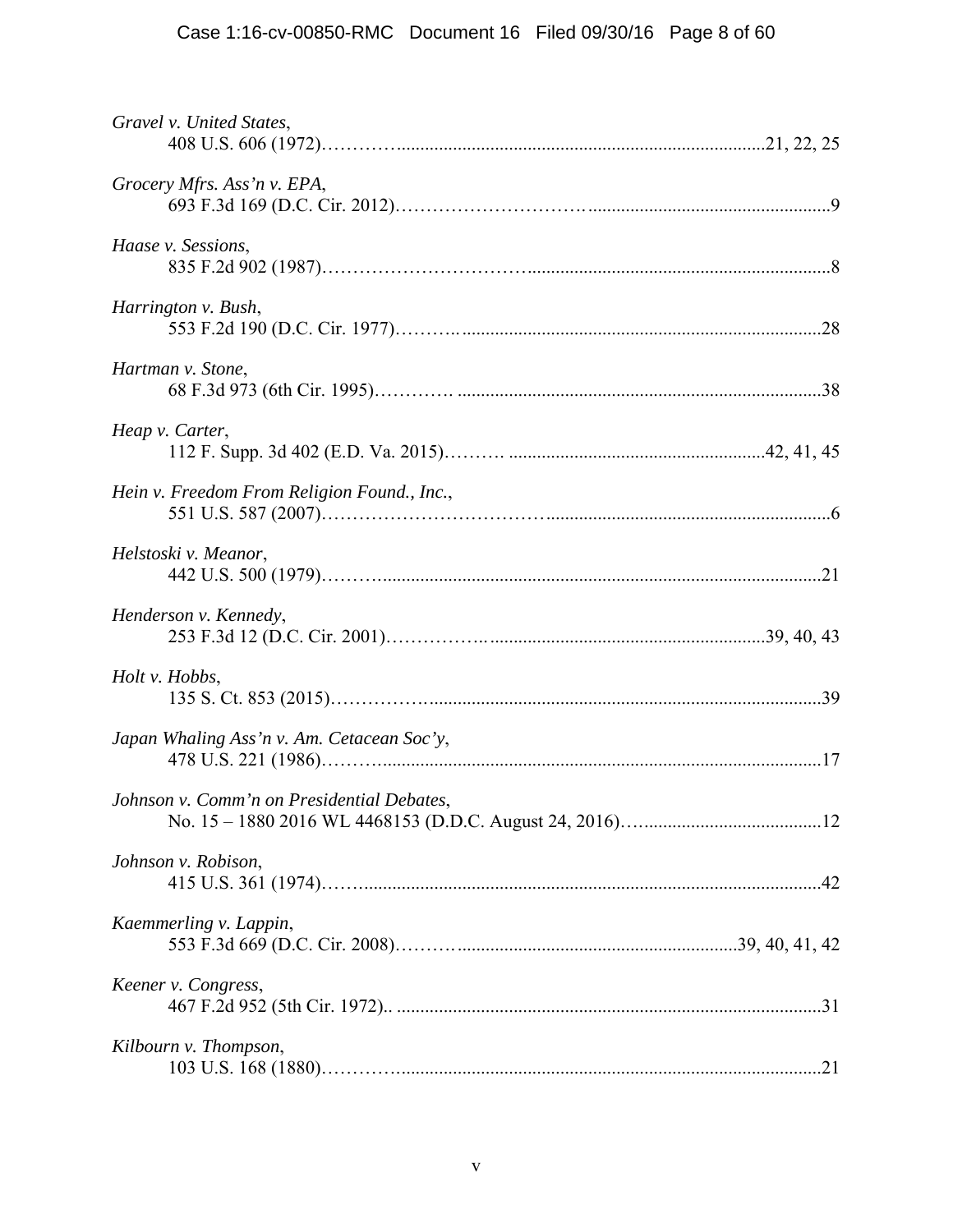| $\ast$ | Kurtz v. Baker,                                                    |  |
|--------|--------------------------------------------------------------------|--|
|        | Larsen v. U.S. Navy,                                               |  |
|        | Lee v. Weisman,                                                    |  |
|        | Liberman v. Committee on Judiciary, U.S. House of Representatives, |  |
|        | Lujan v. Defs. of Wildlife,                                        |  |
|        | Mahoney v. Doe,                                                    |  |
|        | Mahoney v. U.S. Marshals Svc.,                                     |  |
| $\ast$ | Marsh v. Chambers,                                                 |  |
|        | Marshall Field & Co. v. Clark,                                     |  |
|        | Massachusetts v. EPA,                                              |  |
|        | Meese v. Keene,                                                    |  |
|        | Metzenbaum v. Fed'l Energy Regulatory Comm'n,                      |  |
|        | MINPECO, S.A. v. Conticommodity Servs., Inc.                       |  |
| $\ast$ | Murray v. Buchanan,                                                |  |
|        | Murray v. Morton,                                                  |  |
|        | Newdow v. Eagen,                                                   |  |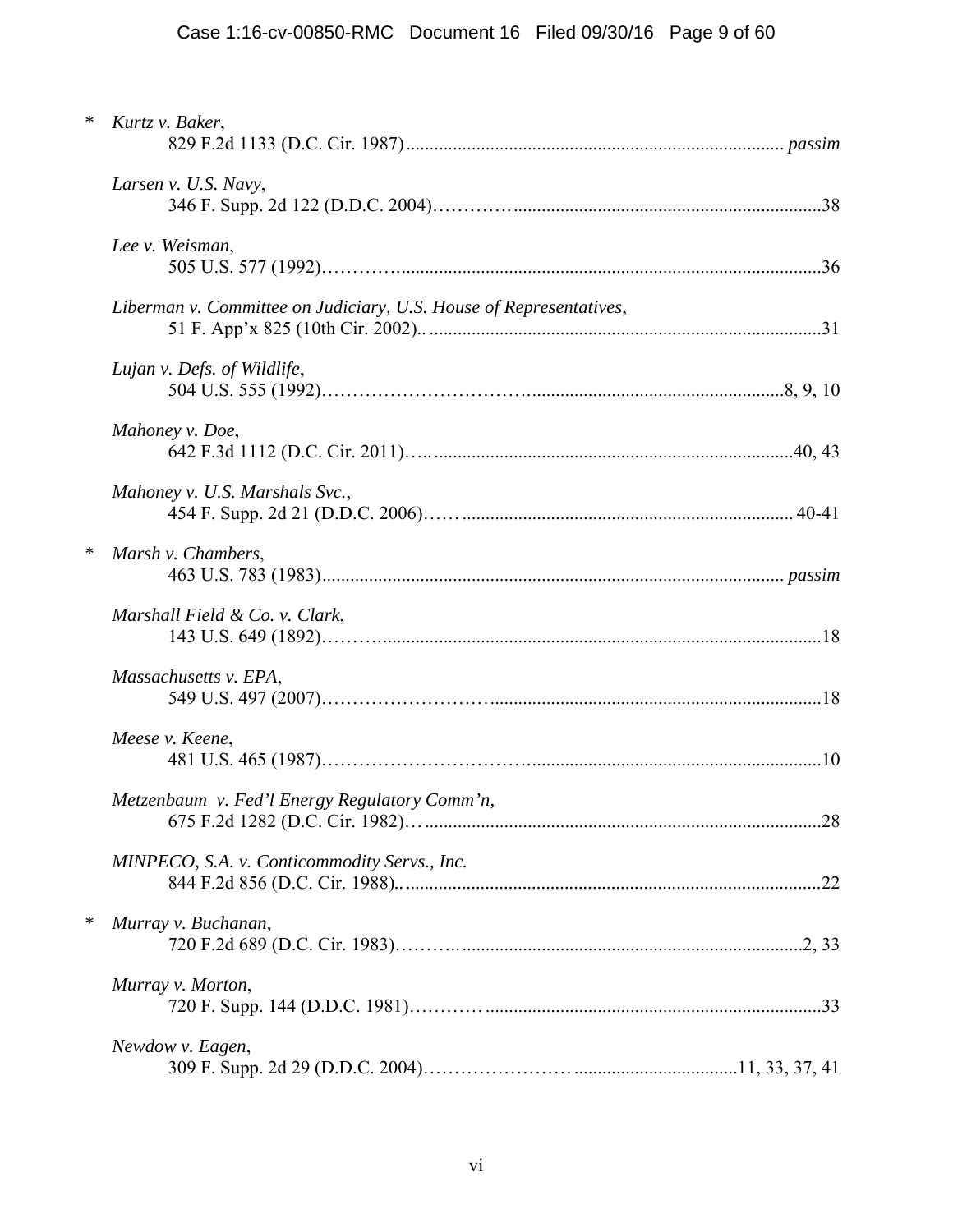| Nixon v. United States,                                                                 |  |
|-----------------------------------------------------------------------------------------|--|
| Orta Rivera v. Congress,                                                                |  |
| Perry Educ. Ass'n v. Perry Local Educators' Ass'n,                                      |  |
| Pettingell v. Exec. Comm. Of Corresps.,                                                 |  |
| Raines v. Byrd,                                                                         |  |
| Rangel v. Boehner,                                                                      |  |
| Sandza v. Barclays Bank PLC,                                                            |  |
| Schreibman v. Holmes,                                                                   |  |
| Schreibman v. Holmes,<br>No. Civ.A.1:96CV01287, 1997 WL 527341 (D.D.C. Aug. 18, 1997)26 |  |
| Sherbert v. Verner,                                                                     |  |
| Singh v. McHugh,                                                                        |  |
| Spokeo, Inc. v. Robins,                                                                 |  |
| Steel Co. v. Citizens for a Better Env't,                                               |  |
| Tenney v. Brandhove,                                                                    |  |
| Thomas v. Review Bd. of Ind. Emp't Sec. Div.,                                           |  |
| Torcaso v. Watkins,                                                                     |  |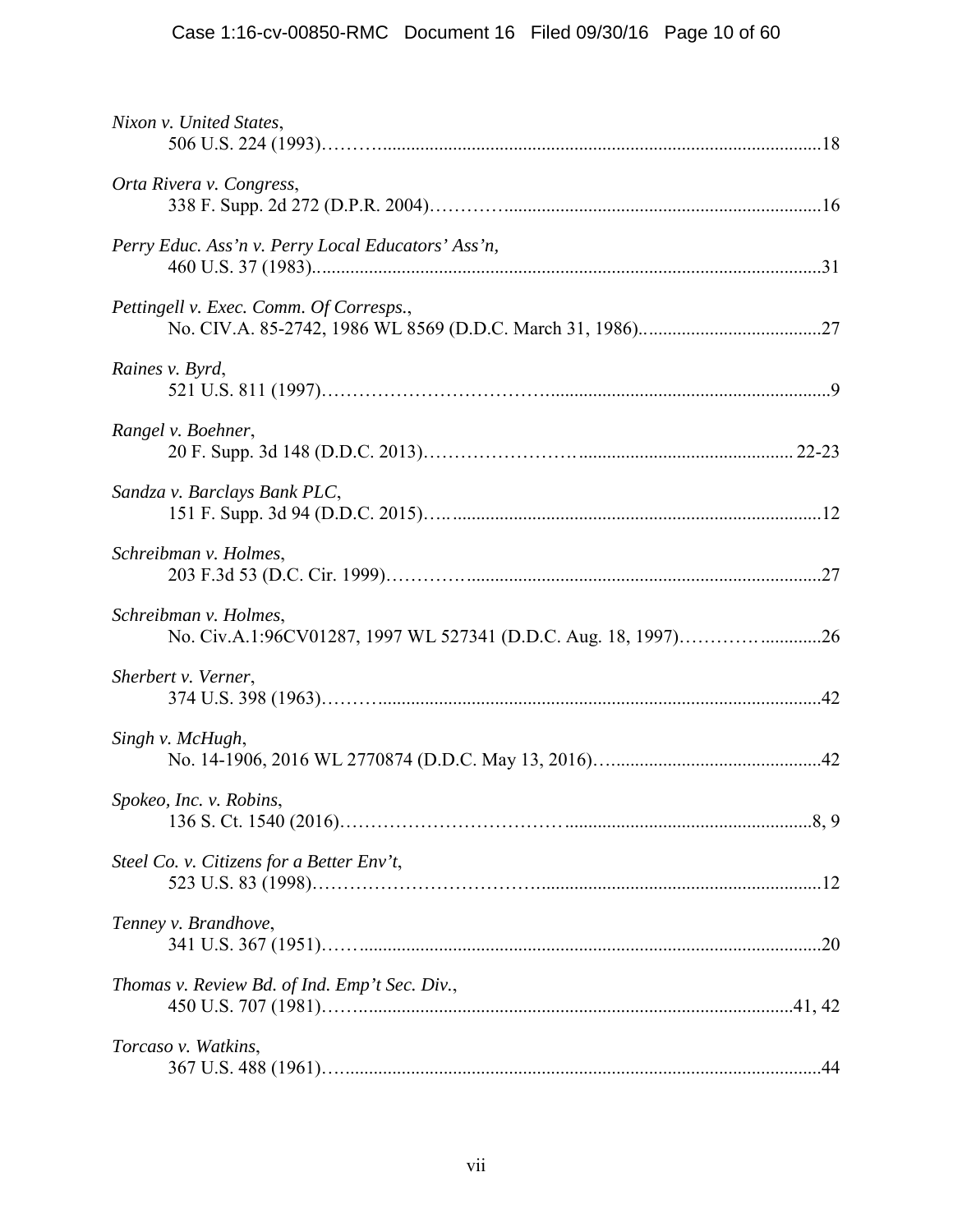| ∗ | Town of Greece, N.Y. v. Galloway,                                                   |  |
|---|-------------------------------------------------------------------------------------|--|
|   | Trimble v. Johnson,                                                                 |  |
|   | United States v. Ballin,                                                            |  |
|   | United States v. Germaine,                                                          |  |
|   | United States v. Helstoski ("Helstoski I"),                                         |  |
|   | United States v. Johnson,                                                           |  |
|   | United States v. Mitchell,                                                          |  |
|   | United States v. Munoz-Flores,                                                      |  |
|   | United States v. Rayburn House Office Bldg.,                                        |  |
|   | United States v. Rostenkowski,                                                      |  |
|   | U.S. Term Limits, Inc. v. Thornton,                                                 |  |
|   | Valley Forge Christian Coll. v. Ams. United for Separation of Church & State, Inc., |  |
|   | Vander Jagt v. O'Neill,                                                             |  |
|   | Walker v. Jones,                                                                    |  |
|   | Wilderness Soc'y v. Norton,                                                         |  |
|   | Wisconsin v. Yoder,                                                                 |  |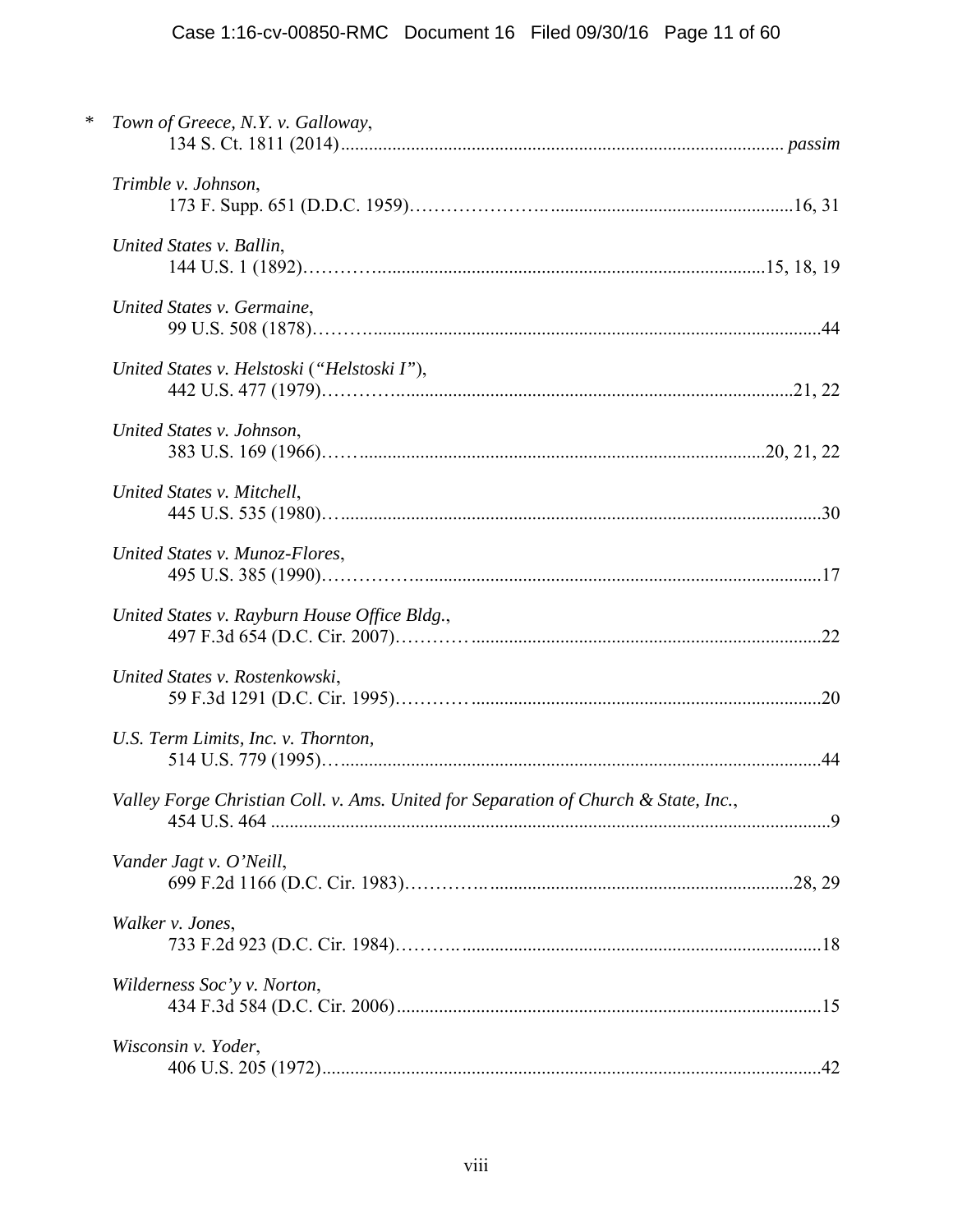## **U.S. Constitution, Statutes, and House Rules**

## **Legislative Authorities**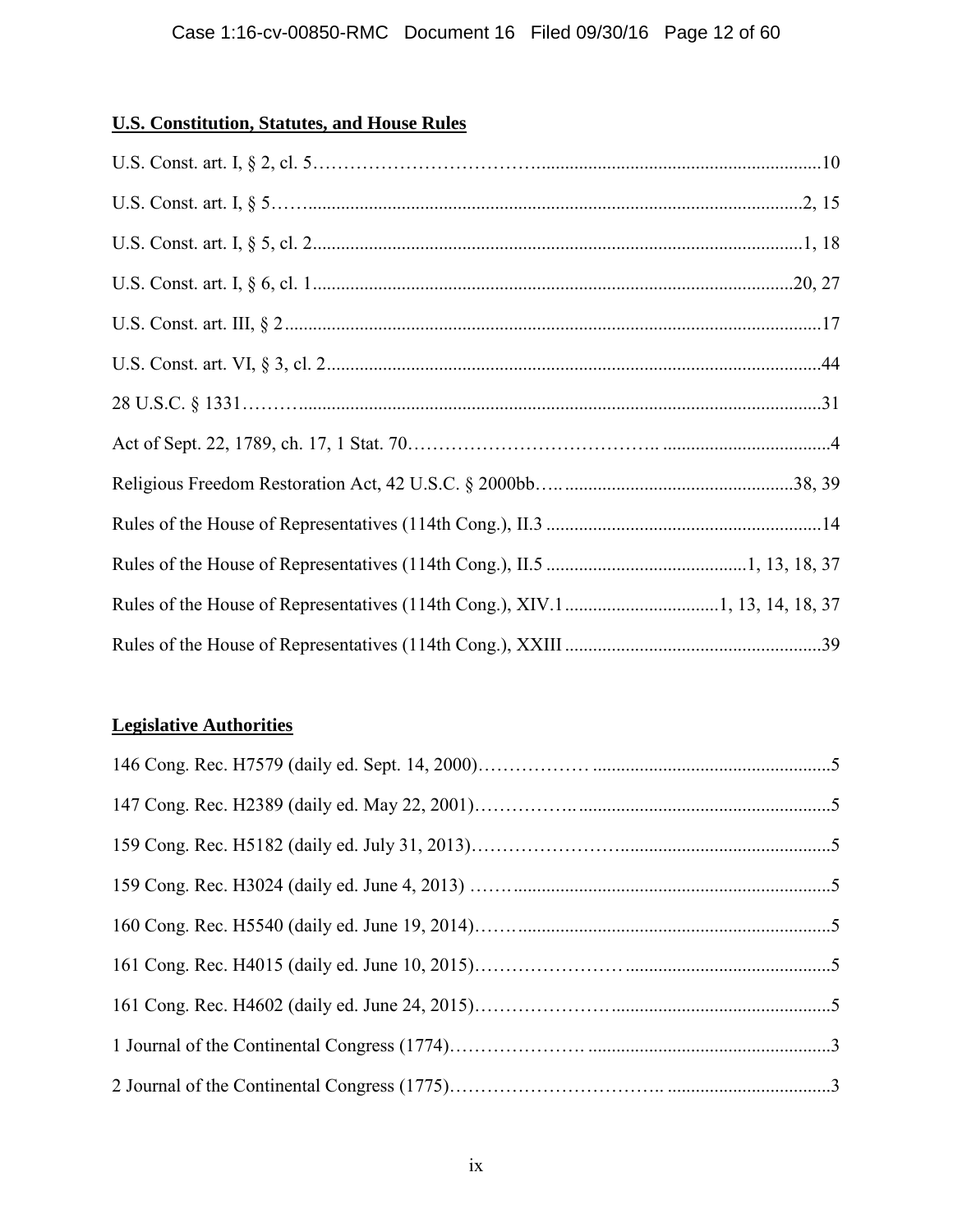# Case 1:16-cv-00850-RMC Document 16 Filed 09/30/16 Page 13 of 60

| Asher C. Hinds, 1 Hinds' Precedents of the House of                                                                      |  |
|--------------------------------------------------------------------------------------------------------------------------|--|
| Asher C. Hinds, 5 Hinds' Precedents of the House of                                                                      |  |
|                                                                                                                          |  |
|                                                                                                                          |  |
|                                                                                                                          |  |
|                                                                                                                          |  |
|                                                                                                                          |  |
|                                                                                                                          |  |
|                                                                                                                          |  |
|                                                                                                                          |  |
|                                                                                                                          |  |
| <b>Other Authorities</b>                                                                                                 |  |
| Brief for Freedom from Religion Foundation as Amicus Curiae Supporting<br>Respondents, Town of Greece, N.Y. v. Galloway, |  |
|                                                                                                                          |  |
| Paul Horwitz, Religious Tests in the Mirror,                                                                             |  |
| Vasan Kesavan, The Very Faithless Elector?,                                                                              |  |
|                                                                                                                          |  |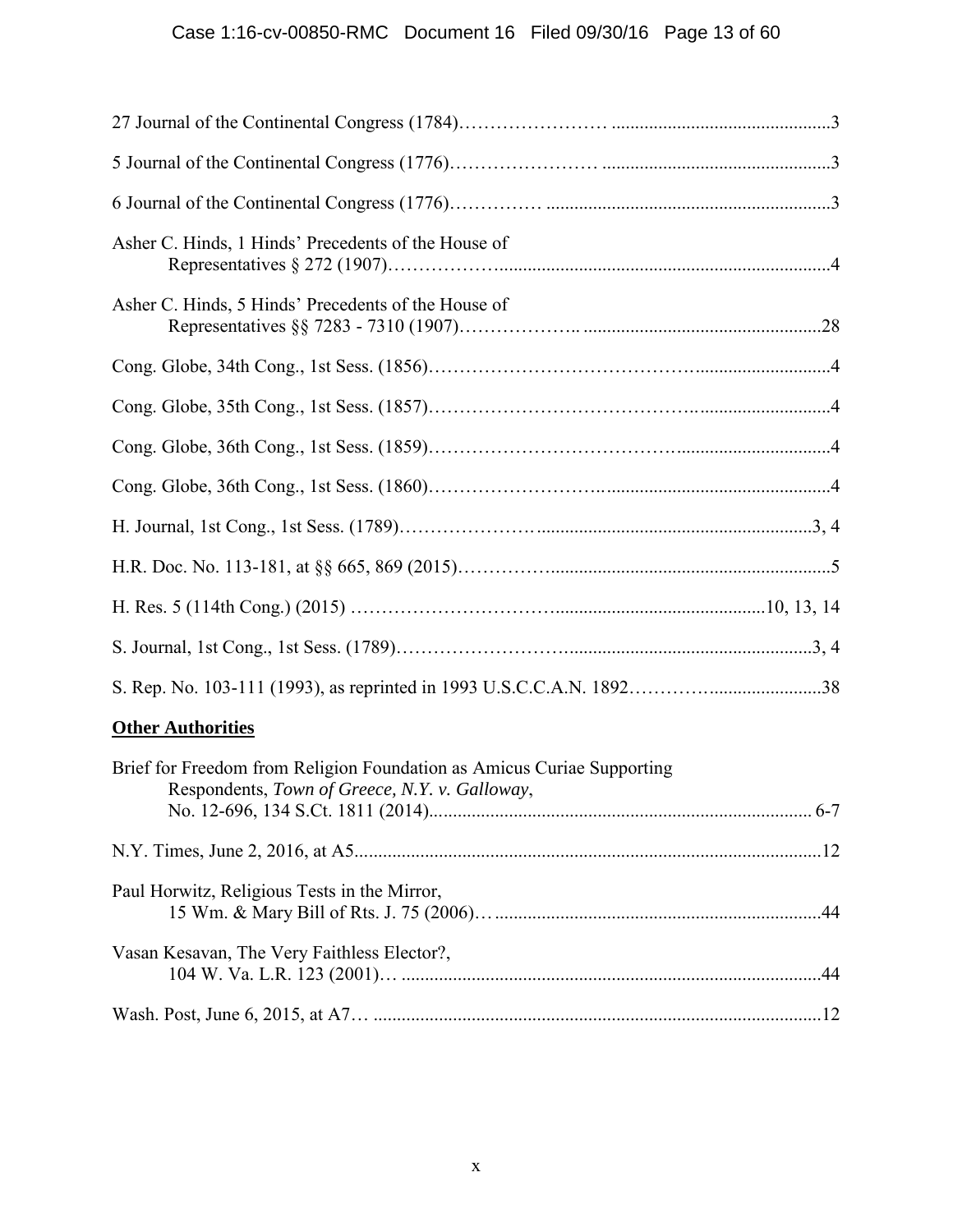### **INTRODUCTION**

This case arises out of the U.S. House of Representatives' unbroken tradition of commencing the legislative day with a prayer – a religious invocation of a higher power – for the benefit of its Members. The House's legislative prayer practice has long been recognized as consistent with the Establishment Clause of the Constitution. It also has long been required by the House in Rules adopted pursuant to the House's exclusive constitutional authority to "determine the Rules of its Proceedings," U.S. Const. art. I, § 5, cl. 2. These Rules, which require a "prayer" as the first order of business at each day's sitting of the House, *see* Rules of the U.S. House of Representatives ("Rules") (114th Cong.), II.5, XIV.1, are no mere formality or historical relic. They reflect not only the institution's interest in solemnizing the day's legislative proceedings, but also the considered judgment of House Members regarding the continued necessity and vitality of the prayer practice, as reflected in their readoption of the prayer requirement at the start of each new Congress. Rules reflecting this historical practice have been continuously adopted without regard to majority party affiliation.

Typically, the House Chaplain, a Member-elected Officer of the House, gives the opening prayer required by House Rules. The current Chaplain, Father Patrick J. Conroy, at times allows visiting religious leaders to give the required prayer. Fr. Conroy declined to permit Plaintiff in this action, an atheist, to deliver the opening prayer. Plaintiff claims that this decision was "discriminatory" because it was based on his lack of religious belief. Plaintiff fails to recognize that he has "excluded himself" from the prayer opportunity, because he "will not pray and yet asks to participate in [the House's] moment of prayer." *Kurtz v. Baker*, 829 F.2d 1133, 1142 (D.C. Cir. 1987).

Three reasons warrant dismissal of Plaintiff's case. *First*, Plaintiff lacks Article III standing. In *Kurtz v. Baker*, the D.C. Circuit held that a secular humanist lacked standing to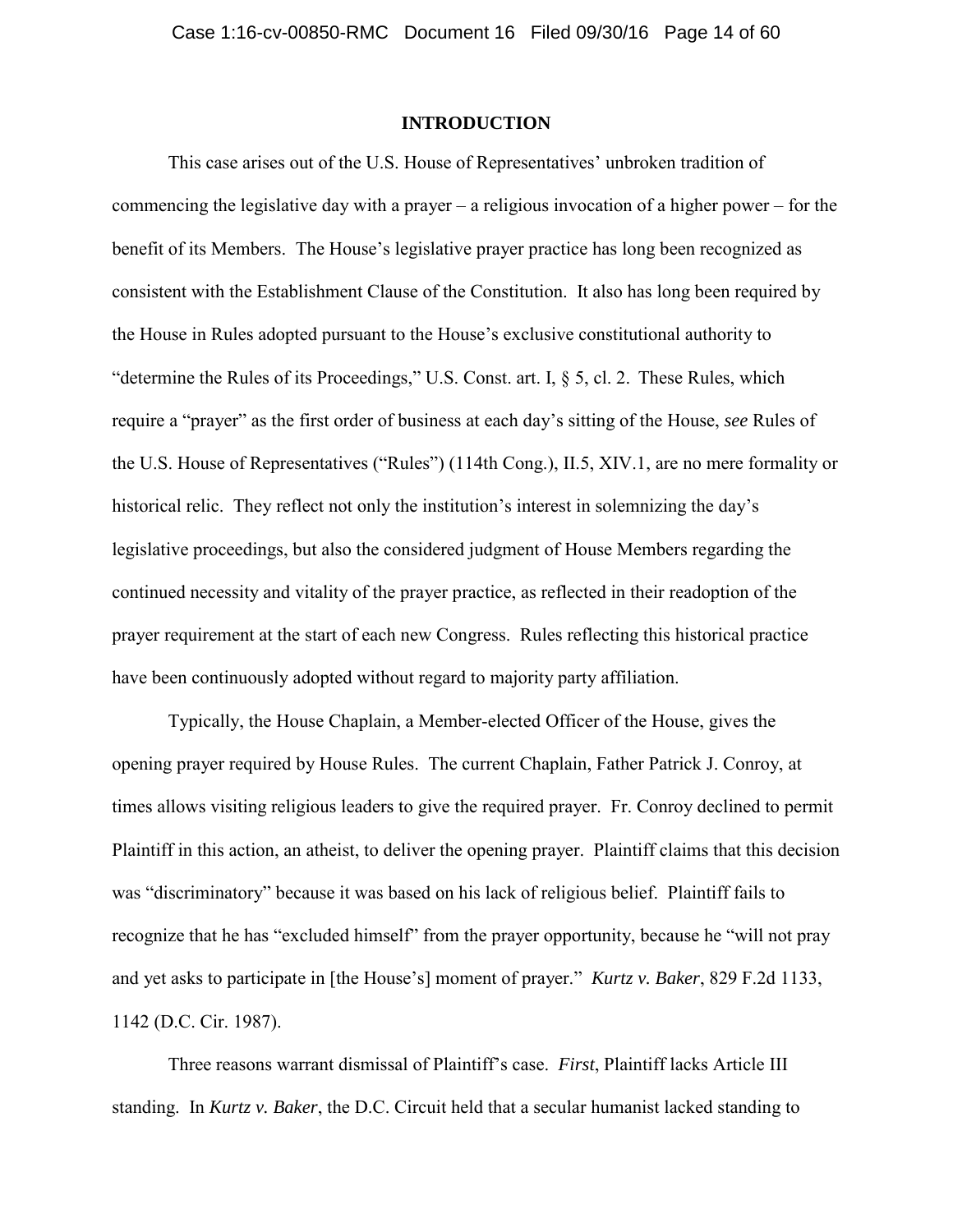#### Case 1:16-cv-00850-RMC Document 16 Filed 09/30/16 Page 15 of 60

challenge the refusal of the House and Senate Chaplains to allow him to deliver non-religious remarks during the time set aside for prayer, because in view of the "prayer" requirement the Chaplains had no power to grant such a request. *Id.* at 1142-44. Plaintiff's claims suffer from precisely the same fatal flaw.

*Second,* Plaintiff's claims are non-justiciable. Because Plaintiff challenges the Chaplain's interpretation of House Rules, which require the Chaplain to commence the legislative day with a prayer, the suit represents an impermissible challenge to the internal rulemaking power of the House, which power is vested solely in the House. U.S. Const. art. I, § 5. The suit is therefore barred by the Speech or Debate Clause of the Constitution. *See Consumers Union of U.S., Inc. v. Periodical Correspondents' Ass'n*, 515 F.2d 1341, 1351 (D.C. Cir. 1975).

*Third*, Plaintiff has failed to state a claim. The Supreme Court held in *Marsh v. Chambers*, 463 U.S. 783 (1983), and reaffirmed in *Town of Greece, N.Y. v. Galloway*, 134 S. Ct. 1811 (2014), that legislative prayer, while religious in nature, "has long been understood as compatible with the Establishment Clause," *id.* at 1818. Neither *Town of Greece* nor *Marsh* supports Plaintiff's claim that a legislative body is obligated to provide a forum for nonreligious speech during the time set aside for prayer. To the contrary, the D.C. Circuit concluded that an atheist taxpayer's Establishment Clause challenge to Congressional chaplaincies "retain[ed] no vitality" after *Marsh*. *Murray v. Buchanan*, 720 F.2d 689, 690 (D.C. Cir. 1983) (en banc) (per curiam). Plaintiff also has failed to state a colorable Religious Freedom Restoration Act claim (because, among other reasons, his beliefs have not been substantially burdened) or a violation of the Religious Test Clause of the Constitution (because guest chaplains are not officers of the federal government).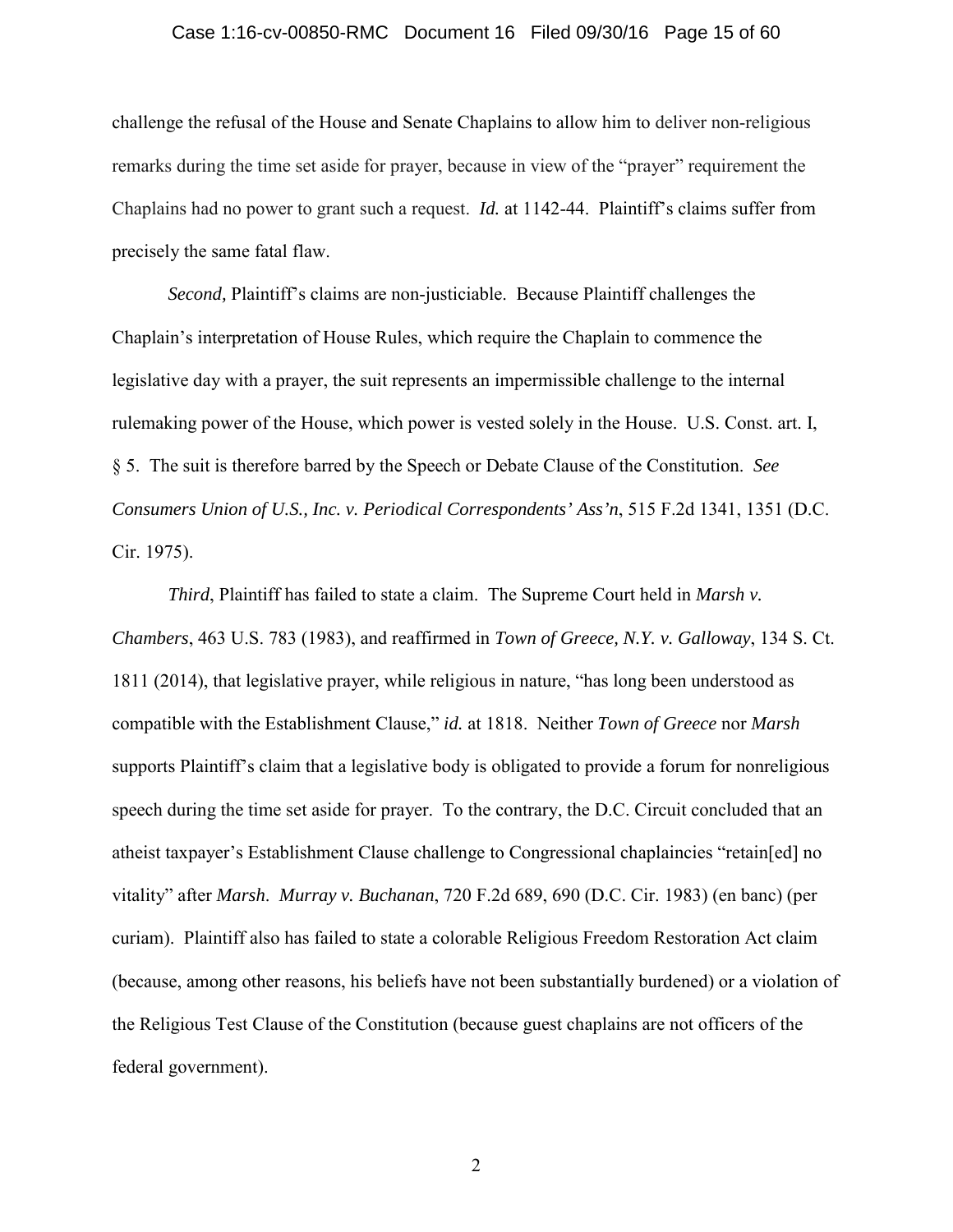#### **BACKGROUND**

#### **I. The History of Congressional Prayer.**

The first Continental Congress met on September 5, 1774, and the following day, resolved that Reverend Jacob Duché, an Episcopalian clergyman, should open the next day's meeting with prayer. 1 Journal of the Continental Congress ("Journals") 26 (1774). Reverend Duché did so, marking September 7, 1774, as the first recitation of a legislative prayer in the Continental Congress. *Id.* at 27. On May 10, 1775, the first day of the new session of the Continental Congress, Reverend Duché was again invited to say an opening prayer the following day, which he did. 2 Journals 12, 13 (1775).

When Continental Congress delegates met in July 1776 to proclaim the Declaration of Independence, they changed the nature of the chaplaincy from that of invited minister to that of officer. Reverend Duché was "appointed chaplain to Congress" and was requested to open each day's session. 5 Journals 530 (1776). Following his resignation, the Continental Congress elected two new chaplains on December 23, 1776. 6 Journals 886-87, 1034 (1776). In 1784, the delegates decided that the elections for these offices should be held on an annual basis. 27 Journals 683 (1784).

The inclusion of chaplains among Congressional officers continued upon the convening of the First Congress in April 1789. On April 7 and 9, within days of securing the initial quorum, both the House and Senate formed committees to confer on conference rules and determine the manner in which chaplains would be selected. H. Journal, 1st Cong., 1st Sess. ("H. Journal") 11-12 (1789); S. Journal, 1st Cong., 1st Sess. ("S. Journal") 10 (1789). The committees reached agreement, and the first House and Senate chaplains were elected on May 1 and April 25, 1789, respectively. H. Journal 26; S. Journal 16. By September 22, 1789, the House and Senate passed the first statutory authority for the compensation of Members and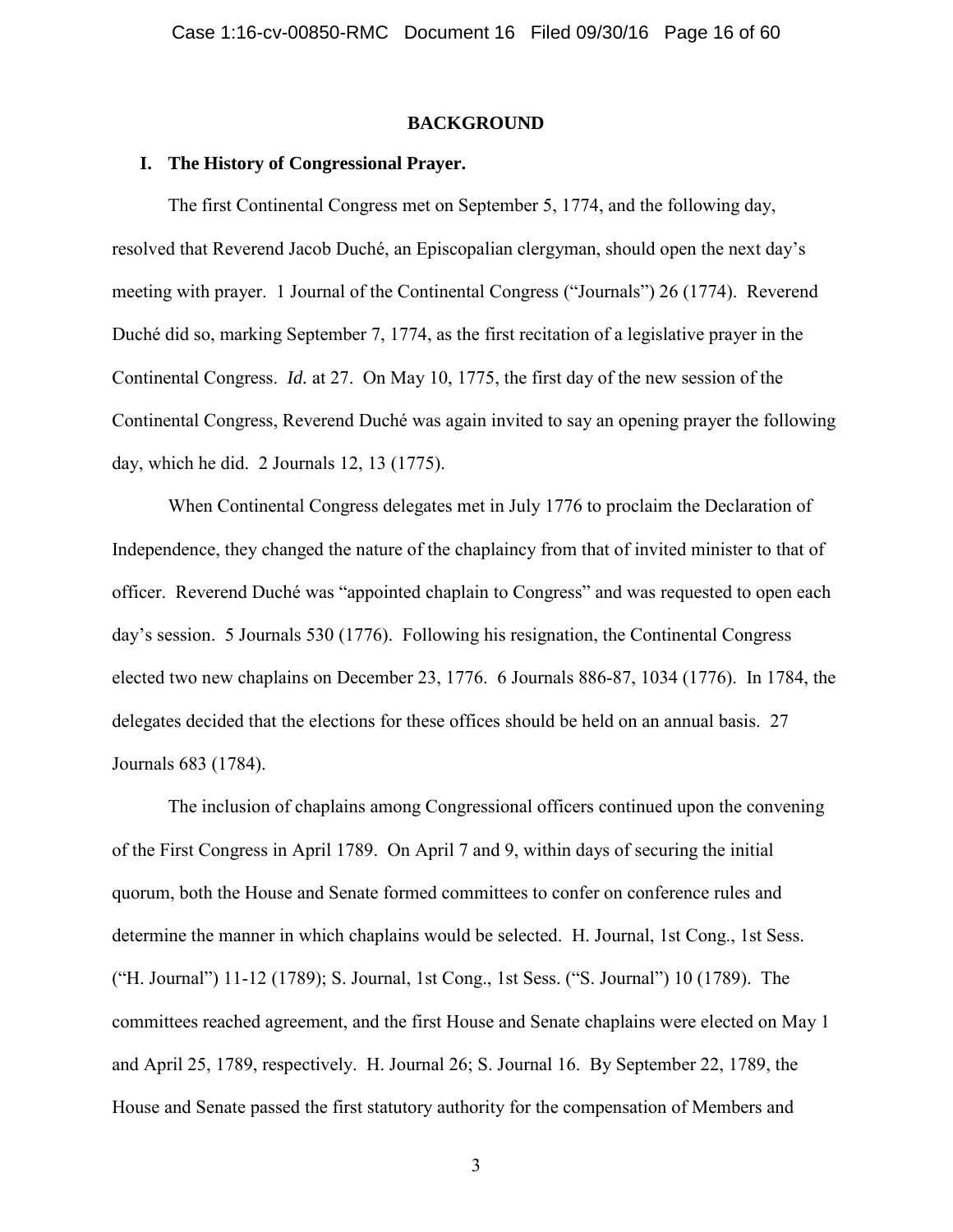#### Case 1:16-cv-00850-RMC Document 16 Filed 09/30/16 Page 17 of 60

officers, including each Chaplain. Act of Sept. 22, 1789, ch. 17, § 4, 1 Stat. 70. Just three days later, the House and Senate reached agreement on the Amendments to the Constitution, including the First Amendment, which they would send to the states for ratification. H. Journal 121; S. Journal 88. "Clearly the men who wrote the First Amendment Religion Clause did not view paid legislative chaplains and opening prayers as a violation of that Amendment, for the practice of opening sessions with prayer has continued without interruption ever since that early session of Congress." *Marsh*, 463 U.S. at 788.

The original procedure was that "two Chaplains, of different denominations, be appointed to Congress, for the present session; the Senate to appoint one, and give notice thereof to the House of Representatives, who shall, thereupon appoint the other; which Chaplains shall commence their services in the Houses that appoint them, but shall interchange weekly." H. Journal 16; *see also* S. Journal 12. On February 21, 1856, the practice of joint chaplains for Congress was abandoned, in favor of each house electing its own chaplain. *See* Cong. Globe, 34th Cong., 1st Sess. 486 (1856). In the late 1850s, both houses of Congress experimented with local volunteer clergy to deliver the opening prayer, rather than elected chaplains. (One primary reason for the change was the "electioneering," not among the chaplains but among their supporters in Congress. *See, e.g.,* Cong. Globe, 35th Cong., 1st Sess. 13-14 (1857)). The experiment was quickly abandoned because of dissatisfaction with the use of rotating volunteers, *see, e.g.*, Cong. Globe, 36th Cong., 1st Sess. 97-98 (1859), and both houses returned to the election and appointment of chaplains as officers. *See id.* at 162 (1859), 1016 (1860). However, the occasional use of volunteer clergy invited by the House Chaplain continued. *See* Asher C. Hinds, 1 Hinds' Precedents of the House of Representatives  $\S 272$ , n.2 (1907).<sup>1</sup>

 $1$  In more recent times, guest chaplains representing a variety of monotheistic and non-(*Continued . . .* )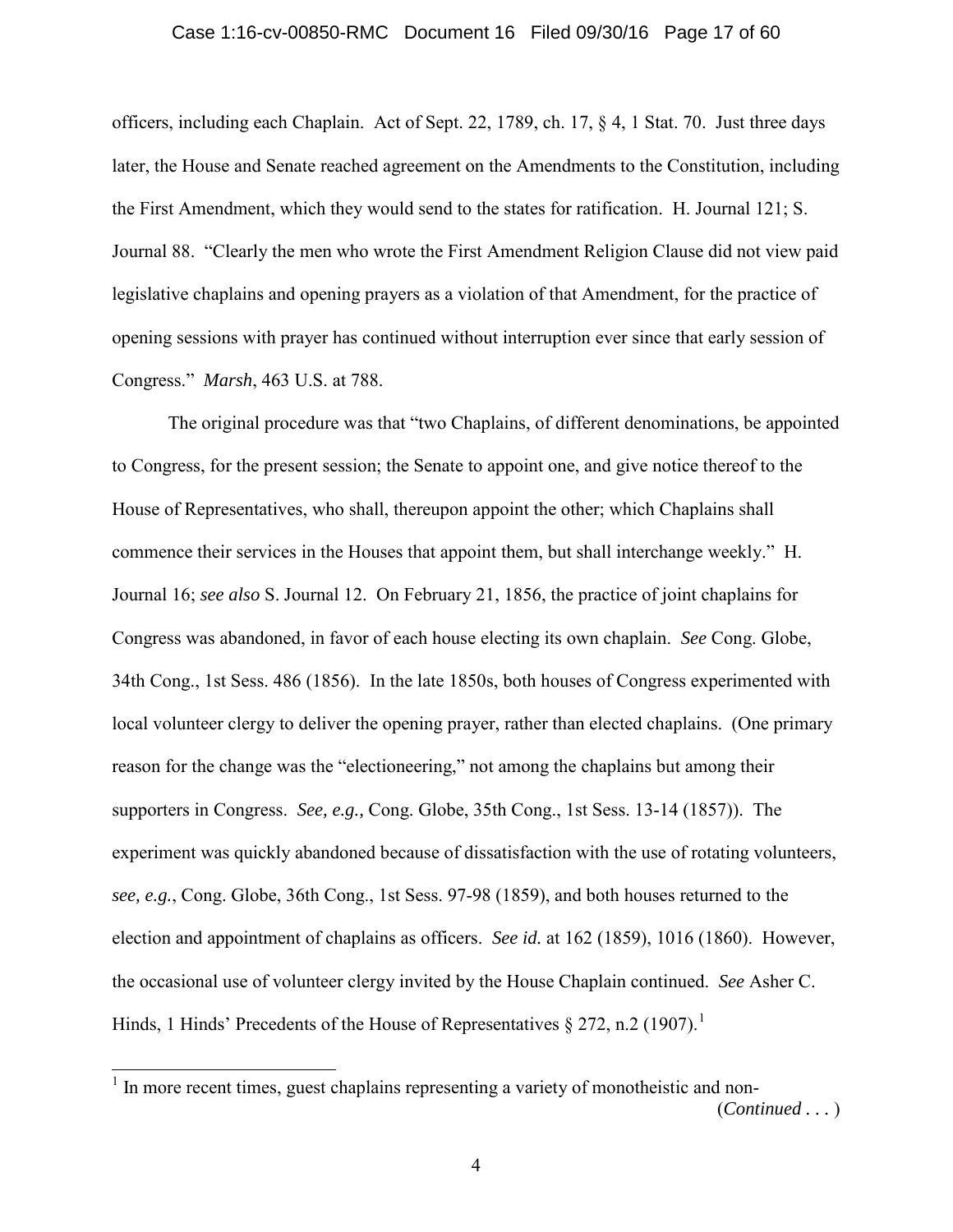## Case 1:16-cv-00850-RMC Document 16 Filed 09/30/16 Page 18 of 60

The historic practice of opening the legislative day with a prayer is currently reflected in two House Rules:

- Rule II.5 (Other Officers and Officials): "The Chaplain shall offer a prayer at the commencement of each day's sitting of the House."
- Rule XIV.1 (Order and Priority of Business): "The daily order of business (unless varied by the application of other rules and except for the disposition of matters of higher precedence) shall be as follows: First. Prayer by the Chaplain."

See H.R. Doc. No. 113-181, at  $\S$ § 665, 869 (2015).<sup>2</sup> The House formally adopted a Rule requiring the opening of the legislative day with a prayer in 1880, "but the sessions of the House were opened with prayer from the first, and the Chaplain was an officer of the House before the adoption of the [1880] rule." *Id*. at § 665.

Based upon the "unbroken history" of Congressional chaplains opening legislative

sessions with prayer, the Supreme Court in *Marsh v. Chambers* upheld the constitutionality of

Nebraska's legislative chaplaincy. 463 U.S. at 792. "To invoke Divine guidance on a public

body entrusted with making the laws," the Court concluded, "is not, in these circumstances, an

'establishment' of religion or a step toward establishment; it is simply a tolerable

acknowledgment of beliefs widely held among the people of this country." *Id*.

 $\overline{a}$ monotheistic faiths have opened House legislative sessions with prayer, thus "acknowledg[ing] our growing diversity not by proscribing sectarian content but by welcoming ministers of many creeds," *Town of Greece*, 134 S. Ct. at 1820-21. *See, e.g.,* 161 Cong. Rec. H4602 (daily ed. June 24, 2015) (Doctor Chandra Bhanu Satpathy, Shri Sai Cultural & Community Center) (Compl. ¶ 133); 161 Cong. Rec. H4015 (daily ed. June 10, 2015) (Rabbi Claudio Kogan, Temple Emanuel); 160 Cong. Rec. H5540 (daily ed. June 19, 2014) (Mr. Rajan Zed, Universal Society of Hinduism) (Compl. ¶ 130); 159 Cong. Rec. H5182 (daily ed. July 31, 2013) (Imam Talib Shaleef, Masjid Muhammad); 159 Cong. Rec. H3024 (daily ed. June 4, 2013) (Mr. Satguru Bodhinatha Veylanswami, Kauai Aadheenam Hindu Monastery); 147 Cong. Rec. H2389 (daily ed. May 22, 2001) (Gurudev Shree Chitiabhanuji, Founder, Jain Meditation International Center); 146 Cong. Rec. H7579 (daily ed. Sept. 14, 2000) (Priest Venkatachalapathi Samuldrala, Shiva Hindu Temple).

<sup>2</sup> *See also* Rules of the U.S. House of Representatives (114th Cong.), *available at*  http://clerk.house.gov/legislative/house-rules.pdf.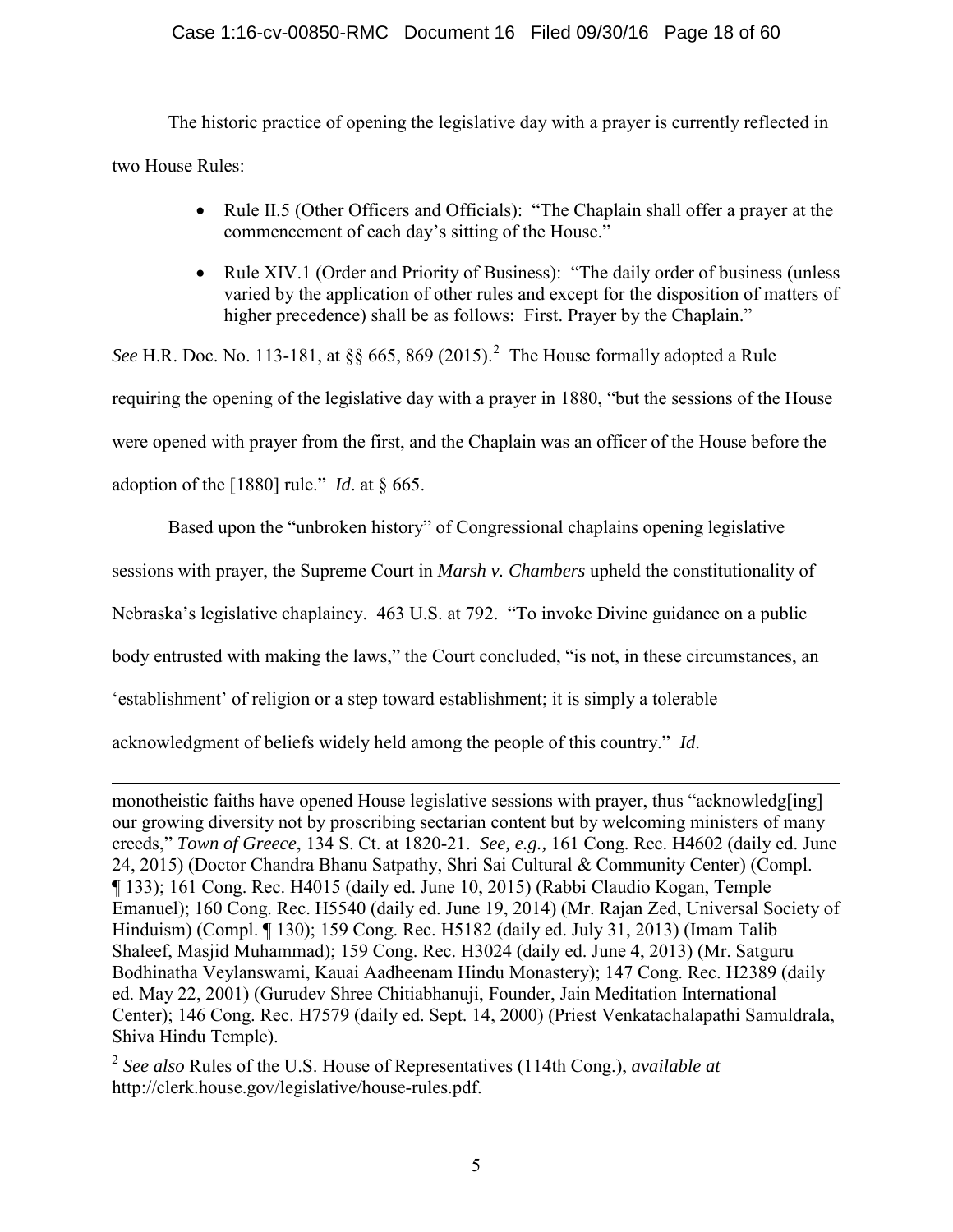#### Case 1:16-cv-00850-RMC Document 16 Filed 09/30/16 Page 19 of 60

In 2014, the Supreme Court again recognized the constitutional legitimacy of legislative prayer, and rejected an Establishment Clause challenge brought in the context of monthly town board meetings which opened with prayers by local volunteer clergy. *Town of Greece*, 134 S. Ct. at 1811. In *Town of Greece*, the Court rejected respondents' argument that legislative prayer must be nonsectarian, drawing on the long history of Congressional prayer as entirely consistent with the First Amendment. *Id*. at 1820-22; *see also id*. at 1823 ("Our tradition assumes that adult citizens, firm in their own beliefs, can tolerate and perhaps appreciate a ceremonial prayer delivered by a person of a different faith."). The Court also rejected the assertion that the Establishment Clause was offended by the predominantly Christian nature of the board meeting prayers, and concluded that court-imposed judgments about the number or frequency of religious faiths that should be represented by guest ministers would be an impermissible "form of government entanglement with religion." *Id.* at 1824.

#### **II. Plaintiff's Complaint.**

 $\overline{a}$ 

In 2014, several weeks after the Supreme Court decision in *Town of Greece*, lawyers from the Freedom From Religion Foundation traveled to the U.S. Capitol office of Fr. Conroy "to inquire about a nonreligious citizen serving as guest chaplain." Compl. ¶ 34. The Freedom From Religion Foundation is a frequent Establishment Clause litigant<sup>3</sup> that "has worked to end prayers at legislative meetings throughout its history." Brief for Freedom From Religion Foundation as Amicus Curiae Supporting Respondents at 1, *Town of Greece*, 134 S. Ct. 1811

<sup>3</sup> *See, e.g.*, *Hein v. Freedom From Religion Found., Inc.*, 551 U.S. 587 (2007); *Freedom From Religion Found., Inc. v. Weber*, No. 13-35770, 628 F. App'x 952 (9th Cir. 2015); *Freedom From Religion Found., Inc. v. Lew*, 773 F.3d 815 (7th Cir. 2014); *Freedom From Religion Found., Inc. v. Obama*, 641 F.3d 803 (7th Cir. 2011); *Freedom From Religion Found., Inc. v. Nicholson*, 536 F.3d 730 (7th Cir. 2008); *Gaylor v. United States*, 74 F.3d 214 (10th Cir. 1996); *Freedom From Religion Found., Inc. v. Ayers*, 748 F. Supp. 2d 982 (W.D. Wisc. 2010).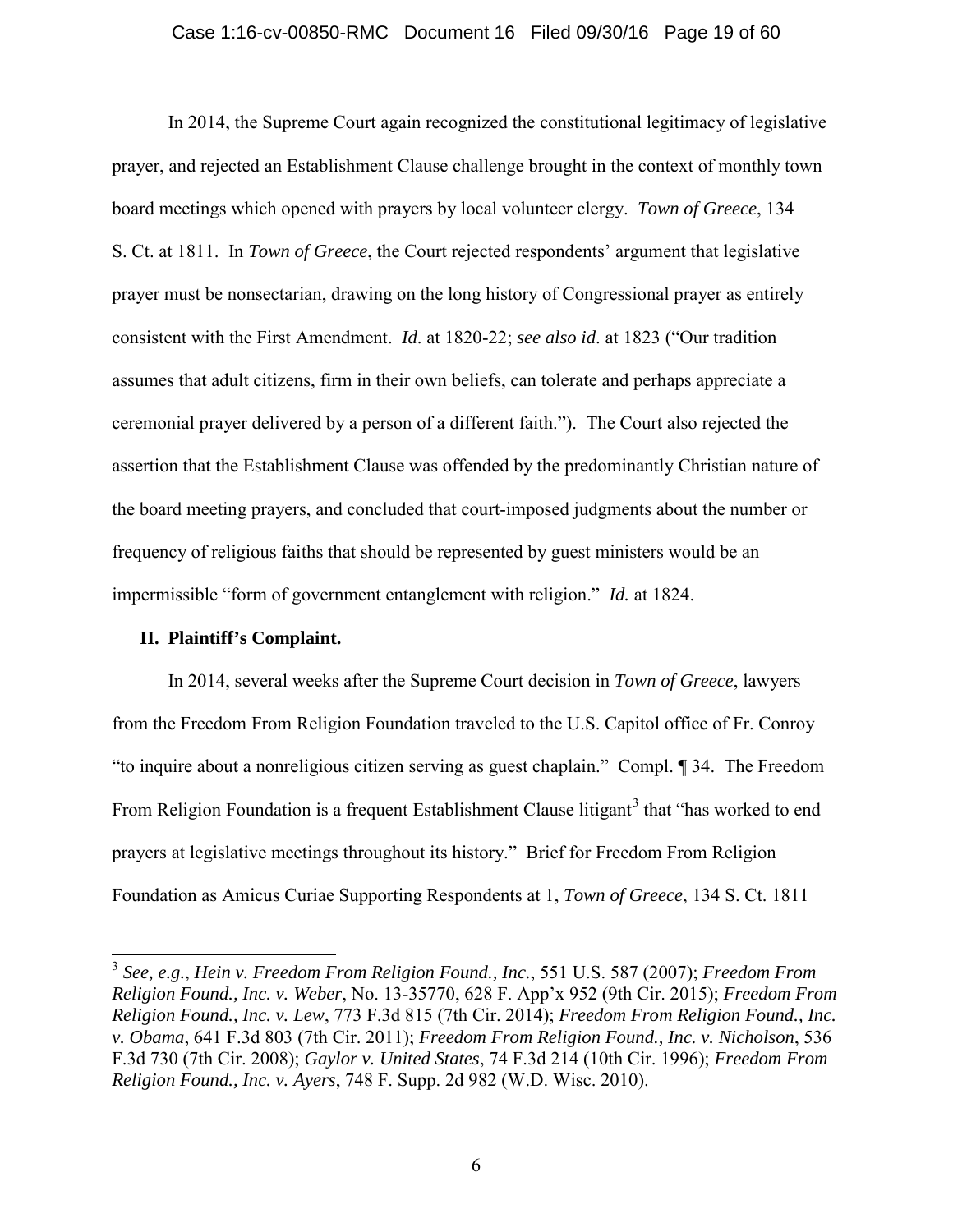#### Case 1:16-cv-00850-RMC Document 16 Filed 09/30/16 Page 20 of 60

(No. 12-696). Fr. Conroy's staff spoke with the Foundation's lawyers and, according to the allegations of the Complaint, explained that guest chaplains were permitted to give an opening prayer if (i) they are sponsored by a Member of the House, (ii) they are ordained, and (iii) their prayer addresses a "higher power." Compl. ¶ 35.<sup>4</sup>

Several months later, the Honorable Mark Pocan, U.S. Representative for the 2nd Congressional district of Wisconsin, requested that Plaintiff Daniel Barker, co-president of the Freedom From Religion Foundation and a self-described "atheist," Compl. ¶ 16, "be given consideration as a guest chaplain" and be allowed to deliver a "secular" "invocation" during the time set aside for morning prayer. Compl. Ex. A. Plaintiff had, many years earlier, been an ordained Christian minister but had "lost faith in faith" and disavowed his religious beliefs. Compl. ¶ 16. Eventually, Fr. Conroy declined to select Mr. Barker as a guest chaplain, explaining that Plaintiff's proffered ordination certificate was not adequate because he had disavowed his religious faith. Compl*.* Ex. C. Fr. Conroy also noted that the House Rules require a "prayer" whereas Rep. Pocan's request indicated that Mr. Barker would deliver a "secular invocation." Compl*.* Ex. C.

On May 5, 2016 (the National Day of Prayer), Plaintiff filed this suit against Fr. Conroy, two members of Fr. Conroy's staff, and Speaker Paul Ryan, all in their official capacities.<sup>5</sup> While Plaintiff includes the U.S. House of Representatives as a defendant in the Complaint's caption, and references the House as a "Defendant" in the Complaint, he also describes the United States of America as a defendant. *See* Compl. ¶ 33.

 $4$  The facts set forth in this memorandum are drawn from Plaintiff's Complaint. By accepting the factual allegations in the Complaint for purposes of this motion, Defendants do not concede the veracity of those allegations.

<sup>5</sup> Plaintiff also has sued Fr. Conroy in his personal capacity in a *Bivens*-type claim. With respect to the personal-capacity claim only, Fr. Conroy is represented by the U.S. Department of Justice.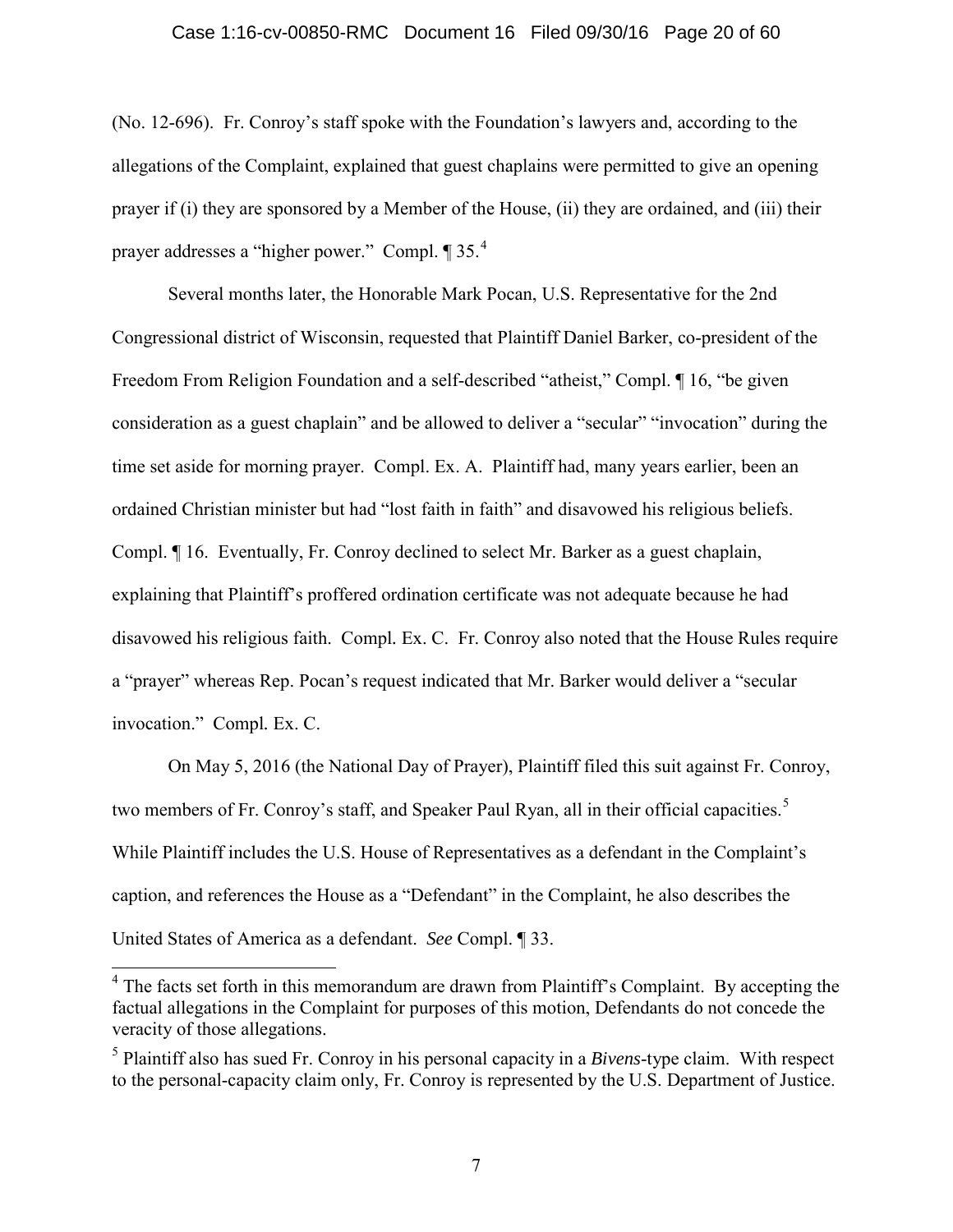#### Case 1:16-cv-00850-RMC Document 16 Filed 09/30/16 Page 21 of 60

In his Complaint, Plaintiff claims that Fr. Conroy's failure to allow him, as an atheist, to give the opening prayer was "discriminatory," and he challenges the "rules and practice" on which Fr. Conroy based his decision. Compl.  $\sqrt{9}$  5. Plaintiff, among other things, seeks from this Court: (i) a declaration that barring atheists and nonreligious individuals from delivering the opening prayer is a violation of the Constitution and the Religious Freedom Restoration Act; (ii) a declaration that guest chaplains cannot be required to invoke "a supernatural higher power," (iii) injunctive relief that would bar Fr. Conroy from selecting a guest chaplain to give the opening prayer on the basis of inherently religious qualifications; and (iv) an order approving Plaintiff's "appointment to the post of guest chaplain" and requiring Fr. Conroy to "schedule [Plaintiff] to give an invocation as soon as possible." Compl. V.

#### **ARGUMENT**

## **I. Plaintiff Lacks Standing to Bring His Claims.**

"[S]tanding is an essential and unchanging part of the case-or-controversy requirement of Article III." *Lujan v. Defenders of Wildlife*, 504 U.S. 555, 560 (1992). If Plaintiff lacks standing, the Court lacks subject matter jurisdiction. *See, e.g.*, *Bender v. Williamsport Area Sch. Dist.*, 475 U.S. 534, 541 (1986) (lack of standing constitutes a defect in court's subject matter jurisdiction); *Haase v. Sessions*, 835 F.2d 902, 906 (1987) ("[D]efect of standing is a defect in subject matter jurisdiction."). "The Constitution confers limited authority on each branch of the Federal Government. . . . In order to remain faithful to this tripartite structure, the power of the Federal Judiciary may not be permitted to intrude upon the powers given to the other branches." *Spokeo, Inc. v. Robins*, 136 S. Ct. 1540, 1547 (2016).

Plaintiff, as "the party invoking federal jurisdiction, bears the burden of establishing [the] existence [of standing]." *Steel Co. v. Citizens for a Better Env't*, 523 U.S. 83, 104 (1998); *accord Lujan*, 504 U.S. at 561; *City of Waukesha v. EPA*, 320 F.3d 228, 233 (D.C. Cir. 2003).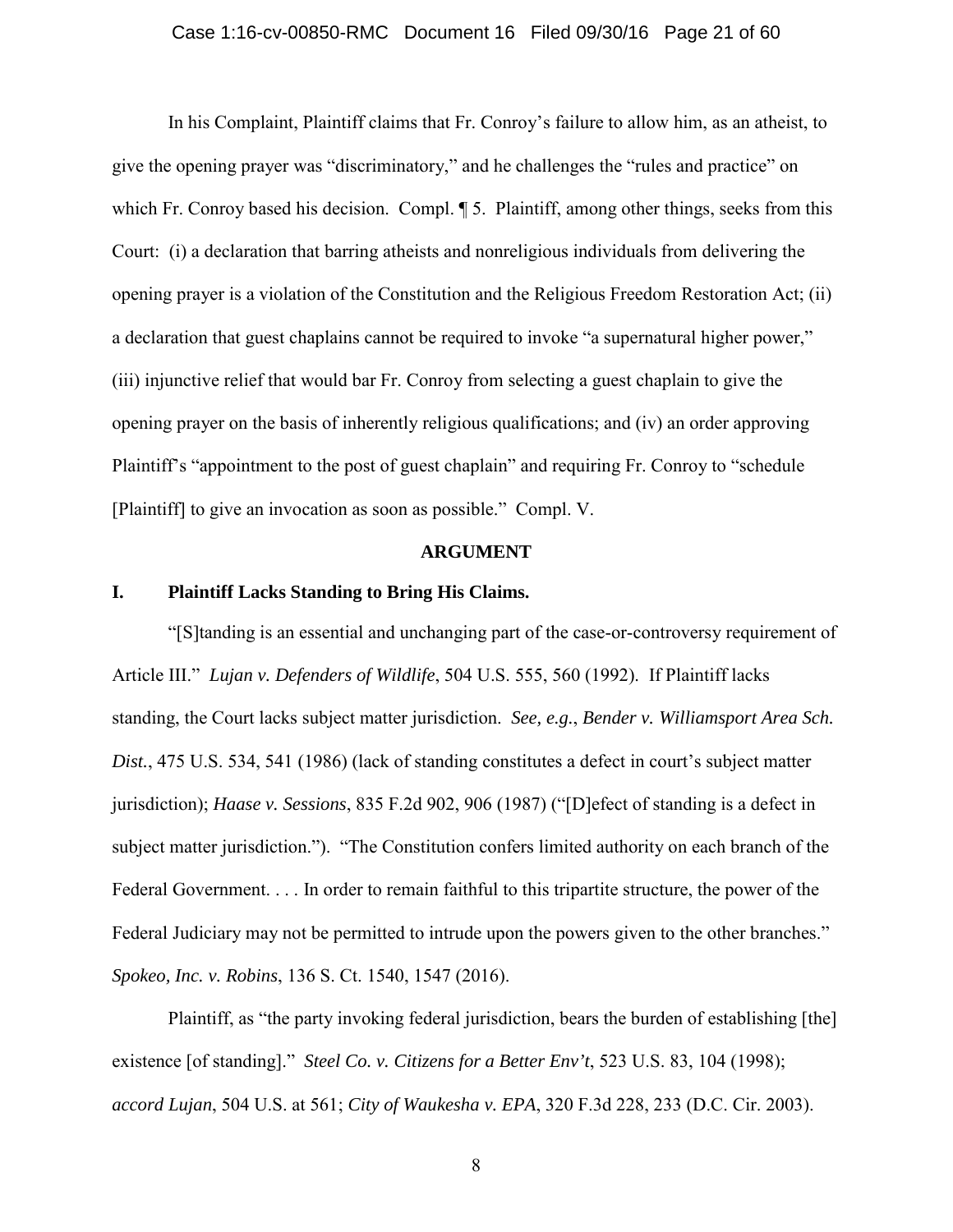To discharge this burden, Plaintiff must establish three elements:

*First*, the plaintiff must have suffered an injury in fact – an invasion of a legally protected interest which is (a) concrete and particularized, and (b) actual or imminent, not conjectural or hypothetical. *Second*, there must be a causal connection between the injury and the conduct complained of  $-$  the injury has to be fairly traceable to the challenged action of the defendant, and not the result of the independent action of some third party not before the court. *Third*, it must be likely, as opposed to merely speculative, that the injury will be redressed by a favorable decision.

*Lujan*, 504 U.S. at 560-61 (emphases added; quotation marks, citations, ellipsis, and brackets omitted); *accord Friends of the Earth, Inc. v. Laidlaw Envtl. Servs. (TOC), Inc.*, 528 U.S. 167, 180-81 (2000); *Grocery Mfrs. Ass'n v. EPA*, 693 F.3d 169, 174 (D.C. Cir. 2012). Here, because "reaching the merits of [this] dispute would force [the Court] to decide whether an action taken by one of the other two branches of the Federal Government" was inappropriate, Plaintiff must satisfy an "*especially rigorous*" inquiry into those three standing elements. *Raines v. Byrd*, 521 U.S. 811, 819-20 (1997) (emphasis added); *see Valley Forge Christian Coll. v. Ams. United for Separation of Church & State, Inc.*, 454 U.S. 464, 473-74 (1982). Plaintiff has not established any of the three.

## **A. Plaintiff Has Not Alleged, and Cannot Establish, an Article III Injury in Fact.**

Plaintiff's Complaint fails out of the gate because he has not alleged facts sufficient to establish that he suffered an Article III injury in fact. *See Spokeo*, 136 S. Ct. at 1547 ("[I]njury in fact[ is] the first and foremost of standing's three elements." (citation and punctuation omitted)). The harm Plaintiff alleges is not "concrete and particularized," and instead is "conjectural or hypothetical." *Lujan*, 504 U.S. at 560-61.

Plaintiff's alleged harm is not one of monetary injury – he does not allege, because he cannot, that the House's guest chaplains receive any related monetary benefit. Plaintiff's alleged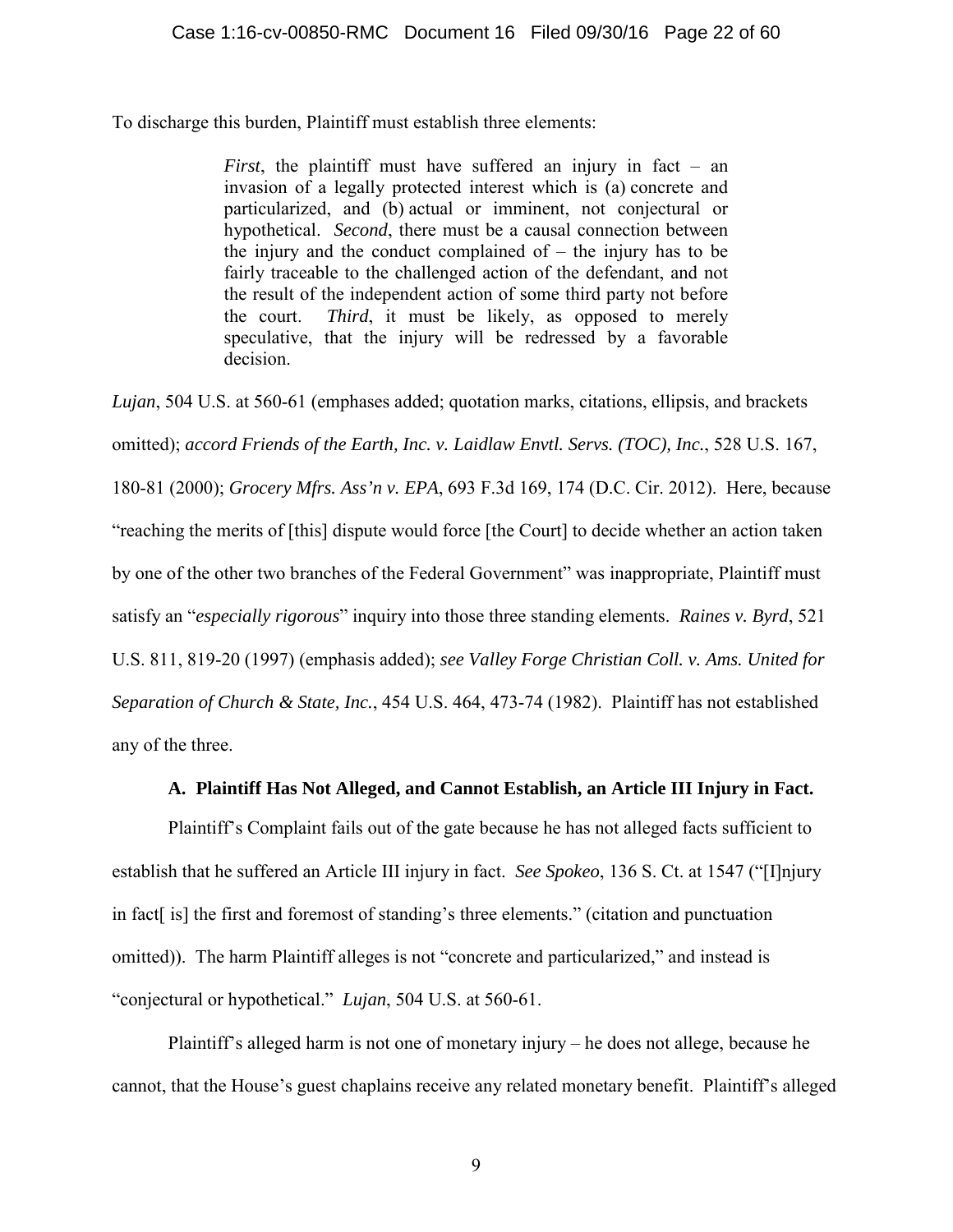#### Case 1:16-cv-00850-RMC Document 16 Filed 09/30/16 Page 23 of 60

harm is also not one of employment injury – he does not allege, because he similarly cannot, that he was denied employment with the House; he was neither seeking nor nominated for the office of House Chaplain, and he cannot credibly claim that guest chaplains are House employees. *Cf.* H. Res. 5, 114th Cong. (Members vote on employment of House Officers, such as the Chaplain); U.S. Const. art. I, § 2, cl. 5 ("The House of Representatives shall chuse their Speaker and other Officers"); *but see* Compl. ¶ 197 ("[B]y assuming the House Chaplain's duties, the guest chaplain is also an 'office or public trust under the United States.'"). Plaintiff's claim is also not one of reputational injury, as his Complaint does not identify any reputational harm that he has allegedly endured.

Rather, Plaintiff's alleged injury in fact is far more attenuated. He claims that he was harmed because he suffered deprivation of an unspecified, and speculative, potential reputational enhancement. *See* Compl. **[68** ("Chaplain Conroy's denial prevents [Plaintiff] from receiving the prestige and status that comes with giving an invocation before the U.S. House."); *see also* Compl. ¶ 108 ("But for Chaplain Conroy's denial, [Plaintiff] would have served as guest chaplain, delivered an opening invocation of the House, and received all the concomitant benefits and notoriety of that position."); Compl. ¶ 168 (guest chaplains receive "a significant honor and benefit"); Compl.  $\P$  181 (Plaintiff is forgoing the "government benefit and opportunity" of being a guest chaplain). But the speculative possibility of "notoriety" is not a legally cognizable injury under Article III, no matter how personally fulfilling it may have been for Plaintiff to deliver a secular invocation to the House.

 Even assuming that reputational enhancement is akin to reputational injury, claims of reputational injury, like all other Article III injury claims, must be "concrete and particularized." *Lujan*, 504 U.S. at 560; *see also, e.g.*, *Meese v. Keene*, 481 U.S. 465, 473-74 (1987) (finding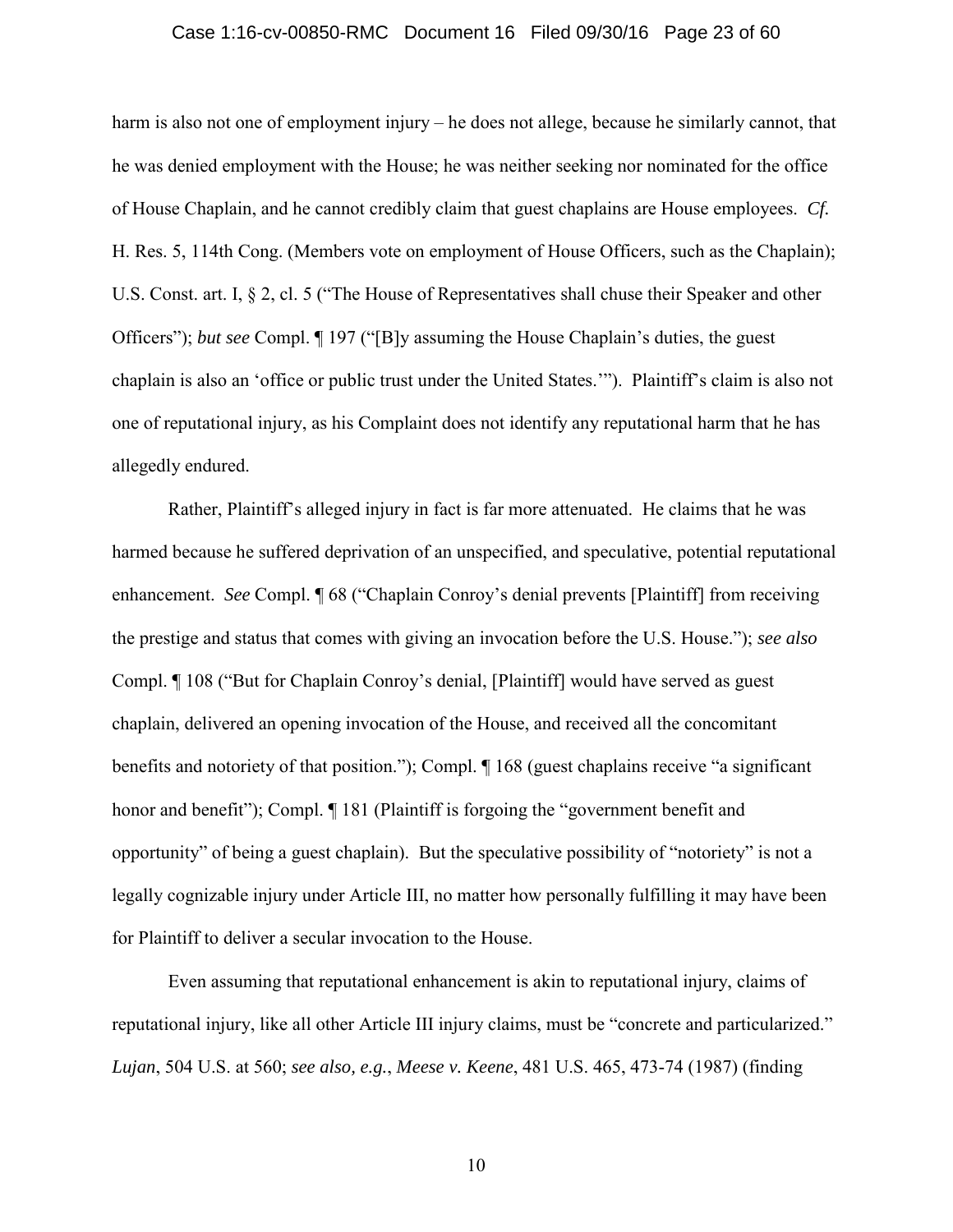#### Case 1:16-cv-00850-RMC Document 16 Filed 09/30/16 Page 24 of 60

Article III injury where "appellee submitted detailed affidavits . . . supporting the conclusion that his exhibition of films that hald been classified as 'political propaganda' by the Department of Justice would substantially harm his chances for reelection and would adversely affect his reputation in the community"). Reputational injury claims that are vague or speculative like Plaintiff's will not suffice. *See, e.g*., *Advanced Mgmt. Tech., Inc. v. FAA,* 211 F.3d 633, 636-37 (D.C. Cir. 2000) ("Standing cannot be inferred argumentatively but rather must affirmatively appear in the record. . . . Charitably, the [alleged] injury is 'speculative' – the ultimate label for injuries too implausible to support standing.").

 As noted, Plaintiff claims only that his reputation would have been enhanced in some amorphous manner had he been permitted to provide a non-theistic invocation before the House as a guest chaplain, in violation of longstanding House Rules. *See* Compl. ¶¶ 68, 107-08, 168. Indeed, Plaintiff claims that Fr. Conroy's decision not to permit such a secular invocation deprived Plaintiff of an unspecified "honor and benefit" and unidentified "concomitant benefits and notoriety" that may have led to reputational enhancement. Compl. ¶¶ 108, 168. Plaintiff's claim is hypothetical and conjectural. Even if Plaintiff's claim that he was deprived of a potential reputational enhancement could be conceived of as an "injury" in some sense, it is well established "allegations of *possible* future injury are not sufficient" to confer standing. *Clapper v. Amnesty Int'l USA*, 133 S. Ct. 1138, 1147 (2013) (citations and brackets omitted); *see also Newdow v. Eagen*, 309 F. Supp. 2d 29, 37 (D.D.C. 2004) (a "threat of future stigmatic injury is too speculative to qualify as an injury in fact").

Indeed, if anything, Plaintiff has derived more "notoriety" from the *denial* of Rep. Pocan's guest chaplain request than he could have hoped to gain from delivering a brief secular invocation. Plaintiff has used the denial and this lawsuit to elevate the status and funding of his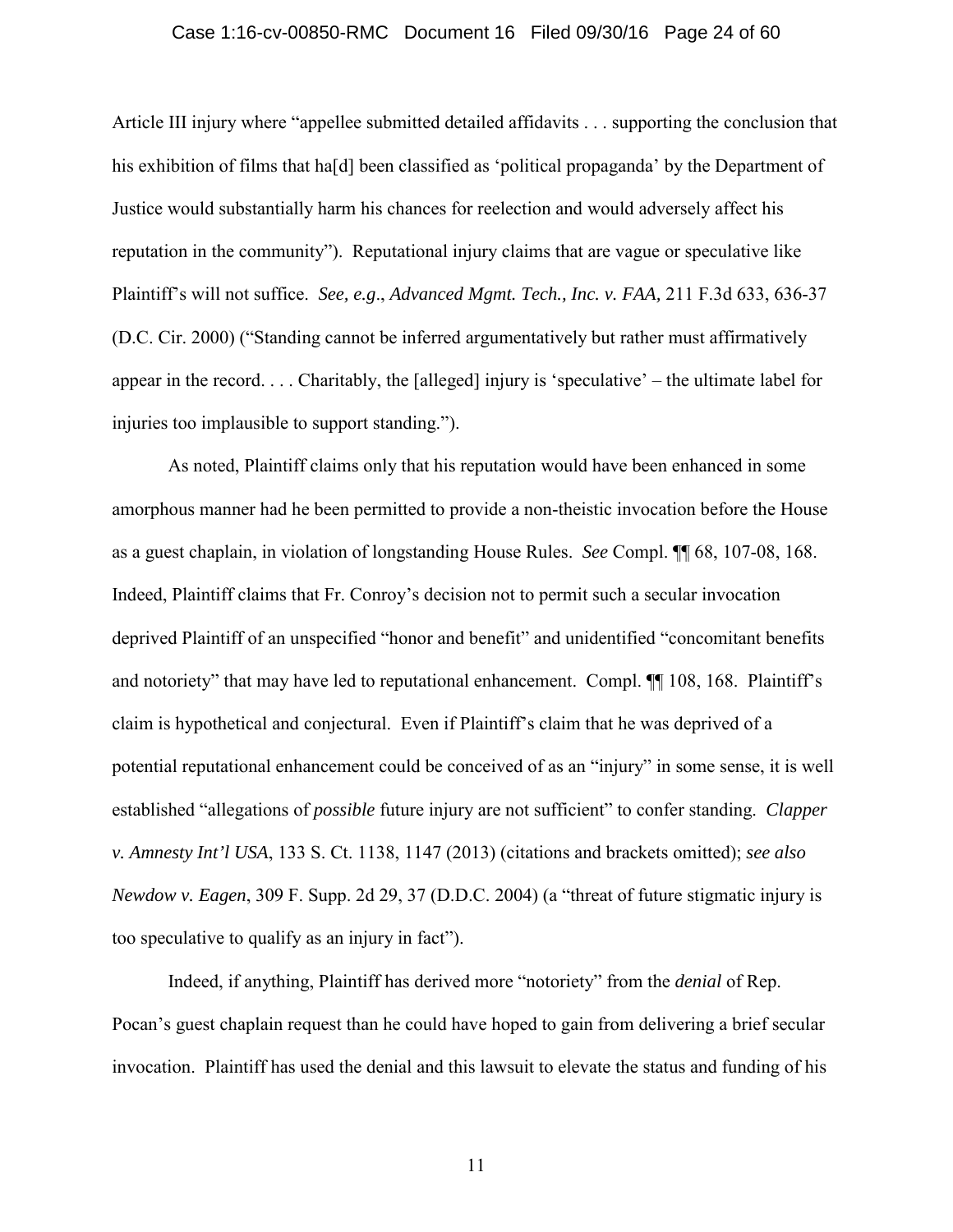#### Case 1:16-cv-00850-RMC Document 16 Filed 09/30/16 Page 25 of 60

organization, Freedom From Religion Foundation, by soliciting donations via advertisements referencing this lawsuit in major newspapers, such as *The New York Times* and *The Washington*  Post.<sup>6</sup> Thus, even if the loss of a speculative hope of "notoriety" were a cognizable Article III injury – which it is not – Plaintiff's claim would still fail, because he has failed to (and could not plausibly) allege that he would have achieved greater notoriety from allowance of Rep. Pocan's request than he has achieved from its denial. For all these reasons, Plaintiff has failed to allege a judicially cognizable injury.

## **B. Defendants Did Not Cause Plaintiff's Alleged Injury.**

The second element of the standing analysis requires "a fairly traceable connection between [the] injury and the complained-of conduct of the defendant." *Steel Co.*, 523 U.S. at 103 (citation omitted). This causation or traceability element is also lacking here.

As an initial matter, Plaintiff attributes the denial of Rep. Pocan's request solely to Fr. Conroy (or to the "Chaplain's Office," which is not a named defendant), so he has failed to allege any causal connection between his purported injury and any other defendant. *See* Compl. ¶¶ 24-33 (identifying defendants), Compl. ¶¶ 47, 68, 107-108 (references to alleged harm caused by "Chaplain" or "Chaplain's Office"). For example, Plaintiff does not even mention the Speaker of the House, except in his description of the parties, and makes no attempt to link the Speaker to the denial of which he complains. Compl. ¶¶ 28-29. Nor does Plaintiff tie his alleged harm in any way to Defendants the U.S. House of Representatives, Elisa Aglieco, or Karen Bronson. *See generally* Compl. ¶¶ 26, 27, 32, 34, 35, 38 (sole references in Complaint to such

 $\overline{a}$ 

<sup>6</sup> *See, e.g.,* N.Y. Times, June 2, 2016, at A5, *available at* https://ffrf.org/news/newsreleases/item/26776-new-york-times-features-ffrf-ad and https://ffrf.org/images/FFRFNYT AdNoPrayer.jpg; Wash. Post, June 5, 2016, at A7. The Court may take judicial notice of publicly available newspaper advertisements. *See Johnson v. Comm'n on Presidential Debates*, No. 15-1580, 2016 WL 4468153, at \*4 (D.D.C. Aug 24, 2016); *Sandza v. Barclays Bank PLC*, 151 F. Supp. 3d 94, 113 (D.D.C. 2015).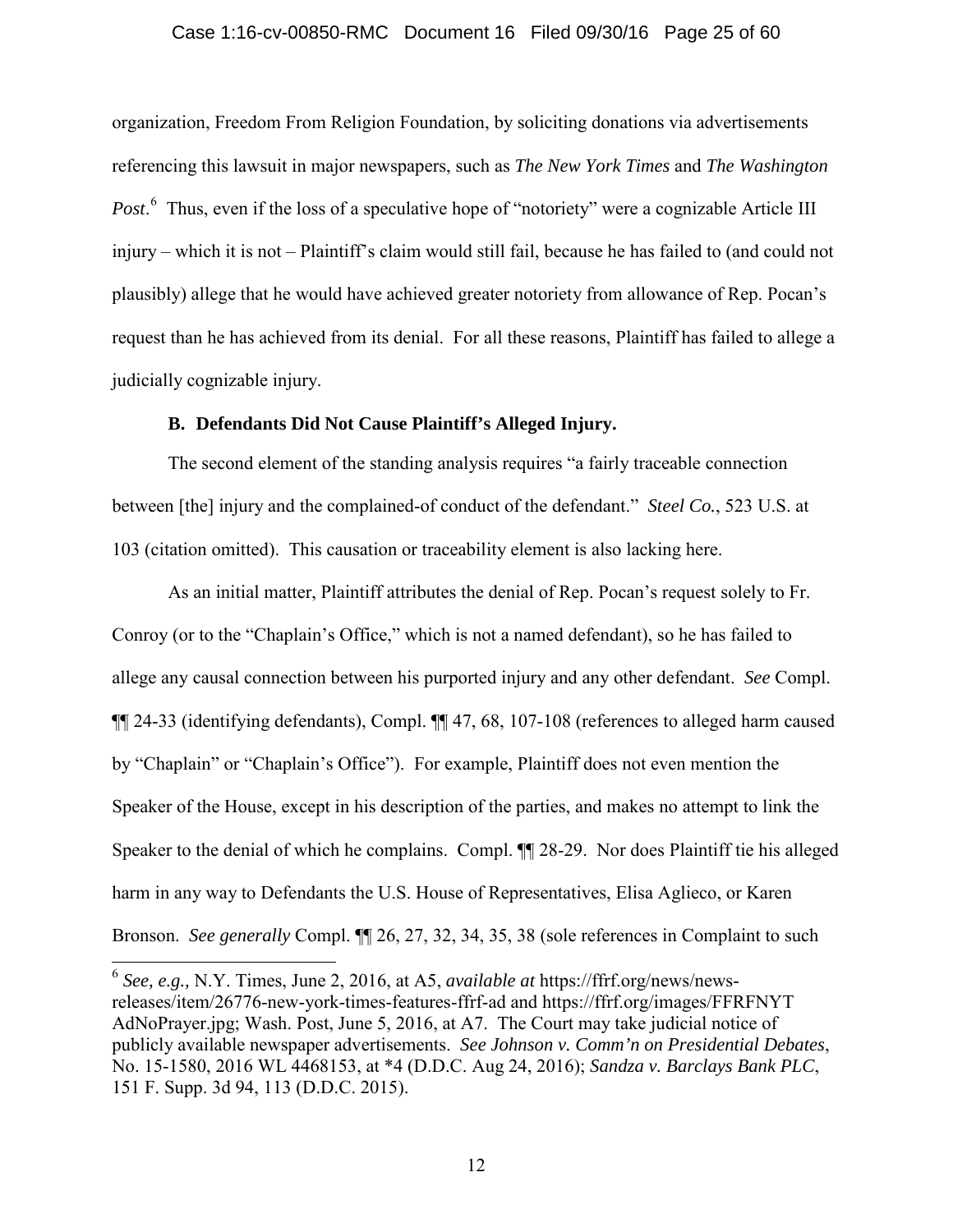#### Case 1:16-cv-00850-RMC Document 16 Filed 09/30/16 Page 26 of 60

Defendants; no tie to harm). Accordingly, the Complaint should be dismissed as against Defendants Elisa Aglieco, Karen Bronson, Speaker Paul Ryan, and the U.S. House of Representatives for failure to allege causation.<sup>7</sup>

Plaintiff's claims against the Chaplain fail to satisfy the traceability requirement for a more basic reason: the House Rules do not permit a non-Member to deliver a secular invocation, but instead require the legislative day to begin with a "prayer." *See* House Rules II.5, XIV.1. The Chaplain, who does not have the right to cast a vote (let alone 218 votes) in the House, lacks the power to modify House Rules. Such a change generally occurs only upon a vote of the House's Members. *See, e.g.*, H. Res. 5, 114th Cong. Further, Plaintiff's causal-nexus theory layers speculation on speculation, comprising nothing more than a hypothetical chain of events insufficient to establish causation: If Fr. Conroy had decided to ignore House Rules by allowing a guest chaplain to deliver an opening secular invocation instead of a prayer, in violation of Rules II.5 and XIV.1; and if the Chaplain had approved Rep. Pocan's request for Plaintiff to be the one to deliver that secular invocation in violation of Rules II.5 and XIV.1; and if the House Sergeant-at-Arms had decided to disregard House custom, as well as Rule II.3 (regarding Sergeant-at-Arms duties) and Rule IV (regarding use and admittance to the Hall of the House); then perhaps Plaintiff could have delivered in its entirety the secular invocation of his choosing on the floor of the House. *See, e.g.*, Compl. ¶ 168. But as the D.C. Circuit has held, Article III standing cannot be premised on such an improbable chain of speculation. *See Kurtz*, 829 F.3d at 1143; *Fla. Audubon Soc'y v. Bentsen*, 94 F.3d 658, 670 (D.C. Cir. 1996).

In *Kurtz v. Baker*, the D.C. Circuit rejected a virtually identical claim by a secular humanist who wished to serve as a Congressional chaplain, holding that the alleged causal

<sup>7</sup> *See infra* note 11 (Defendant Aglieco).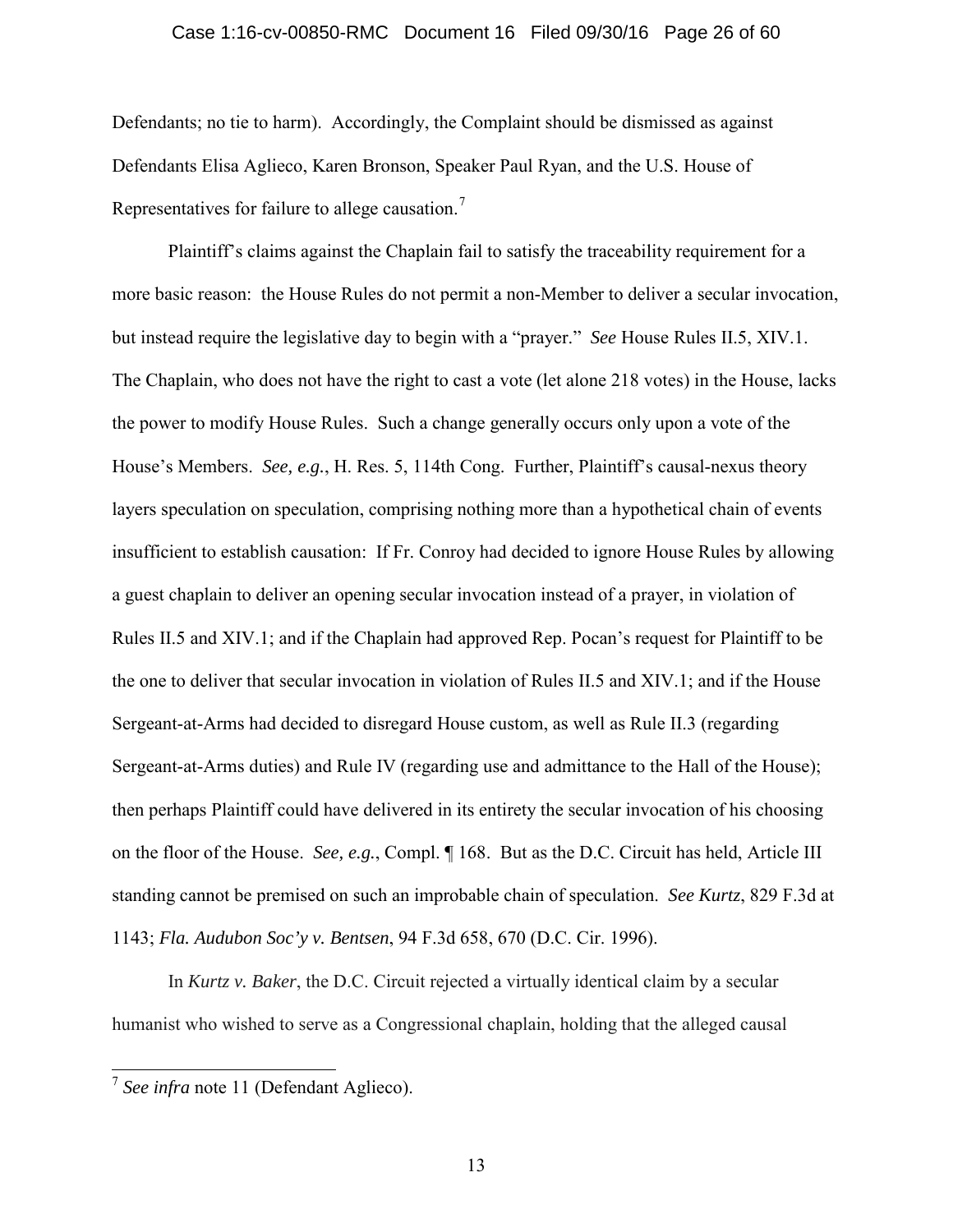#### Case 1:16-cv-00850-RMC Document 16 Filed 09/30/16 Page 27 of 60

connection between the House and Senate Chaplains' denial of his request and his purported injury was too attenuated to confer Article III standing:

> It is true that *if* a chaplain decided to ignore the limits to his authority, and *if* he decided to smuggle Kurtz into his house's chamber, appellant *might* have a chance to attain his goal of addressing the Senate or the House before his purpose was discovered. But Article III requires a chain of causation less ephemeral than a coin tossed into a wishing well.

829 F.2d at 1143. As the D.C. Circuit explained, "appellant has failed to show in any 'concretely demonstrable way' that but for his exclusion from the chaplains' 'guest speaker' programs, there is a 'substantial probability' he would have been able to address a *non*-prayer to one or both houses of Congress." *Id*. at 1144.

As in *Kurtz*, even if Fr. Conroy had agreed to invite Plaintiff to be a guest chaplain, "it would be unreasonable to imagine that [the Chaplain] could have provided him with the actual opportunity to deliver non-religious remarks to [the House] during the time expressly set aside for prayer." *Id.* at 1142. Indeed, the D.C. Circuit recognized that it could not "seriously entertain" an allegation that a Congressional chaplain had authority to grant a person floor privileges to make non-theistic remarks, citing House Rules that would prohibit the Chaplain from "transform[ing] the period reserved for prayer into . . . an 'opening ceremony' in which 'non-theistic' remarks could be delivered, however uplifting." *Id.* at 1142-43 (quotation marks omitted). Just as in *Kurtz*, the House Rules applicable here provide that the House must open its legislative day with a "prayer." House Rule XIV.1; H. Res. 5, 114th Cong. Accordingly, under *Kurtz*, Plaintiff cannot allege causation in any "concretely demonstrable way," and thus cannot establish Article III standing. 829 F.2d at 1144.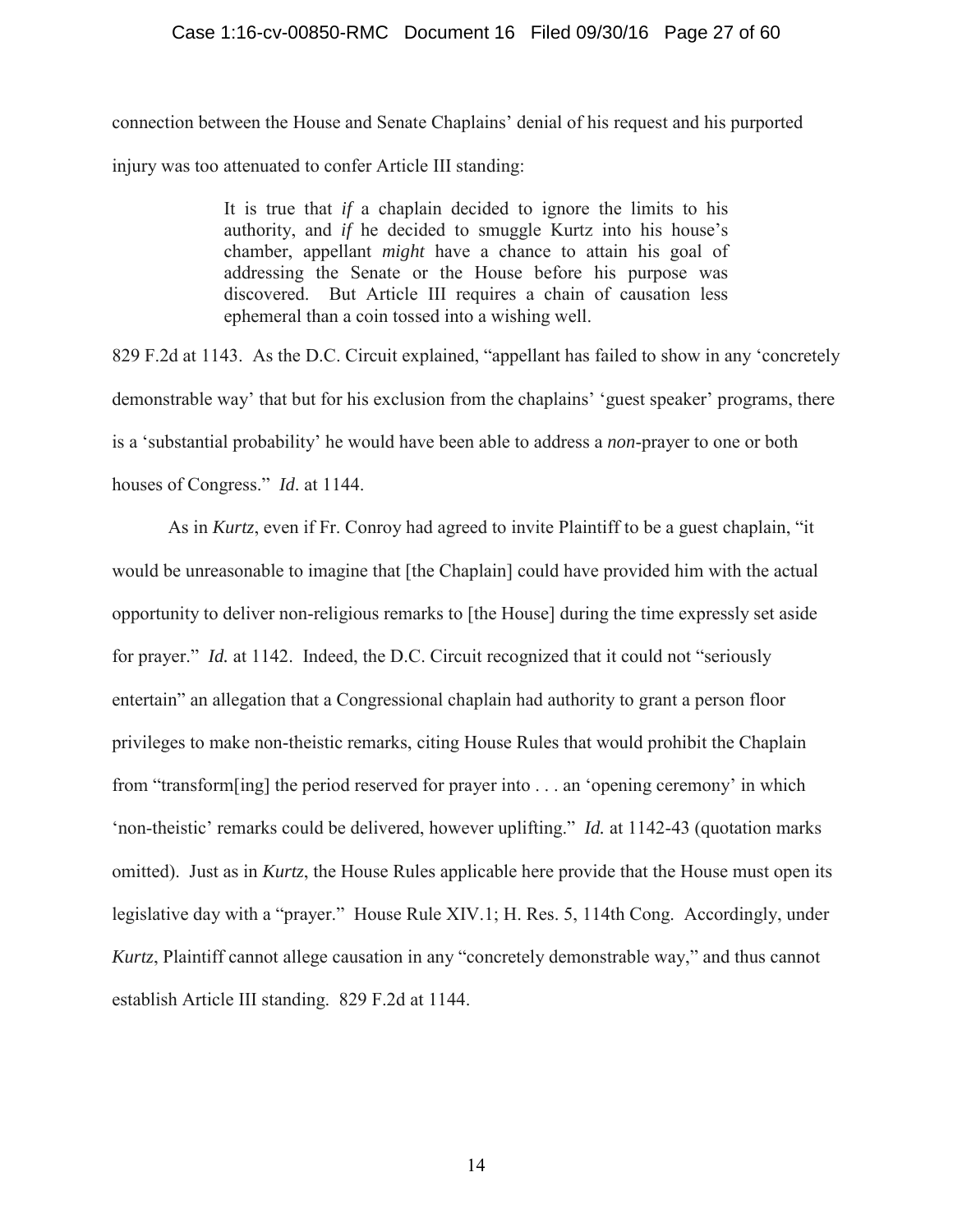#### **C. Plaintiff's Alleged Injury Cannot Be Redressed by a Decision Favorable to Him.**

Plaintiff's claim also must fail for lack of redressability. "The redressability inquiry poses a simple question: If plaintiffs secured the relief they sought, would it redress their injury?" *Wilderness Soc'y v. Norton*, 434 F.3d 584, 590 (D.C. Cir. 2006) (quotation marks, ellipsis, and brackets omitted). The answer here is "no," because the relief that Plaintiff demands is unavailable to remedy the injury he claims to have suffered.

Plaintiff seeks the following relief against the official Defendants, all of which would require that this Court violate principles of separation of powers: (i) declaratory relief requiring that the House permit atheist guest chaplains to give a secular invocation, instead of a prayer, in violation of House Rules; (ii) an injunction against any action by Defendants barring atheist guest chaplains from providing the House's opening prayer, and instead mandating that all guest chaplains be permitted to provide secular invocations, in violation of House Rules; and (iii) a mandamus order requiring Fr. Conroy to approve Plaintiff as a guest chaplain and schedule Plaintiff to provide such a secular invocation, in contravention of House Rules. *See* Compl. V. In substance, Plaintiff asks this Court to order all of the Members of the House to ignore or change the House Rule, first enacted in 1880, mandating that the legislative day begin with a prayer. Plaintiff's purported injury cannot be redressed, as the Court does not have such power.

 Because the Constitution vests sole authority in the House to make rules governing its proceedings, the federal courts lack authority to second-guess the House's exercise of that authority. *See infra* Part II. The Constitution's Rulemaking Clause confers exclusive power on the House to determine its own rules. *See* U.S. Const. art. I, § 5 ("Each House may determine the Rules of its Proceedings."); *United States v. Ballin*, 144 U.S. 1, 5 (1892) (Congress's authority to determine its own rules is "absolute and beyond the challenge of any other body or tribunal"); *see also Christoffel v. United States*, 338 U.S. 84, 89 (1949) ("Congressional practice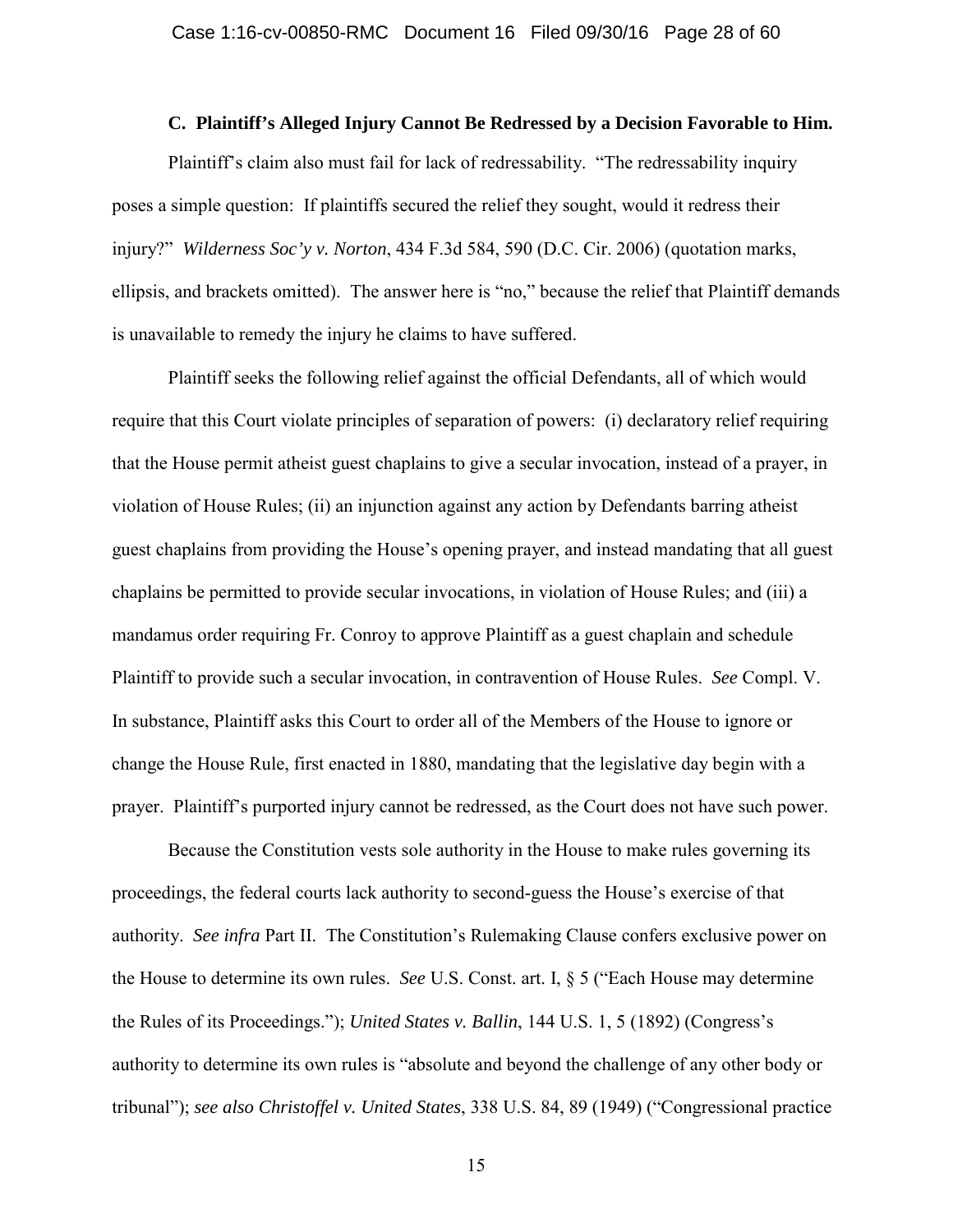#### Case 1:16-cv-00850-RMC Document 16 Filed 09/30/16 Page 29 of 60

in the transaction of ordinary legislative business is of course none of our concern  $\dots$ ..."); *Consumers Union*, 515 F.2d at 1351 (Congress's "execution of internal rules" is "legislative.").

 As a matter of the separation of powers, the judiciary simply "has no authority to order Congress to take action on matters specifically delegated to Congress by the Constitution." *Orta Rivera v. Congress*, 338 F. Supp. 2d 272, 279 (D.P.R. 2004); *see also Trimble v. Johnson*, 173 F. Supp. 651, 653 (D.D.C. 1959) ("[T]he Federal courts may not issue an injunction or a writ of mandamus against the Congress."). Similarly, Plaintiff cannot establish redressability because the relief he seeks against defendant House of Representatives is barred by sovereign immunity and his claims against the Speaker of the House, the Chaplain, and the Chaplain's staff are barred by the Speech or Debate Clause, U.S. Const. art. I, § 6, cl. 1. *See infra* Part II (political question doctrine and Speech or Debate Clause bar relief), III.A (sovereign immunity bars relief against House of Representatives).

 Accordingly, Plaintiff cannot obtain a judicial decree ordering any of the defendants to propose or enact a House Rules change, dictating how the House and its Officers and employees must interpret the House's longstanding "prayer" requirement, or compelling the House to permit a non-Member to appear on the floor of the House to give a secular invocation – in essence, a speech – in contravention of House Rules and House practice and procedure. Such relief falls outside the ambit of the federal judicial power. *See infra* Part II.

 As the Supreme Court recently reaffirmed, the House's legislative prayer practice (and thus its Rule mandating that the legislative day begin with a prayer) is constitutional:

> [L]egislative prayer … has long been understood as compatible with the Establishment Clause. As practiced by Congress since the framing of the Constitution, legislative prayer lends gravity to public business, reminds lawmakers to transcend petty differences in pursuit of a higher purpose, and expresses a common aspiration to a just and peaceful society.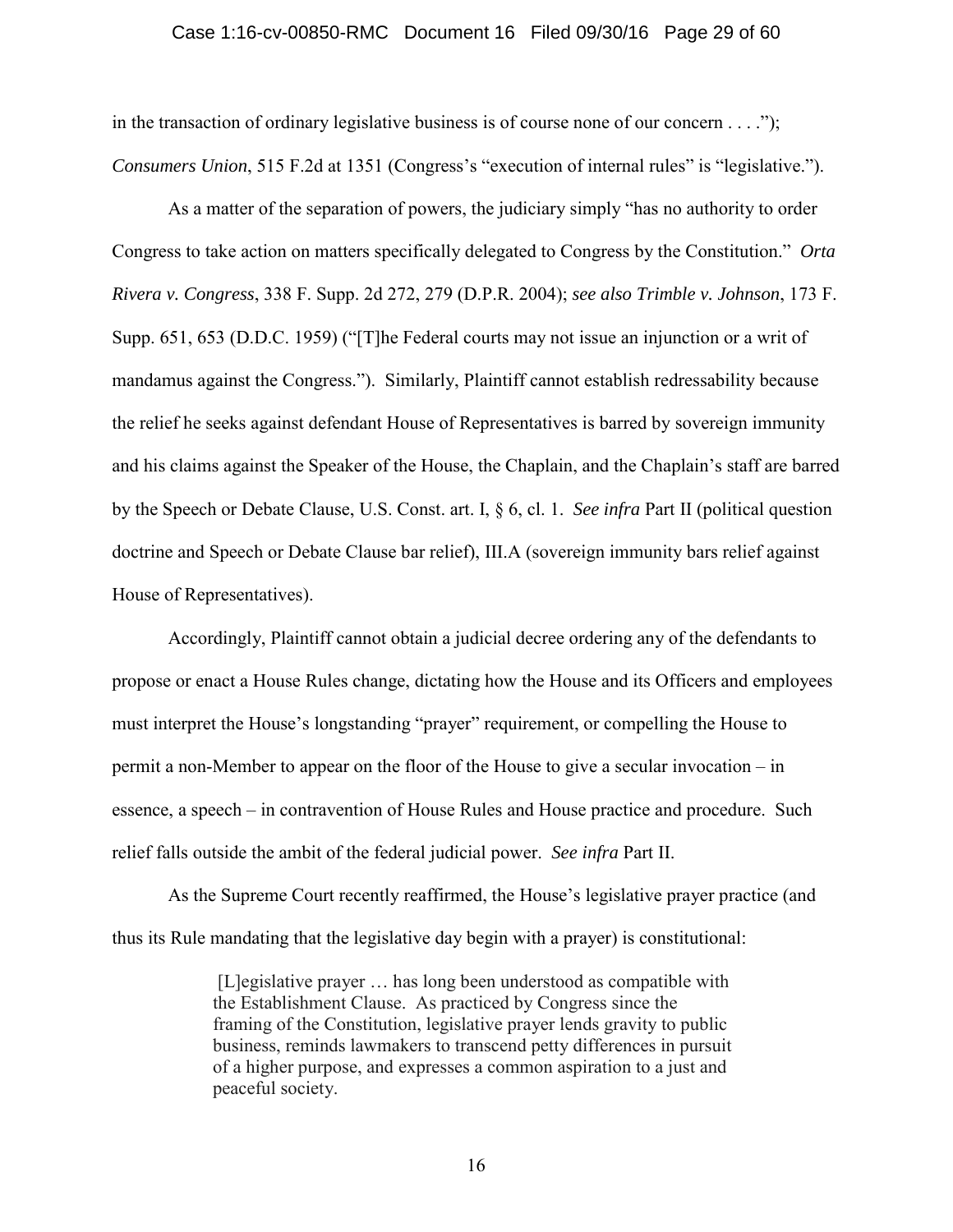#### Case 1:16-cv-00850-RMC Document 16 Filed 09/30/16 Page 30 of 60

*Town of Greece*, 134 S. Ct. at 1818. If the independence of the legislative branch is to have any meaning, the federal courts cannot substitute their determination for that of the House regarding the content of its Rules or the identity of non-Members permitted to enter the floor of the House to address the House. Plaintiff's attempt to inject the judiciary into these internal House affairs asks the Court to do more than it is empowered to do. *See infra* Part II (Rulemaking Clause bars relief). The relief that Plaintiff seeks against the Defendants is constitutionally unavailable, so Plaintiff cannot establish redressability.

## **II. Plaintiff's Claims Raise Non-Justiciable Political Questions.**

Plaintiff challenges the "rules and practices" that led Fr. Conroy to decline to allow him to give a secular invocation on the House floor during the time reserved for prayer. Compl. ¶ 5. Because this suit challenges the House's implementation and interpretation of House Rules promulgated pursuant to the Rulemaking Clause of the Constitution to govern the proceedings of the House, it is non-justiciable and the Complaint should be dismissed.

The political question doctrine is "essentially a function of the separation of powers." *Baker v. Carr*, 369 U.S. 186, 217 (1962). The doctrine "excludes from judicial review those controversies which revolve around policy choices and value determinations constitutionally committed for resolution to the halls of Congress or the confines of the Executive Branch." *Japan Whaling Ass'n v. Am. Cetacean Soc'y*, 478 U.S. 221, 230 (1986); *see also United States v. Munoz-Flores*, 495 U.S. 385, 394 (1990) ("doctrine is designed to restrain the Judiciary from inappropriate interference in the business of the other branches of Government"). "That some governmental actions are beyond the reach of the courts reflects the Constitution's limitation of the 'judicial power of the United States' to 'cases' or 'controversies.'" *El-Shifa Pharm. Indus. Co. v. United States*, 607 F.3d 836, 840 (D.C. Cir. 2010) (quoting U.S. Const. art. III, § 2). "It is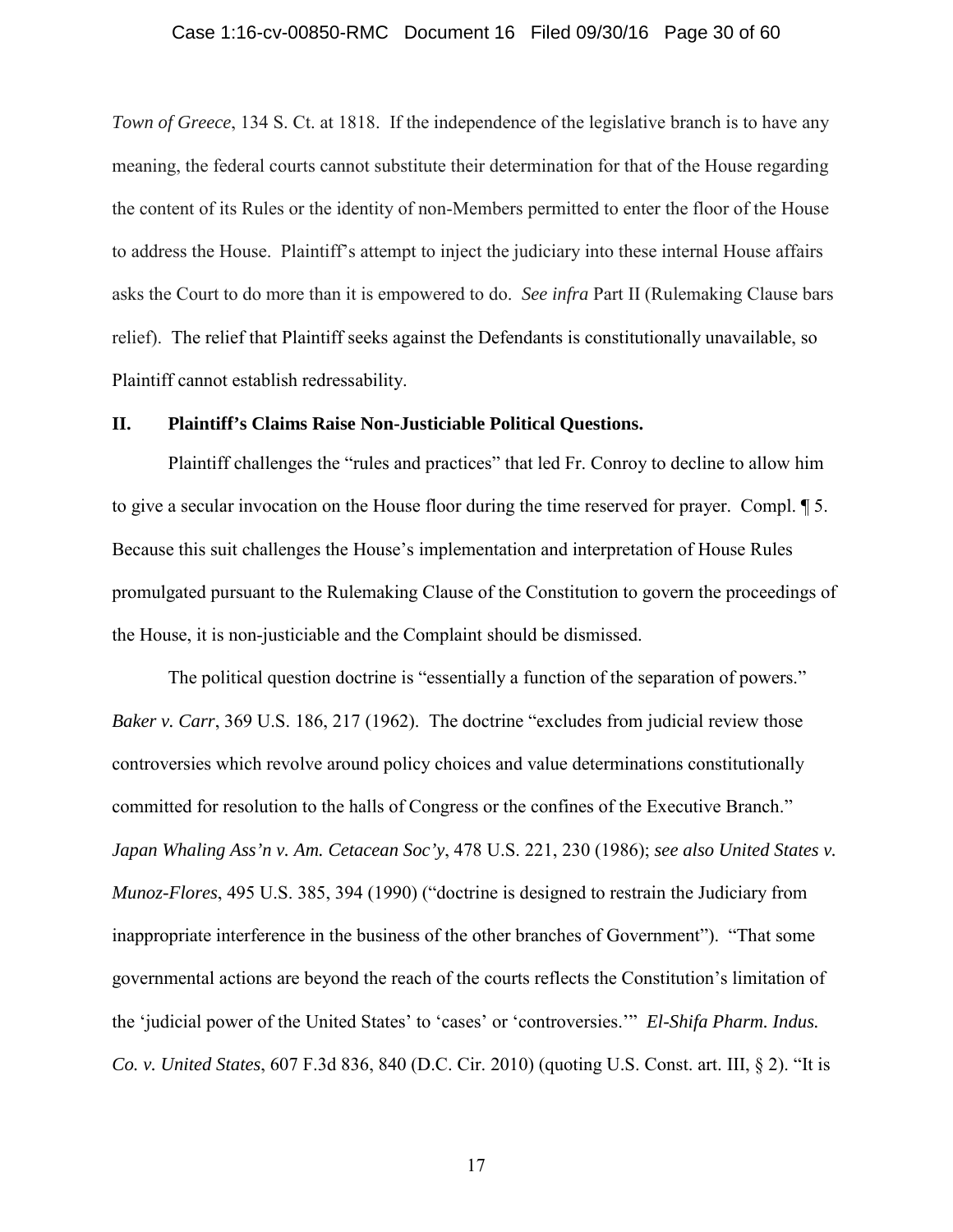#### Case 1:16-cv-00850-RMC Document 16 Filed 09/30/16 Page 31 of 60

therefore familiar learning that no justiciable 'controversy' exists when parties seek adjudication of a political question . . . ." *Massachusetts v. EPA*, 549 U.S. 497, 516 (2007) (citation omitted).

A controversy is nonjusticiable when (i) there is "a textually demonstrable constitutional commitment of the issue to a coordinate political department" or (ii) there exists "the impossibility of a court's undertaking independent resolution without expressing lack of the respect due coordinate branches of government." *Baker*, 369 U.S. at 217; *see also Nixon v. United States*, 506 U.S. 224, 228 (1993). The political question doctrine precludes this Court from considering the merits of Plaintiff's claims because the Rulemaking Clause and Speech or Debate Clause, discussed below, reflect a textual commitment to the House of the sole authority to regulate its proceedings (here, by deciding who will be permitted to address the House during its legislative sessions), and because judicial review of the House's internal proceedings would manifest a profound disrespect for the Legislative Branch of the federal government.

## **A. Rulemaking Authority is Textually Committed to the House Alone.**

The authority to promulgate rules and regulations is expressly conferred on the House by the Rulemaking Clause. U.S. Const. art. I, § 5, cl. 2 ("Each House may determine the Rules of its Proceedings . . . ."). The Rulemaking Clause constitutes a "broad grant of authority," *Consumers Union*, 515 F.2d at 1343, that sits "[a]t the very core of our constitutional separation of powers," *Walker v. Jones*, 733 F.2d 923, 938 (D.C. Cir. 1984) (MacKinnon, J., concurring in part and dissenting in part). Rules and regulations promulgated pursuant to the Rulemaking Clause are, within constitutional limits, "absolute and beyond the challenge of any other body." *Ballin*, 144 U.S. at 5; *see also Marshall Field & Co. v. Clark*, 143 U.S. 649, 672-73 (1892) (declining to look behind House enrollment of bill to determine whether House followed internal rules in doing so). The House has exercised its Rulemaking authority by adopting Rules requiring the legislative day to start with a "prayer." House Rules II.5, XIV.1. Those Rules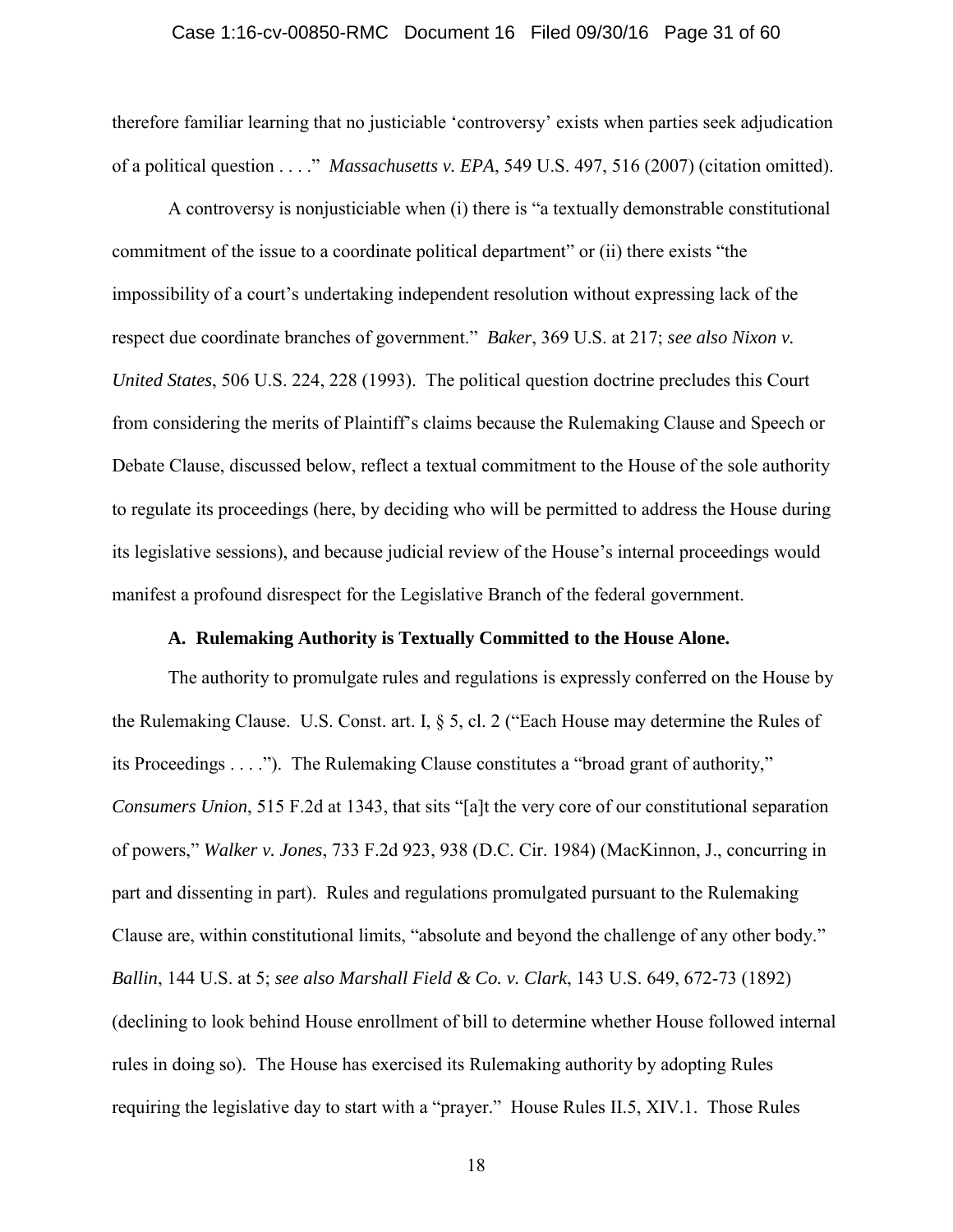#### Case 1:16-cv-00850-RMC Document 16 Filed 09/30/16 Page 32 of 60

reflect the historical precedent, dating back to the First Continental Congress, of an opening *religious* invocation. *See Town of Greece*, 134 S. Ct. at 1823 (Rev. Jacob Duché prayer on September 7, 1774).

Here, Plaintiff challenges Fr. Conroy's decision to decline to allow an atheist to deliver a "secular" "invocation." *See* Compl. Ex. A. Specifically, he challenges the "rule, tradition, or practice" on which that decision is based, Compl. ¶ 157, and seeks injunctive relief that would compel Defendants to acquiesce to the delivery of a secular invocation by an atheist, Compl. V at (d), (e). It is plain that Plaintiff cannot directly attack the Rules requiring a prayer. While the House's Rules may not "ignore constitutional restraints or violate fundamental rights," *Ballin*, 144 U.S. at 5, a rule requiring a legislative "prayer" does not do so. *See Marsh*, 463 U.S. at 787- 88, 791-92, 794 (discussing history of Congressional prayer); *see also id.* at 788-90 & n.11 (describing state legislatures' prayer rules) and *infra* Part III.B.

Instead, Plaintiff challenges the interpretation of those Rules, asserting that a "prayer" under House Rules cannot constitutionally be limited to remarks that address a "supernatural higher power." *See* Compl. ¶ 157; *see also* Compl. V at (b). Yet the Supreme Court again has disagreed with Plaintiff's view. As the *Marsh* Court concluded, "[t]o invoke *Divine* guidance on a public body entrusted with making the laws is not, in these circumstances, an 'establishment' of religion or a step toward establishment . . . ." 463 U.S. at 792 (emphasis added).

Plaintiff's suit is, at bottom, an attempt to obtain judicial review of the House's exercise of its exclusive constitutional authority to adopt, implement, and interpret its own rules to govern its proceedings. Because the House Rules requiring a "prayer" are plainly constitutional, Plaintiff's suit must fail for lack of jurisdiction. His demand that these Rules be interpreted in a manner inconsistent with their plain meaning, and devoid of their historical context, assumes that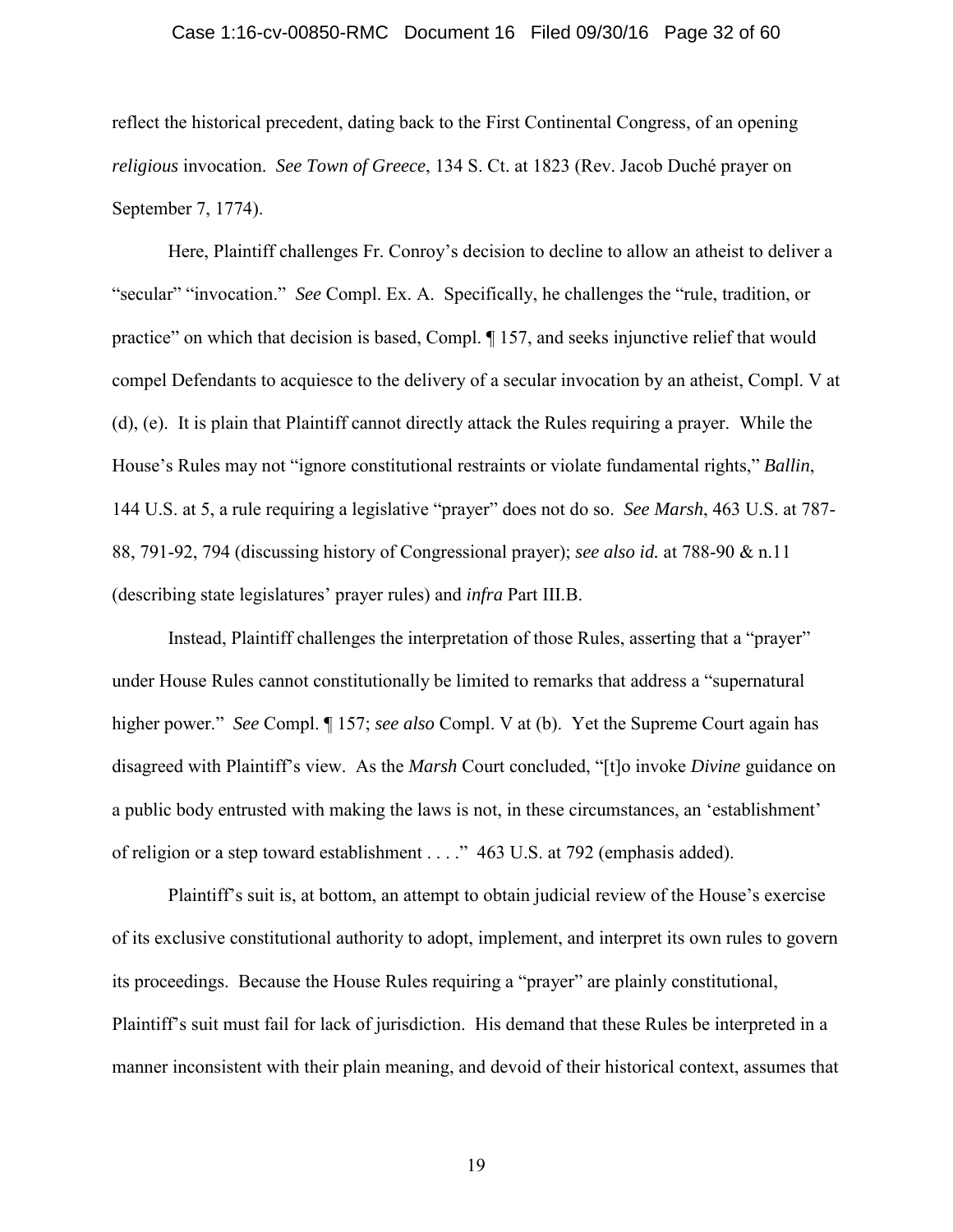#### Case 1:16-cv-00850-RMC Document 16 Filed 09/30/16 Page 33 of 60

the Court is empowered to convert this desire to reality. The judicial branch may not, however, substitute its own judgment for that of the House in interpreting and implementing constitutionally-permissible Rules. "[I]n that circumstance the court would be effectively making the Rules – a power that the Rulemaking Clause reserves to each House alone." *United States v. Rostenkowski*, 59 F.3d 1291, 1306-07 (D.C. Cir. 1995).

## **B. The Speech or Debate Clause Precludes Judicial Review of a House Officer's Implementation of House Rules Governing the Conduct of Proceedings on the House Floor During Legislative Sessions.**

Plaintiff's views about the propriety of the Fr. Conroy's interpretation of House Rules are of no import because, as the D.C. Circuit has held, "the execution of internal rules [of the House] is so identified with the legislative process" that a suit challenging House Rules as incompatible with the First Amendment is barred by the Speech or Debate Clause of the Constitution. *Consumers Union*, 515 F.2d at 1351.

The Speech or Debate Clause is "a paradigm example of 'a textually demonstrable constitutional commitment of [an] issue to a coordinate political department.'" *Davis v. Passman*, 442 U.S. 228, 235 n.11 (1979) (quoting *Baker*, 369 U.S. at 217). Under the Speech or Debate Clause, "for any Speech or Debate in either House, [Members] shall not be questioned in any other Place." U.S. Const. art. I, § 6, cl. 1. The Clause is rooted in the epic struggle for parliamentary independence in 16th- and 17th-century England. *See United States v. Johnson*, 383 U.S. 169, 178 (1966); *Tenney v. Brandhove*, 341 U.S. 367, 372 (1951). As a result of the English experience, "[f]reedom of speech and action in the legislature was taken as a matter of course" by the Founders, and reflected in the Speech or Debate Clause. *Tenney*, 341 U.S. at 372*.* "The purpose of the Clause is to insure that the legislative function the Constitution allocates to Congress may be performed independently." *Eastland v. U.S. Servicemen's Fund*, 421 U.S. 491, 502 (1975). Accordingly, its "'central role' . . . is to 'prevent intimidation of legislators by the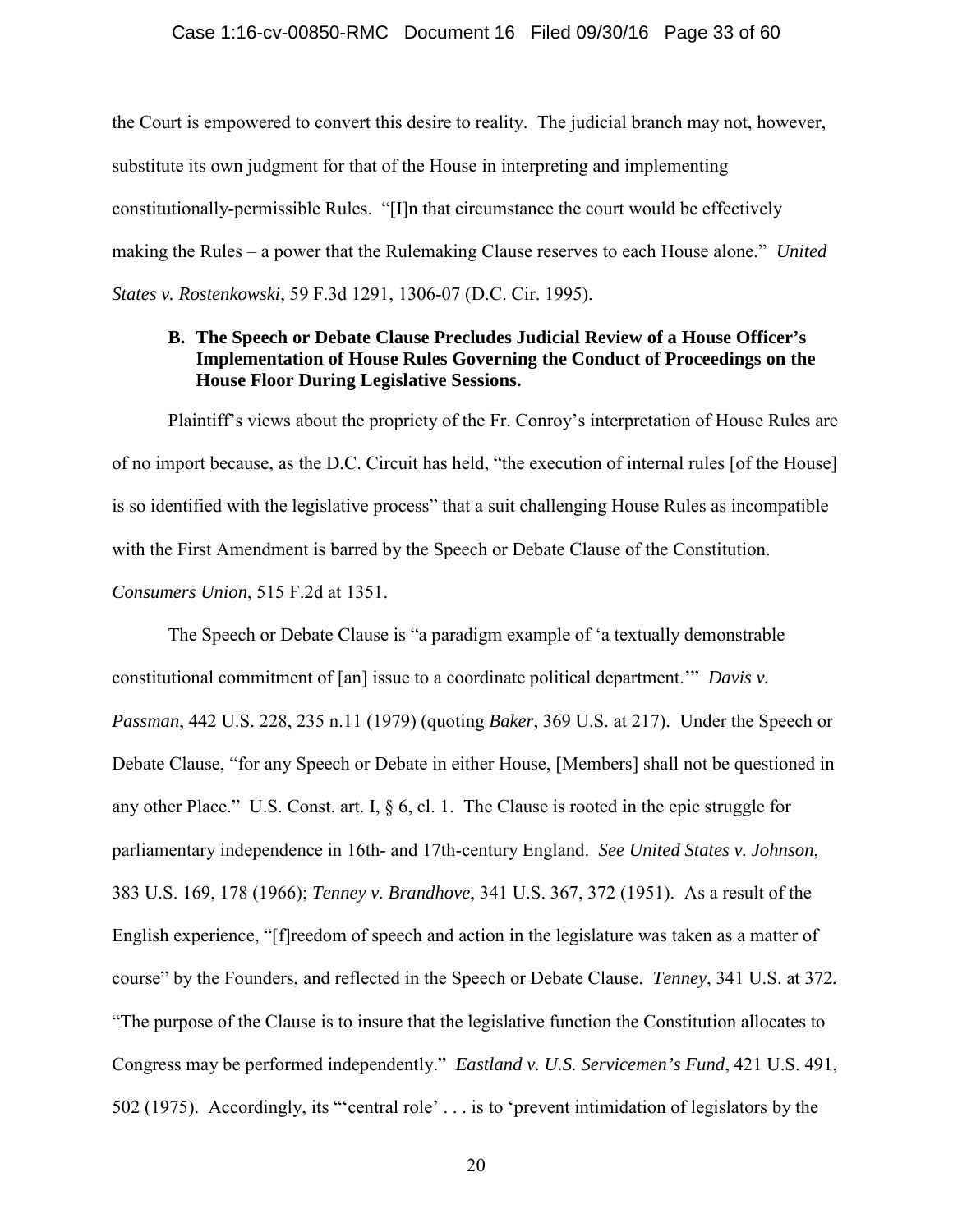#### Case 1:16-cv-00850-RMC Document 16 Filed 09/30/16 Page 34 of 60

Executive and accountability before a possibly hostile judiciary.'" *Id*. (quoting *Johnson*, 383 U.S. at 181; *Gravel v. United States*, 408 U.S. 606, 617 (1972)). "In the American governmental structure the clause serves the additional function of reinforcing the separation of powers so deliberately established by the Founders." *Johnson*, 383 U.S. at 178; *see also United States v. Helstoski*, 442 U.S. 477, 491 (1979) ("*Helstoski I*").

Because the Clause's "guarantees . . . are vitally important to our system of government," they "are entitled to be treated by the courts with the sensitivity that such important values require." *Helstoski v. Meanor*, 442 U.S. 500, 506 (1979). As a result, the Supreme Court has mandated "[w]ithout exception [that the courts] read the Speech or Debate Clause broadly to effectuate its purposes," *Eastland*, 421 U.S. at 501; *see also Doe v. McMillan*, 412 U.S. 306, 311 (1973); *Gravel*, 408 U.S. at 624; *Johnson*, 383 U.S. at 179; *Kilbourn v. Thompson*, 103 U.S. 168, 204 (1880).

The protections afforded by the Speech or Debate Clause apply to all activities "within the 'legislative sphere,'" *McMillan*, 412 U.S. at 312 (quoting *Gravel*, 408 U.S. at 624-25), which includes all activities that are "an integral part of the deliberative and communicative processes by which Members participate in committee and House proceedings with respect to the consideration and passage or rejection of proposed legislation *or with respect to other matters which the Constitution places within the jurisdiction of either House*." *Eastland*, 421 U.S. at 504 (quoting *Gravel*, 408 U.S. at 625) (emphasis added). Importantly for purposes of this case, these "other matters which the Constitution places within the jurisdiction of either House" include actions taken pursuant to the Rulemaking Clause, U.S. Const. art. I, § 5, cl. 2. *See, e.g.*, *Consumers Union*, 515 F.2d at 1351 (concluding that denial of Congressional press accreditation under regulations promulgated pursuant to Rulemaking Clause was one of the "'other matters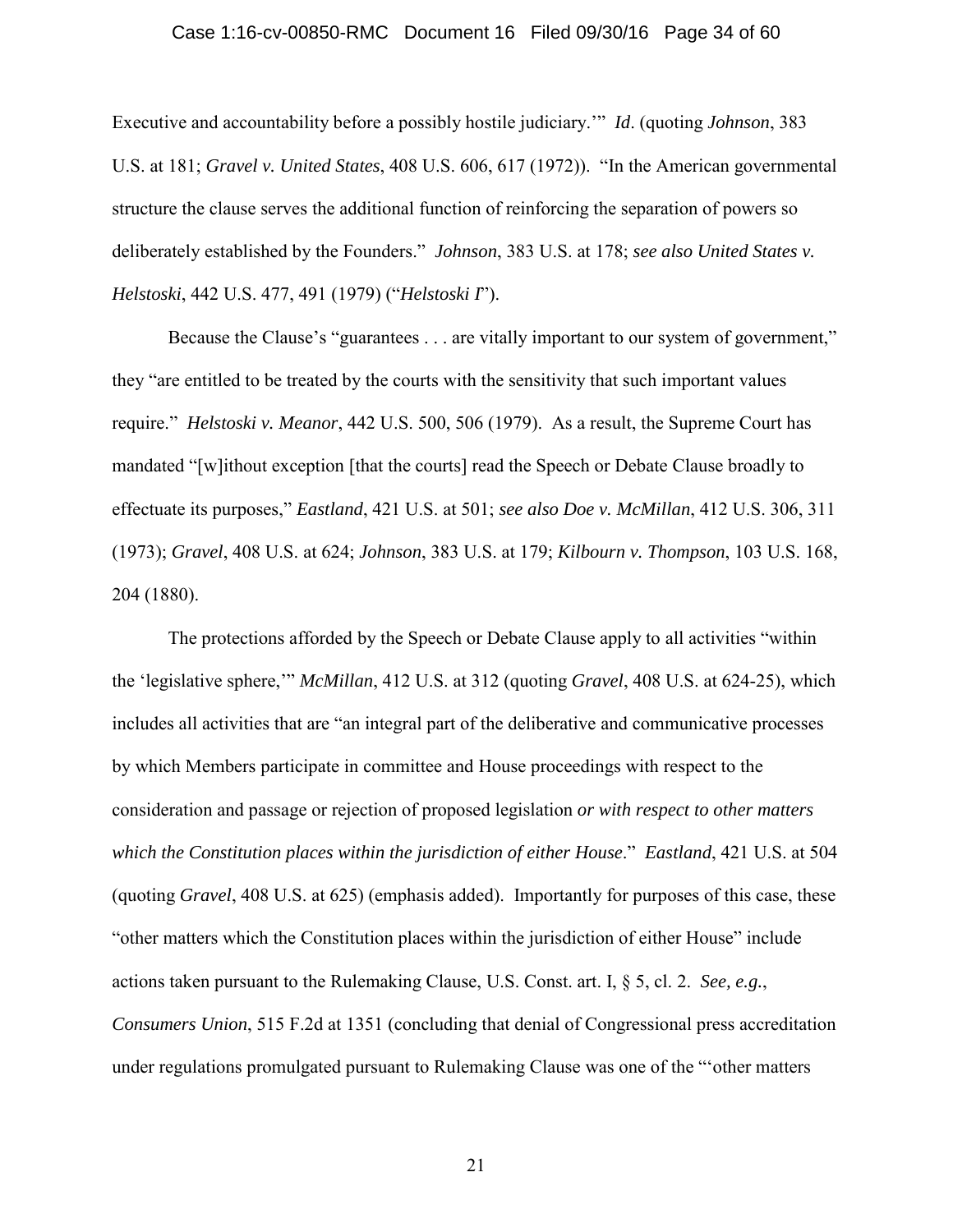#### Case 1:16-cv-00850-RMC Document 16 Filed 09/30/16 Page 35 of 60

which the Constitution places within the jurisdiction of either House'" (quoting *Gravel*, 408 U.S. at 625)).

The Speech or Debate Clause affords three broad protections. Most importantly for purposes of this case, the Clause provides an immunity from suits that are predicated on conduct that falls within the "legislative sphere even though the[] conduct, if performed in other than legislative contexts, would . . . be unconstitutional or otherwise contrary to criminal or civil statutes." *McMillan*, 412 U.S. at 312-13 (quotation marks and citation omitted).<sup>8</sup>

The Clause's protections apply "not only to a Member but also to his aides insofar as the conduct of the latter would be a protected legislative act if performed by the Member himself." *Gravel*, 408 U.S. at 618; *see also Eastland*, 421 U.S. at 507; *cf. MINPECO*, 844 F.2d at 862 (D.C. Cir. 1988). In particular, the Clause confers immunity on a House Officer when performing legislative acts. *See, e.g., Consumers Union*, 515 F.2d at 1345 n.8 ("If performing legislative acts, the Sergeants at Arms would have immunity . . . .").

Plaintiff's allegation of "discrimination" in violation of the Establishment Clause, *see*  Compl. ¶¶ 174-75, does not vitiate the immunity conferred by the Speech or Debate Clause. "An act does not lose its legislative character simply because a plaintiff alleges that it violated . . . the Constitution. Such is the nature of absolute immunity, which is – in a word – absolute." *Rangel* 

 $8$  The Clause also provides (i) a non-disclosure privilege which protects Members from having their legislative materials seized, and from being compelled to testify about their legislative activities or to produce legislative records, *see, e.g.*, *Helstoski I*, 442 U.S. at 484-86; *Gravel*, 408 U.S. at 615-16; *United States v. Rayburn House Office Bldg.*, 497 F.3d 654, 660 (D.C. Cir. 2007), *cert. denied*, 128 S. Ct. 1738 (2008); *Brown & Williamson Tobacco Corp. v. Williams*, 62 F.3d 408, 420-21 (D.C. Cir. 1995); *MINPECO, S.A. v. Conticommodity Servs., Inc.*, 844 F.2d 856, 859-61 (D.C. Cir. 1988); and (ii) a non-evidentiary use privilege that bars civil plaintiffs and prosecutors from using "information as to a [protected] act" to advance their cases against those to whom the Clause applies, *see, e.g.*, *Helstoski I*, 442 U.S. at 489-90; *Johnson*, 383 U.S. at 173.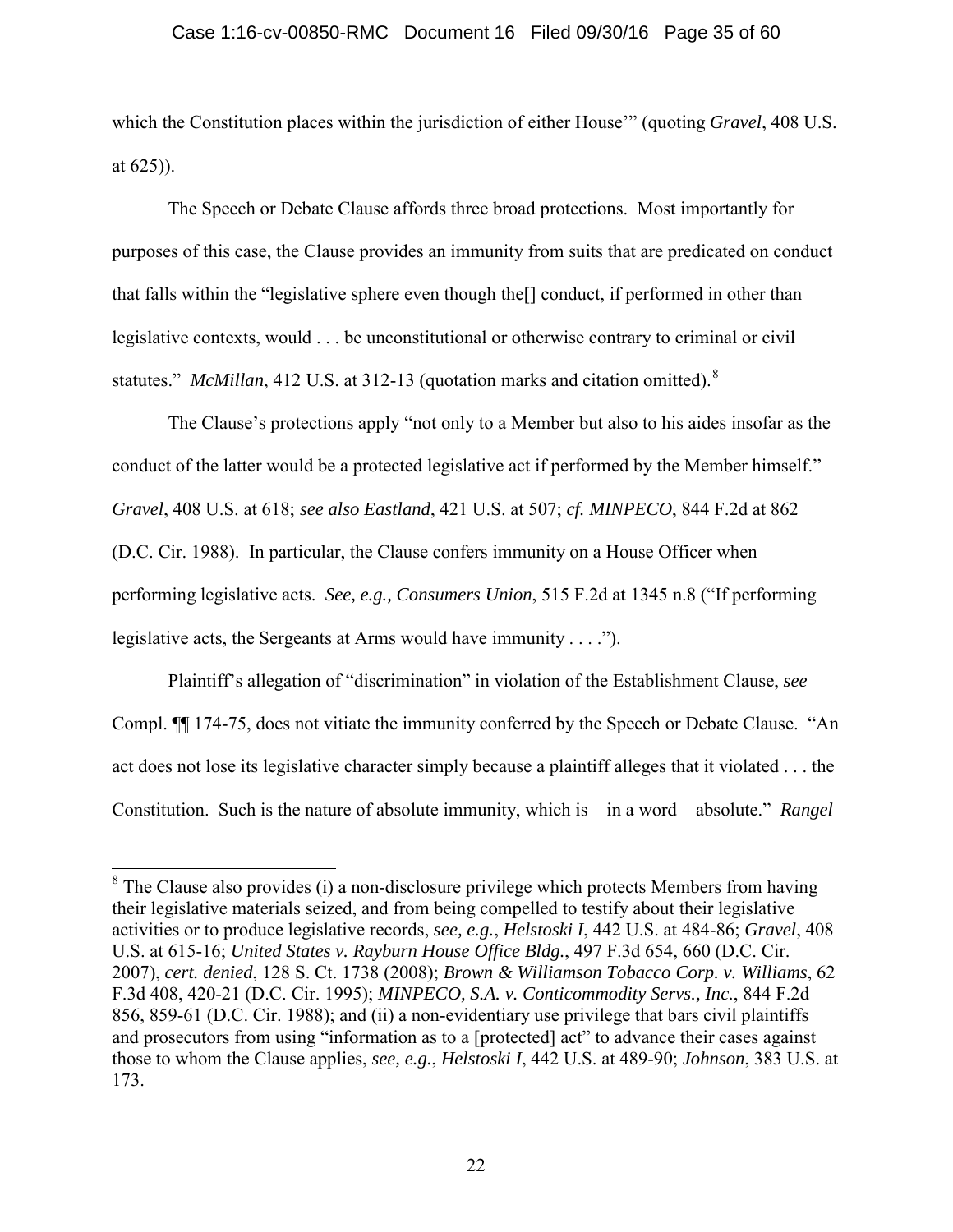*v. Boehner*, 785 F.3d 19, 24 (D.C. Cir. 2015) (citing *Bogan v. Scott-Harris*, 523 U.S. 44, 54-55 (1988); *Eastland*, 421 U.S. at 508-09); *see also Eastland*, 421 U.S. at 508 ("[I]n determining the legitimacy of a congressional act we do not look to the motives alleged to have prompted it. [1] ").

## **C. The Rulemaking Clause and the Speech or Debate Clause Reflect a Constitutional Commitment of Authority to the House to Determine Who May Address the House During a Legislative Session.**

Plaintiff alleges that he met the Chaplain's internal requirements to act as a guest chaplain, that he was erroneously rejected in violation of those requirements, and that he is therefore entitled to a court order compelling Defendants to grant him floor privileges, so that he can deliver a secular invocation during the time expressly reserved by House Rules for prayer. *See* Compl. ¶¶ 92-106; 158. Plaintiff's claims are foreclosed by the Circuit's decision in *Consumers Union*. 515 F.2d at 1350-51.

In *Consumers Union*, the D.C. Circuit held that the Rulemaking and Speech or Debate Clauses, taken together, rendered nonjusticiable a challenge to the application of Congressional rules regarding admission to the Periodical Press Galleries. 515 F.2d at 1351. Consumer Reports, a monthly publication of Consumers Union of America, and its Washington representative had applied for admission to the Periodical Press Galleries. The application was rejected by the Executive Committee of Correspondents (the "Executive Committee"), the body charged with the responsibility of acting upon such applications under the House and Senate Rules, on the ground that Consumer Reports was not an "independent" publication within the meaning of the press gallery rules. *Id.* at 1345. Consumers Union then brought claims under the First and Fifth Amendments. In particular, Consumers Union alleged that the Executive Committee had interpreted and applied the "Rules Governing Periodical Press Galleries" (hereafter, "Press Gallery Rules") in a "discriminatory, arbitrary, capricious, and unreasonable"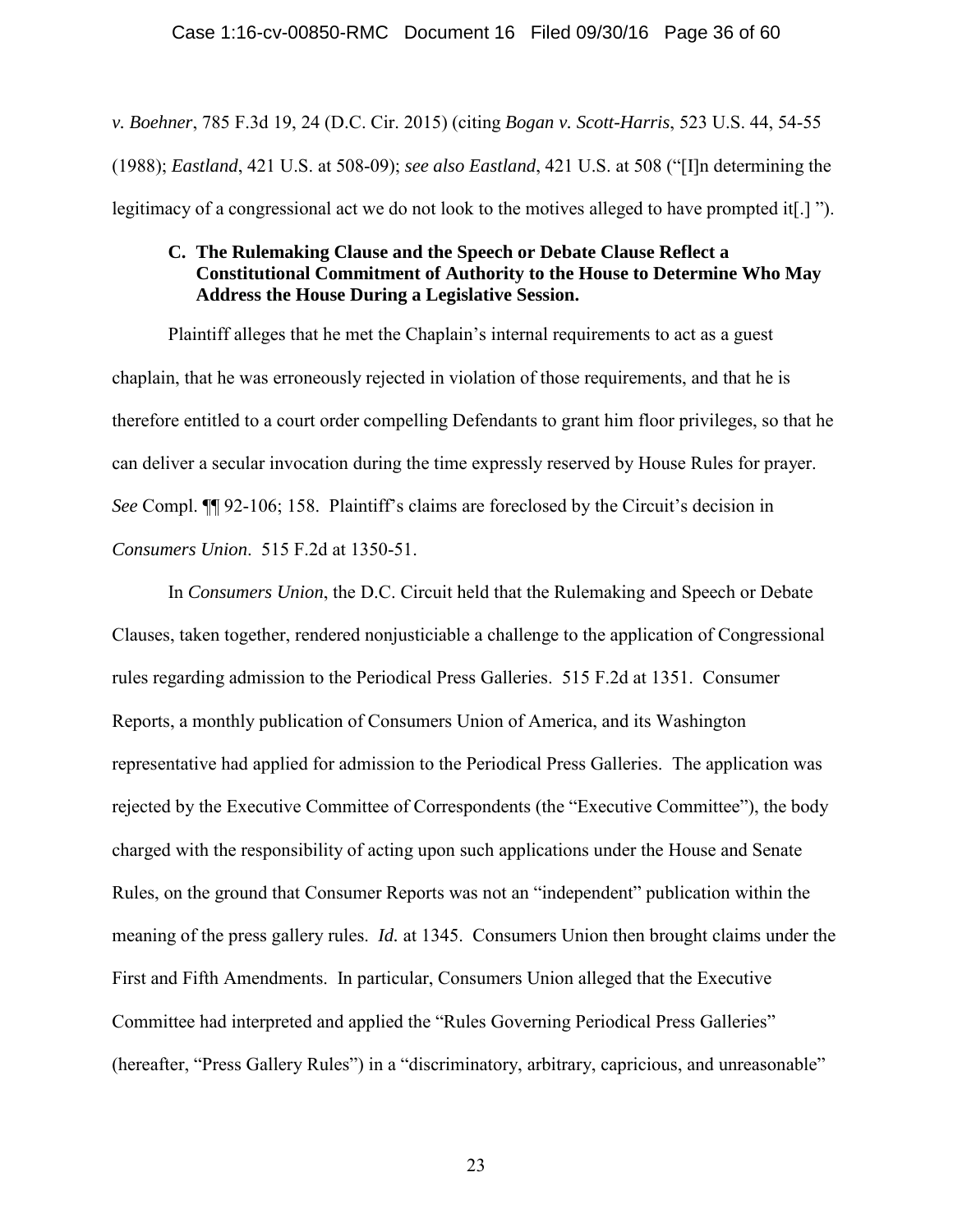#### Case 1:16-cv-00850-RMC Document 16 Filed 09/30/16 Page 37 of 60

manner, thereby violating Consumers Union's rights to due process and equal protection. *Id.* at 1346.

The D.C. Circuit began its analysis by noting that the Rulemaking Clause constitutes a "broad grant of authority" under which "each House has exercised power to extend to those members of the press determined eligible, and otherwise to deny, admission to the floors and galleries of Congress." *Id.* at 1343. The Press Gallery Rules, promulgated in the exercise of that constitutional authority, performed a legislative function by "assur[ing] that the Periodical Press Galleries, within space limitations, will be used by bona fide reporters who will not abuse the privilege of accreditation by importuning Members on behalf of private interests or causes to which lobbying or advocacy groups are committed." *Id.* at 1347. In light of the House's broad rulemaking authority, the court concluded, "[t]he manner of assuring independence of those accredited from such groups or interests is for the Congress to determine as a matter of constitutional power." *Id*.

Ultimately, however, the court determined that it had no occasion to resolve the merits of Consumers Union's constitutional claims, because the Speech or Debate Clause rendered those claims nonjusticiable. The court reasoned that the Executive Committee was "acting by virtue of an express delegation of authority as aides or assistants of Congress," performing duties which "[f]or many years the Congress itself had directly controlled." *Id.* at 1350. Consequently, the Committee was entitled to the protection of the Speech or Debate Clause to the same extent as a Member of Congress would have been in like circumstances. *Id.* Even though the Committee had not "engaged in the consideration and passage or rejection of proposed legislation," it was performing a legislative act (and was therefore immune under the Speech or Debate Clause) because it was "enforcing internal rules of Congress validly enacted under authority specifically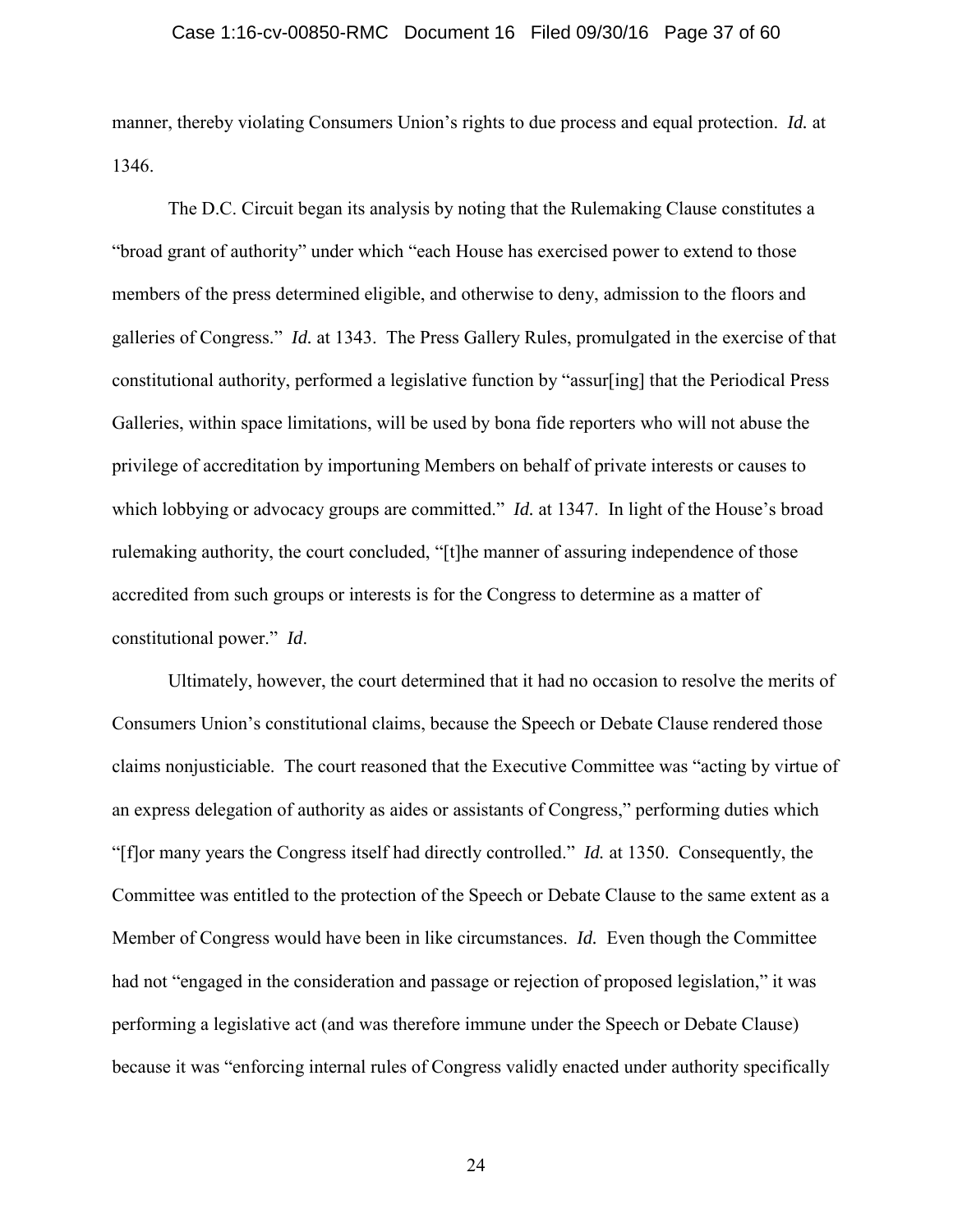#### Case 1:16-cv-00850-RMC Document 16 Filed 09/30/16 Page 38 of 60

granted to Congress and within the scope of authority appropriately delegated by it." *Id*. As the court explained, the "execution of internal rules" falls within the category of "legislative acts" because it is a "'matter[] which the Constitution places within the jurisdiction of either House.'" *Id*. at 1351 (quoting *Gravel*, 408 U.S. at 625). Accordingly, the case was nonjusticiable, because the Committee's acts "were within the spheres of legislative power committed to the Congress and the legislative immunity granted by the Constitution." *Id.* at 1351.

Plaintiff's claims are nonjusticiable for precisely the same reasons. Just as in *Consumers Union*, Plaintiff seeks to challenge the House's "execution of internal rules" regarding "'matters" which the Constitution places within the jurisdiction of either House,'" *id*. at 1351 – namely, the conduct of the House's own legislative proceedings and the determination of which individuals will be permitted to enter the well of the House and ascend the rostrum to address the Members while the House is in session. As a matter of law, such determinations by the House and its officers constitute "legislative acts" that are absolutely immune from judicial review under the Speech or Debate Clause. As *Consumers Union* makes clear, the fact that legislative prayer is not itself "the consideration and passage or rejection of proposed legislation," *id*. at 1350, does not deprive the defendants of the immunities conferred by the Clause, because the Supreme Court has consistently held that the Clause's protections extend to those matters that "the Constitution places within the jurisdiction" of the House. *Eastland*, 421 U.S. at 504 (quoting *Gravel*, 408 U.S. at 625).

Indeed, the practice of legislative prayer (including the determination of the prayer-giver) is a legislative act not only because the adoption and implementation of House Rules and the determination of who may address the House during its sessions are inherently legislative acts under *Gravel*, *Eastland*, and *Consumers Union*, but also because legislative prayer is itself a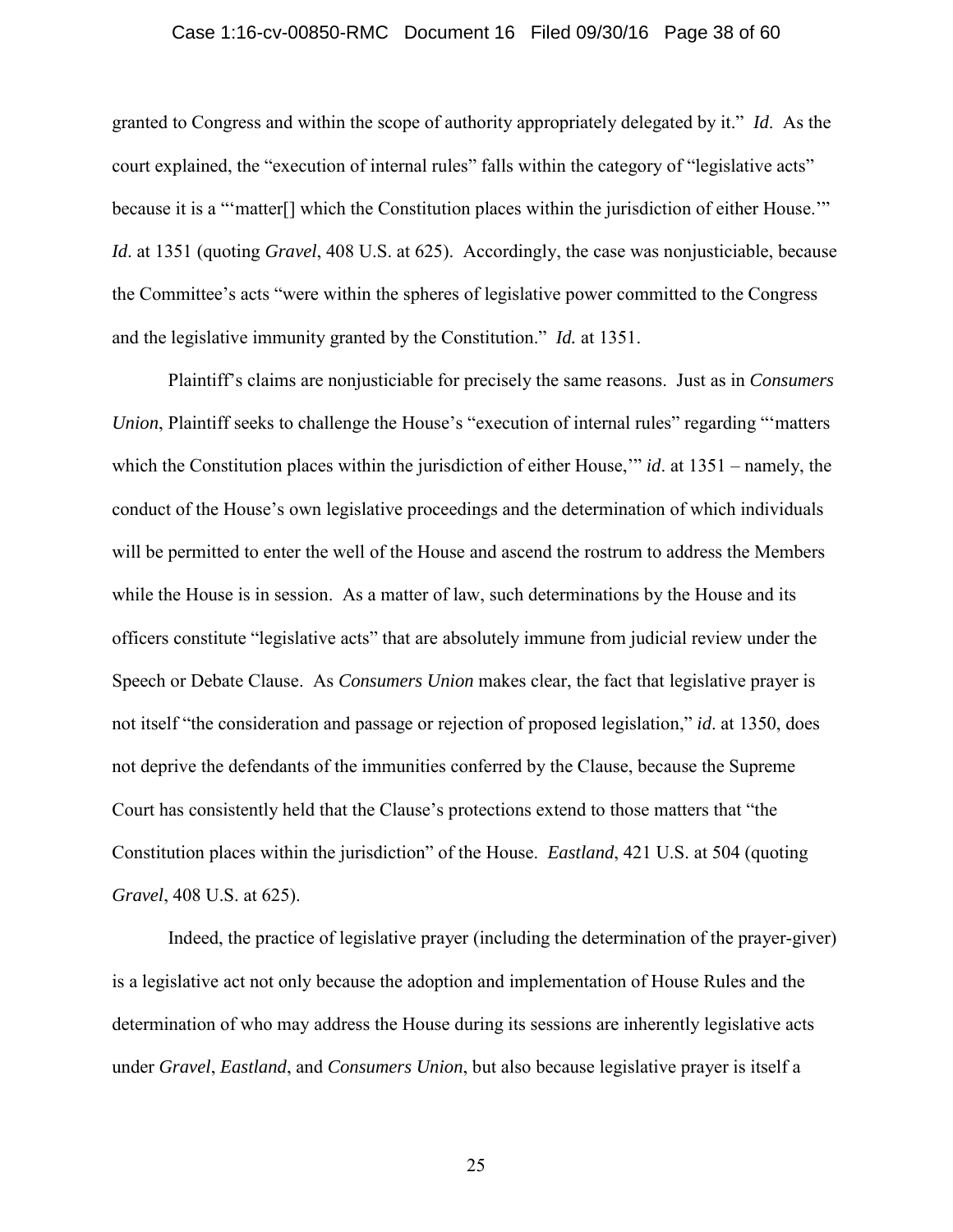#### Case 1:16-cv-00850-RMC Document 16 Filed 09/30/16 Page 39 of 60

legislative function conducted for the benefit of the legislators as an established part of and aid to the legislative process. As the Supreme Court explained in *Town of Greece*, "[t]he principal audience for these invocations is not, indeed, the public but lawmakers themselves, who may find that a moment of prayer or quiet reflection *sets the mind to a higher purpose and thereby eases the task of governing*." 134 S. Ct. at 1825 (emphasis added); *see also id.* at 1823 (referring to legislative prayer's "place at the opening of legislative sessions, where it is meant to lend gravity to the occasion"); *id*. at 1847 (Kagan, J. dissenting) (citations omitted) (legislative prayer as performed in Congress and state legislatures "'is a matter of internal daily procedure directed only at the legislative membership'" and "'concerns an internal decision of the . . . Legislature as to the daily procedure by which it conducts its own affairs'"). Just as in *Consumers Union*, therefore, Plaintiff's claims are nonjusticiable. Defendants' alleged actions "were within the spheres of legislative power committed to the Congress and the legislative immunity granted by the Constitution," and are therefore not subject to judicial review. *Consumers Union*, 515 F.2d at 1351.

Courts have consistently dismissed suits by plaintiffs seeking special access to House proceedings or floor privileges, such as Plaintiff's suit here, following the D.C. Circuit's decision in *Consumers Union*. For example, in *Schreibman v. Holmes*, No. CIV.A. 96-CV-01287, 1997 WL 527341 (D.D.C. Aug. 18, 1997), the plaintiff argued that he had met the criteria set forth in the Press Gallery Rules, but the Executive Committee rejected his application. The district court declined to second-guess the Committee's application of its rules, and held that the Committee was immune from suit under *Consumers Union*. 9 The Circuit agreed, concluding that "[t]he

<sup>&</sup>lt;sup>9</sup> The district court also noted that "Mr. Schreibman does not allege that the defendants were acting outside the scope of their authority, nor does he allege that they rejected his application in bad faith." *Id.* at \*4. Here, Fr. Conroy was clearly acting with the scope of his authority under (*Continued . . .* )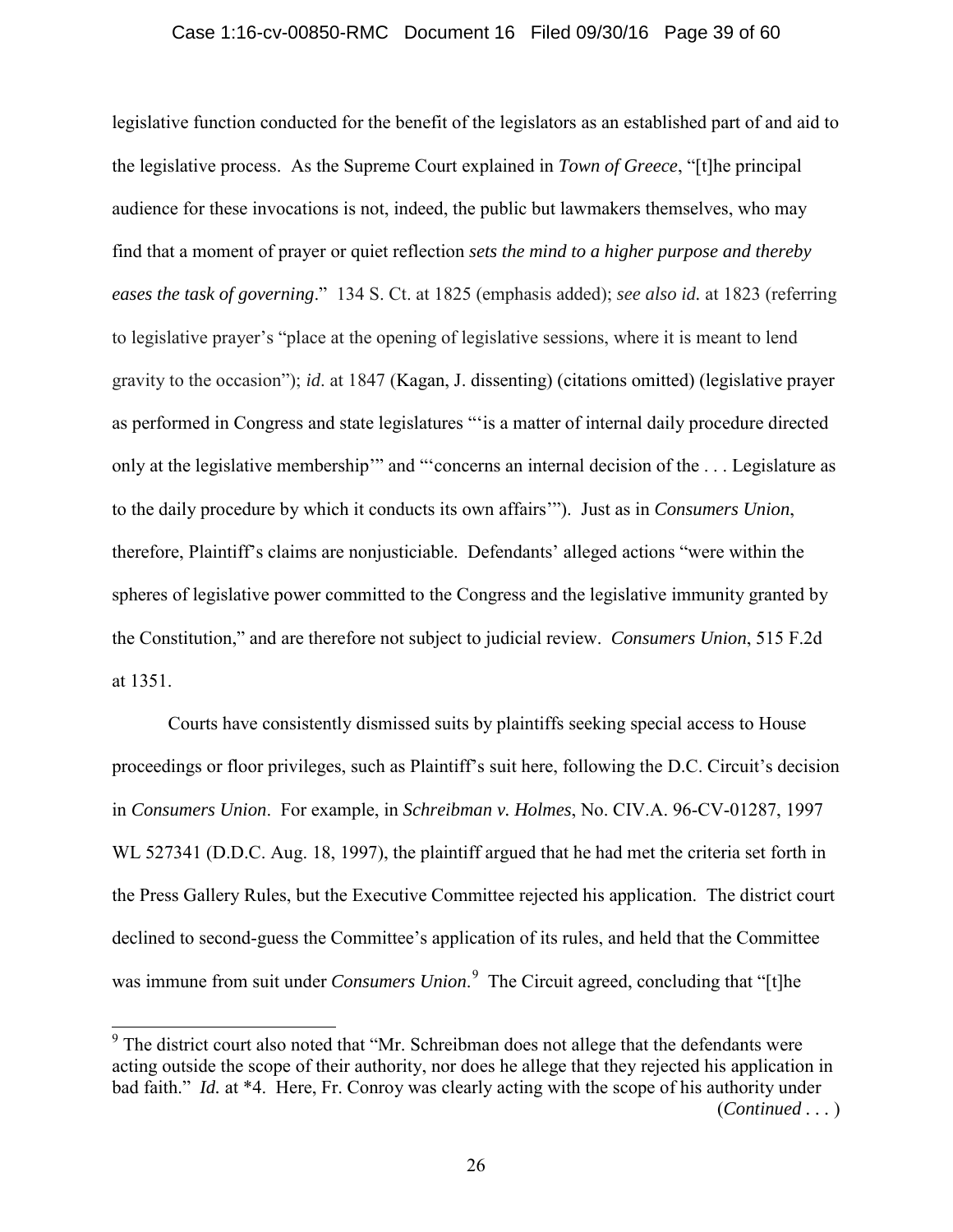#### Case 1:16-cv-00850-RMC Document 16 Filed 09/30/16 Page 40 of 60

Executive Committee of Correspondents enjoys immunity under the Speech or Debate Clause, U.S. Const. art. I, § 6, cl. 1, because making decisions about whom to admit to congressional galleries is a legislative function." *Schreibman v. Holmes*, 203 F.3d 53, 53 (D.C. Cir. 1999) (per curiam); *see also Pettingell v. Exec. Comm. of Corresps.*, No. CIV.A. 85-2742, 1986 WL 8569, at \*2 (D.D.C. Mar. 31, 1986) (rejecting challenge to House's press accreditation determination under House Rules; "[i]t is not for the Courts to require a rule more to the plaintiff's wishes. . . . [P]laintiff's argument that the Court might require or even suggest a different rule governing the subject matter of this case is beyond the power of the Court, nor should the Court intervene in such delicate matters.").

Similarly, in *Cable News Network v. Anderson*, CNN and other networks sought to enjoin House officials from enforcing a House Rule that required committee hearings to be closed to television cameras at the request of a witness under subpoena. 723 F. Supp. 835, 835 (D.D.C. 1989). The court held that the action was barred by the Speech or Debate Clause. As the court explained, "[t]he opinion of this Court, or for that matter, the opinion of a singular member of the House of Representatives, as to the wisdom of the Rule is of no importance, for the Rule has not been amended, repealed, or revoked as of this date." *Id.* at 841.

*Consumers Union* and its progeny thus compel dismissal of Plaintiff's claims as nonjusticiable.

## **D. The Court's Consideration of Plaintiff's Claims Would Demonstrate a Lack of Respect for a Co-Equal Branch.**

"In deference to the fundamental constitutional principle of separation of powers, the judiciary must take special care to avoid intruding into a constitutionally delineated prerogative

House Rules, and in light of the long history of legislative prayer, his actions, as a matter of law, were not in "bad faith."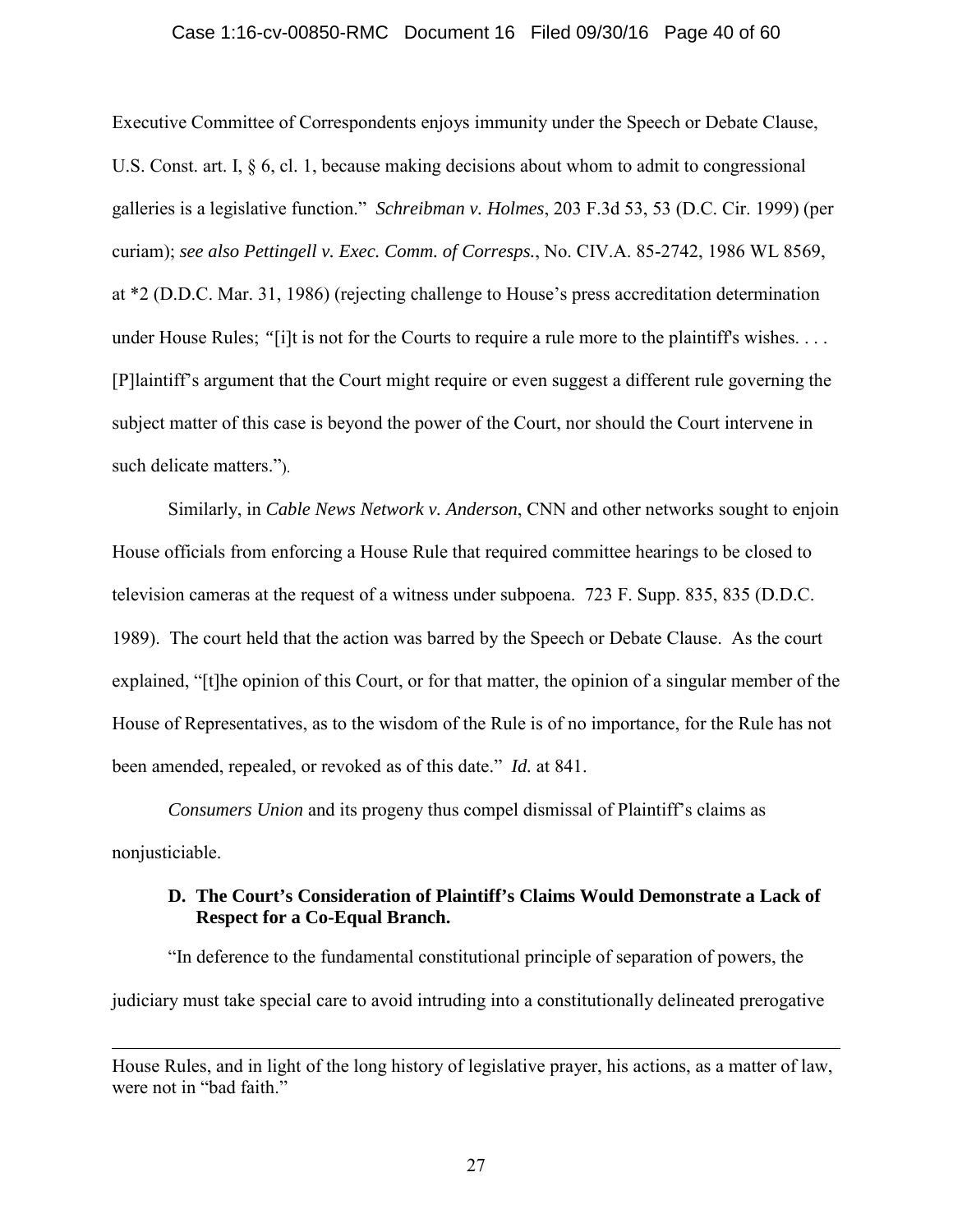#### Case 1:16-cv-00850-RMC Document 16 Filed 09/30/16 Page 41 of 60

of the Legislative Branch." *Harrington v. Bush*, 553 F.2d 190, 214 (D.C. Cir. 1977).

Adjudication of Plaintiff's claims would, in contravention of our system of separated powers, intrude on the House's enactment and interpretation of its Rules. It would require the legislative branch to cede control of its constitutionally-derived internal procedures and conduct of legislative sessions to the judicial branch. It would enmesh the Court in second-guessing the House's exercise of control over admission to its legislative chamber.<sup>10</sup> "Merely to state what is sought is to make plain that [plaintiff] propose[s] nothing less than a revolution in the judiciary's relationship to the political branches." *Vander Jagt v. O'Neill*, 699 F.2d 1166, 1181 (D.C. Cir. 1983) (Bork, J., concurring). As the D.C. Circuit has recognized, courts "must assume that the House acted in the belief that its conduct was permitted by its rules, and deference rather than disrespect is due that judgment." *Metzenbaum v. Fed'l Energy Regulatory Comm'n*, 675 F.2d 1282, 1287-88 (D.C. Cir. 1982) (rejecting claim that law was passed in violation of House Rules as non-justiciable political question under Rulemaking Clause and prudential considerations).

The impropriety of Plaintiff's proposed judicial intrusion into the House's internal matters applies with equal force whether the proposed judicial remedy would be directed to the House as an institution or the individual Defendants in their official capacities. For example, in *Vander Jagt*, the D.C. Circuit dismissed a suit in which Members of the House complained that the majority party unfairly allocated Committee seats. 699 F.2d at 1177. While the Circuit declined to dismiss the case on political question grounds, it concluded that it should exercise its remedial discretion to withhold equitable and declaratory relief, because "we simply believe it

 $10$  From the earliest days of the Republic, the House has exercised sole authority to control admission to its legislative chambers, determining who was entitled to admission and on what conditions. *See Consumers Union*, 515 F.2d at 1343-44; Asher C. Hinds, 5 Hinds' Precedents of the House of Representatives §§ 7283-7310 (1907).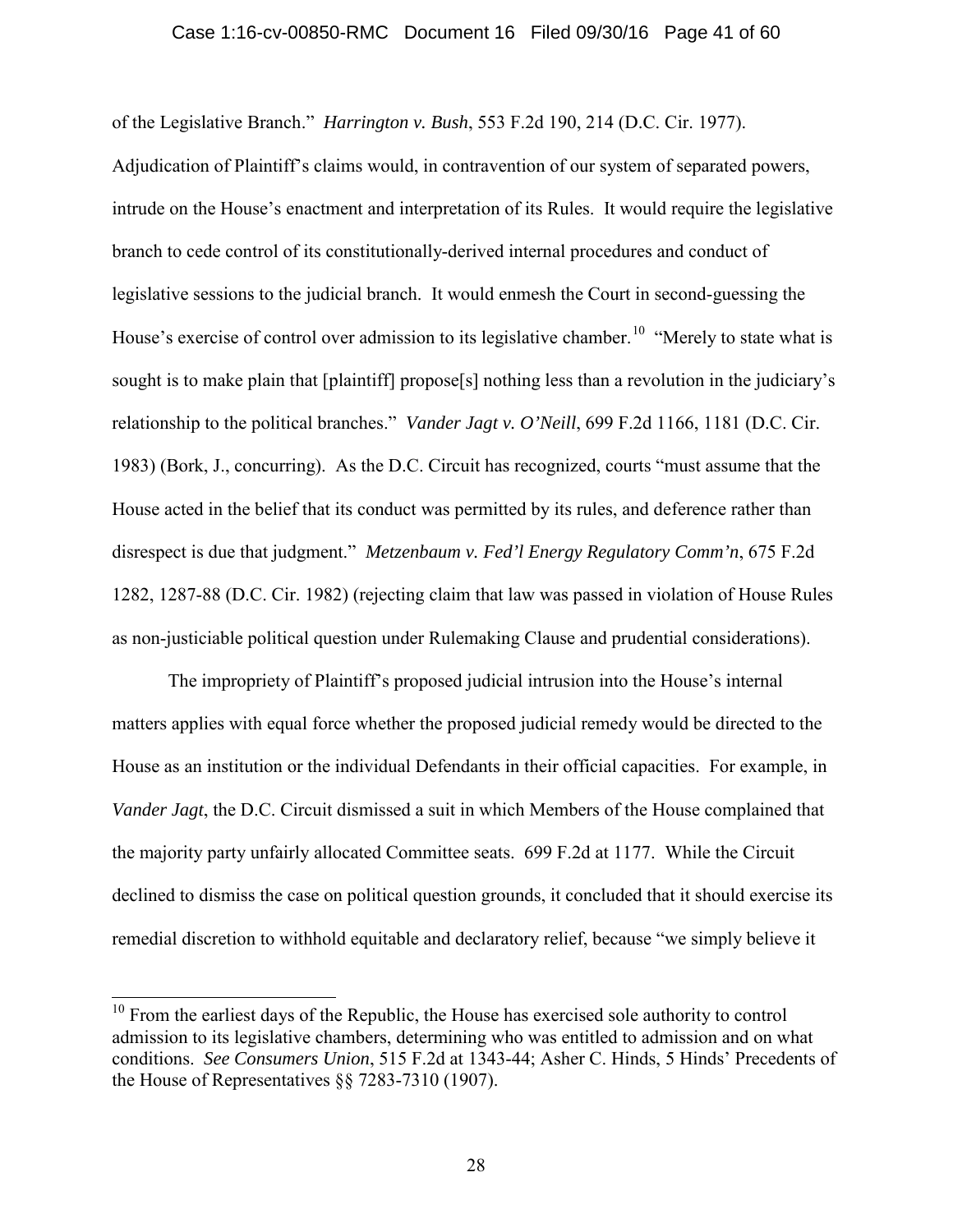#### Case 1:16-cv-00850-RMC Document 16 Filed 09/30/16 Page 42 of 60

would be . . . a startlingly unattractive idea, given our respect for a coequal branch of government," to enter an order directing the Speaker of the House in the manner in which House Rules should be interpreted and implemented. *Id.* at 1176-77 (internal quotation and citation omitted).

This Court should similarly decline Plaintiff's invitation to intrude into the House's internal matters. *See Brown v. Hansen*, 973 F.2d 1118, 1122 (3d Cir. 1992) (per curiam) ("Absent a clear command from some external source of law, we cannot interfere with the internal workings of the Virgin Islands Legislature 'without expressing lack of the respect due coordinate branches of government.'" (quoting *Baker*, 369 U.S. at 217)). Plaintiff seeks injunctive relief that would precipitate a constitutional clash between the Legislative and Judicial Branches by purporting to compel the House to violate its own Rules requiring a prayer, and to disregard its own Rules and practices regarding access to the House floor. *See* Compl. V. That constitutional crisis would be compounded by the relief requested with respect to Fr. Conroy and Speaker Ryan, which would direct them to engage in *ultra vires* acts in violation of House Rules and precedent. And the requested relief would be meaningless insofar as Defendant Bronson is concerned, because she has no authority to invite a guest chaplain to deliver the opening prayer.<sup>11</sup> The constitutional infirmities of the suit are manifest, and judicial respect for the separation of powers compels dismissal of Plaintiff's claims.

Defendant Aglieco is no longer employed by the House. A notification pursuant to Fed. R. Civ. P. 25(d) is being filed concurrently with this memorandum seeking Ms. Aglieco's dismissal from this suit.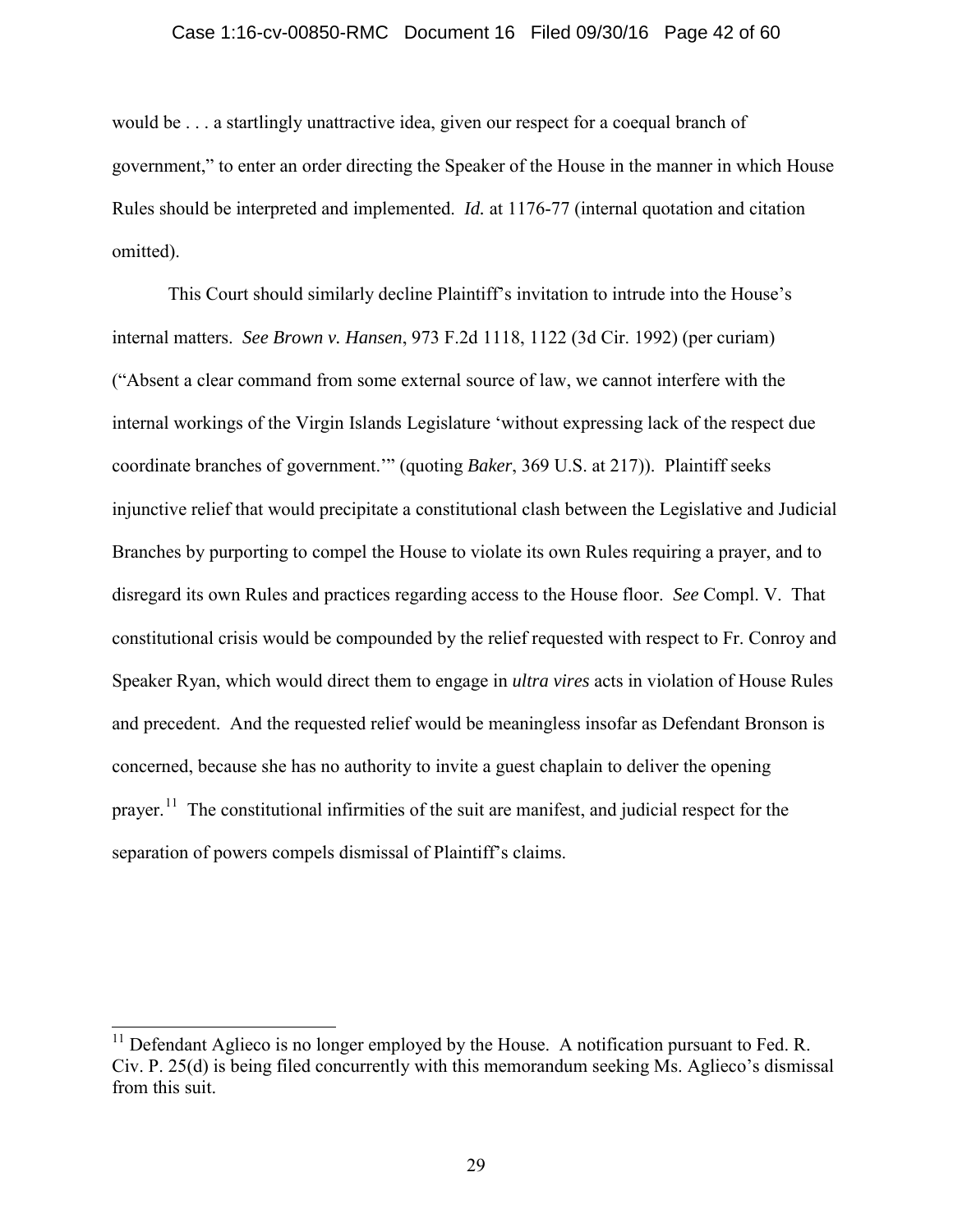## **III. Plaintiff's Complaint Fails to State a Claim.**

Even if Plaintiff had standing and had asserted justiciable claims – neither of which is true here – dismissal would still be required, because Plaintiff's Complaint fails plausibly to allege the elements of any valid claim for relief.

To withstand a Rule 12(b)(6) motion, Plaintiff is obliged to plead "enough facts to state a claim to relief that is plausible on its face." *Bell Atlantic Corp. v. Twombly*, 550 U.S. 544, 570 (2007).

> [A] plaintiff's obligation to provide the "grounds" of his "entitlement to relief" requires more than labels and conclusions, and a formulaic recitation of the elements of a cause of action will not do. Factual allegations must be enough to raise a right to relief above the speculative level, *see* 5 [Charles Alan] Wright & [Arthur R.] Miller, Federal Practice and Procedure § 1216 . . . (3d ed. 2004) ("[T]he pleading must contain something more than a statement of facts that merely creates a suspicion of a legally cognizable right of action") . . . .

*Id.* at 555 (citation, brackets, and ellipses omitted); *see also, e.g.*, *Ashcroft v. Iqbal*, 556 U.S. 662, 678 (2009) ("[T]he pleading standard Rule 8 announces does not require detailed factual allegations, but it demands more than an unadorned, the-defendant-unlawfully-harmed-me accusation." (quotation marks omitted)). Plaintiff's Complaint falls far short of this standard, and he fails to plead facts sufficient to raise any plausible claims for relief.

## **A. Plaintiff's Constitutional Claims Against the House Are Barred By Sovereign Immunity.**

As an initial matter, Plaintiff cannot proceed on any constitutional claims against the

House, because it is immune from suit. As a general rule, the United States and its governmental

components may not be sued without its consent. *See United States v. Mitchell*, 445 U.S. 535,

539 (1980). Consent "cannot be implied" and must be "unequivocally expressed" by Congress.

*Id.* (citation omitted). There has been no waiver of sovereign immunity by the House or the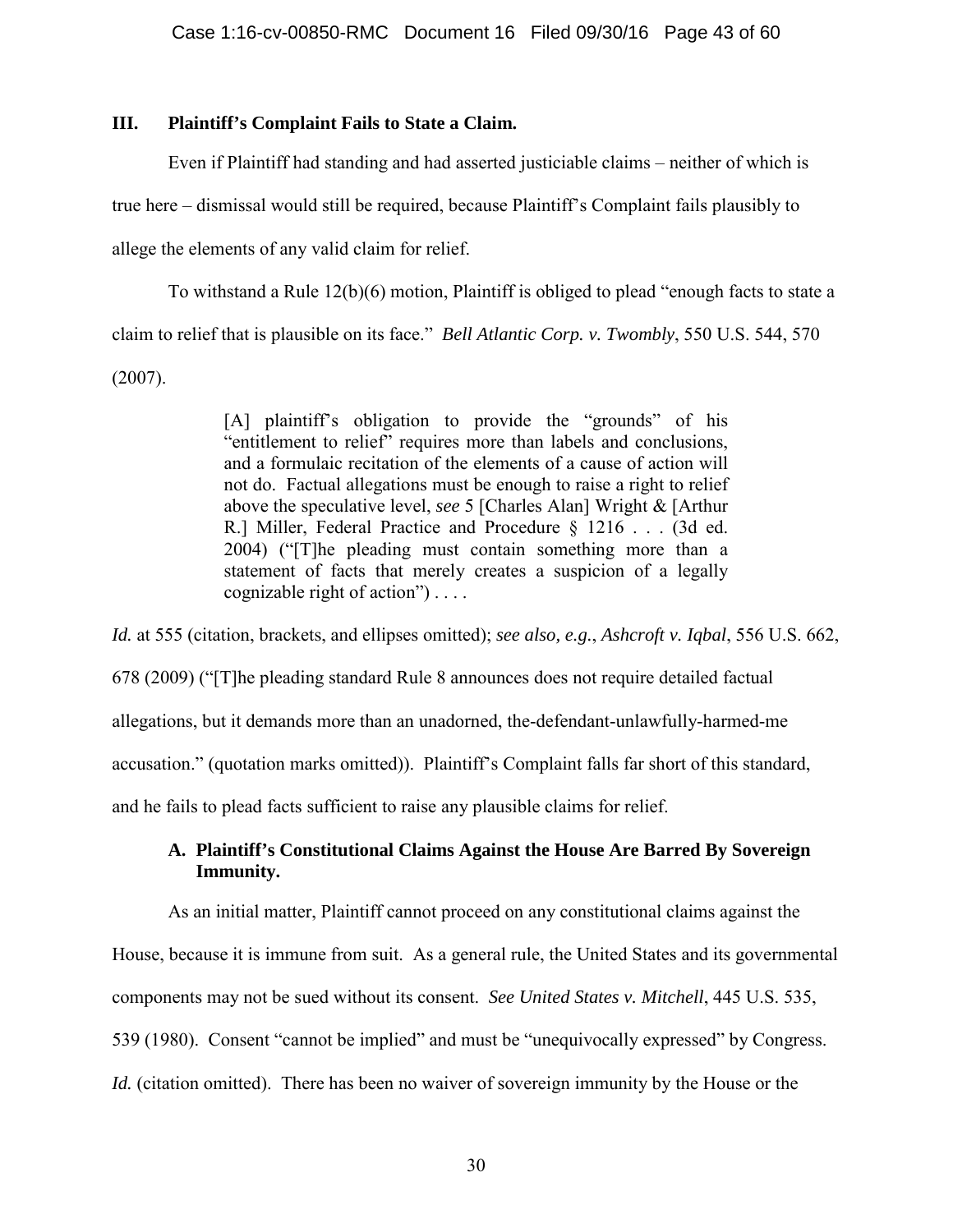#### Case 1:16-cv-00850-RMC Document 16 Filed 09/30/16 Page 44 of 60

United States. *See Liverman v. Comm. on Judiciary, U.S. House of Representatives*, 51 F. App'x 825, 828 (10th Cir. 2002) (sovereign immunity barred suit against House Committee; 28 U.S.C. § 1331, which provides for federal court jurisdiction of civil actions "arising under the Constitution" was not a waiver of the House's sovereign immunity); *Keener v. Congress*, 467 F.2d 952, 952 (5th Cir.1972) (per curiam) (sovereign immunity barred suit against Congress for mandamus); *Trimble*, 173 F. Supp. at 653 ("The Federal courts may not issue an injunction or a writ of mandamus against the Congress."). Plaintiff's constitutional claims against the House must be dismissed.

## **B. Plaintiff Fails to State a Claim Under the Establishment Clause or the Equal Protection Clause Because It Is Constitutionally Permissible to Limit Legislative Prayer to Persons Willing to Perform a Prayer.**

With respect to the remaining Defendants, Plaintiff claims that the Establishment Clause requires them to allow atheists the opportunity to deliver to Members of the House a secular statement during the portion of the House's legislative session that is dedicated for prayer under Rules adopted by the House. Plaintiff's Establishment Clause claim is barred by the Supreme Court's decision in *Marsh v. Chambers*, which upheld the constitutionality of legislative chaplaincies; the en banc D.C. Circuit's decision in *Murray v. Buchanan*, which dismissed for want of a substantial federal question an Establishment Clause challenge to the Congressional chaplaincies; and the Supreme Court's decision in *Town of Greece, N.Y. v. Galloway*, which affirmed *Marsh* and extended its holding to guests delivering prayers at legislative sessions generally. Plaintiff's due process claim, based upon the same alleged discriminatory conduct as his Establishment Clause claim, *see* Compl.<sup>[9]</sup> 169-77, must fail for the same reasons.<sup>12</sup>

 $12$  Because under controlling precedent no fundamental right of Plaintiff has been infringed, he cannot prevail on his Fifth Amendment due process claim. *See Perry Educ. Ass'n v. Perry Local Educators' Ass'n,* 460 U.S. 37, 54 (1983) (where plaintiffs did not have a First Amendment right (*Continued . . .* )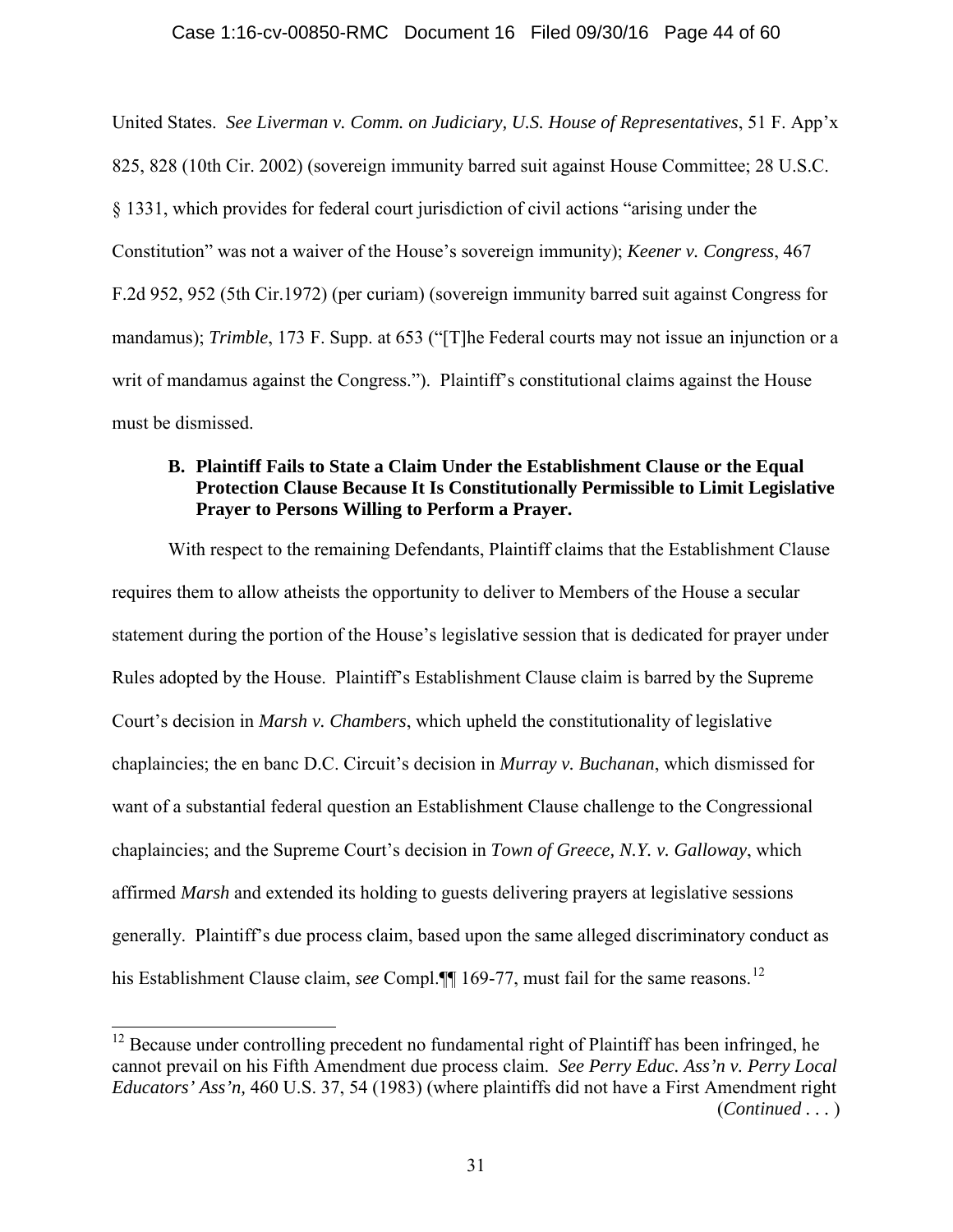## Case 1:16-cv-00850-RMC Document 16 Filed 09/30/16 Page 45 of 60

In *Marsh*, the Supreme Court upheld the Nebraska state legislature's chaplaincy program, relying heavily upon our Nation's "deeply embedded . . . history and tradition" of legislative prayer. 463 U.S. at 786. The Court traced, from "colonial times through the founding of the Republic and ever since," the coexistence of legislative prayer and "the principles of disestablishment and religious freedom." *Id.* These historical circumstances "shed[] light not only on what the draftsmen intended the Establishment Clause to mean, but also on how they thought that Clause applied to the practice authorized by the First Congress – their actions reveal their intent." *Id.* at 790. Such a "unique history" led the Court "to accept the interpretation of the First Amendment draftsmen who saw no real threat to the Establishment Clause arising from a practice" of legislative prayer. *Id.* at 791. Accordingly, the Court concluded:

> In light of the unambiguous and unbroken history of more than 200 years, there can be no doubt that the practice of opening legislative sessions with prayer has become part of the fabric of our society. To invoke Divine guidance on a public body entrusted with making the laws is not, in these circumstances, an "establishment" of religion or a step toward establishment; it is simply a tolerable acknowledgment of beliefs widely held among the people of this country.

*Id.* at 792. The *Marsh* Court was unmoved by the fact that the legislative practice at issue had resulted in exclusively Judeo-Christian prayers. *Id.* at 793, 794-95. "The content of the prayer is not of concern to judges where, as here, there is no indication that the prayer opportunity has been exploited to proselytize or advance any one, or to disparage any other, faith or belief." *Id.*

to access an interschool mail system, the denial of such access did not impinge upon a fundamental interest: "We have rejected this contention when cast as a First Amendment argument, and it fares no better in equal protection garb."); *Kurtz*, 829 F.2d at 1147 & n.3 (Ginsburg, J., dissenting) ("*Marsh* essentially affirmed that the historic practice of an opening prayer burdens no 'fundamental right' of non-theists. Thus Kurtz cannot salvage his failed first amendment claim by cloaking it in a fifth amendment due process (equal protection component) mantle." (citation omitted)).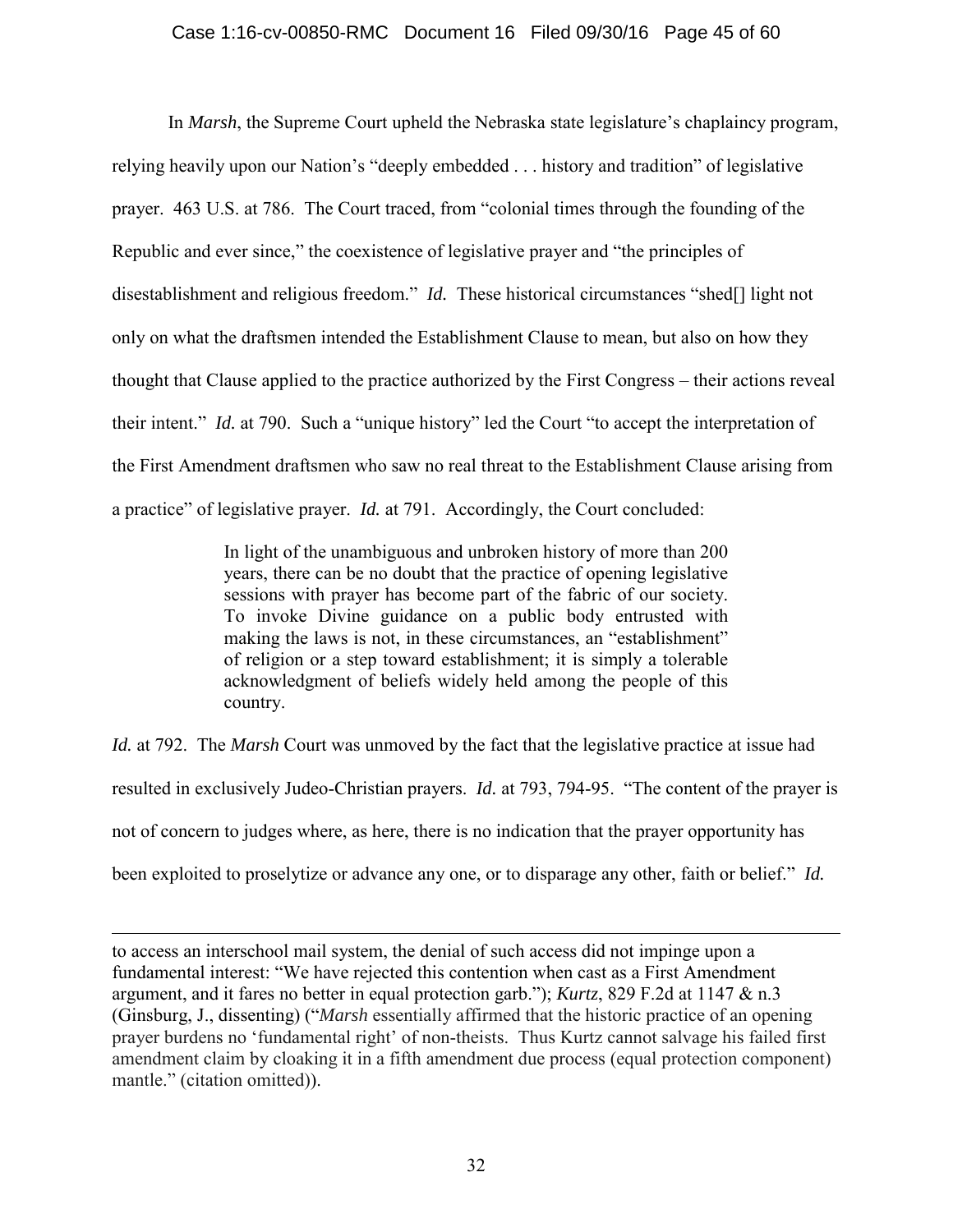at 794-95. The Court recognized that it would be inappropriate for judges "to embark on a sensitive evaluation or to parse the content of a particular prayer." *Id.* at 795.

Shortly after the Supreme Court issued its decision in *Marsh,* the D.C. Circuit en banc reached a similar conclusion in *Murray v. Buchanan*, in which two federal taxpayers who did not believe in a Supreme Being had challenged the constitutionality of the use of appropriated funds for Congressional chaplains' salaries.<sup>13</sup> The unanimous en banc court held:

> We are . . . persuaded that the complaint in this action retains no vitality. The Supreme Court's decision in *Marsh* v. *Chambers* is dispositive of appellants' challenge to the public funding of congressional chaplains. The Court answered the question presented in *Marsh* with remarkable clarity: The "practice of opening each legislative day with a prayer by a chaplain paid by the State [does not] violate[] the Establishment Clause of the First Amendment."

720 F.2d at 690 (quoting *Marsh*, 463 U.S. at 784). Because the D.C. Circuit saw "no tenable basis for a claim that the very congressional practice deliberately traced by the Court in *Marsh*  should be subject to further review," the court dismissed the plaintiffs' appeal and remanded with instructions to dismiss the complaint for want of a substantial constitutional question. *Id*.; *see also Newdow*, 309 F. Supp. 2d at 40 (observing that the Circuit's "dismissal for lack of a substantial constitutional question [in *Murray*] demonstrates [its] view of the wholly insubstantial nature of the claims presented.").

Several years later, the D.C. Circuit again rejected a challenge to Congressional chaplaincies and the practice of Congressional prayer, under circumstances nearly identical to those presented here. In *Kurtz v. Baker*, a secular humanist challenged the refusal of the House and Senate chaplains "to invite non-believers to deliver secular remarks . . . during the period

<sup>13</sup> *See Murray v. Morton*, 505 F. Supp. 144, 145 (D.D.C. 1981), *vacated and dismissed*, *Murray v. Buchanan*, 720 F.2d 689.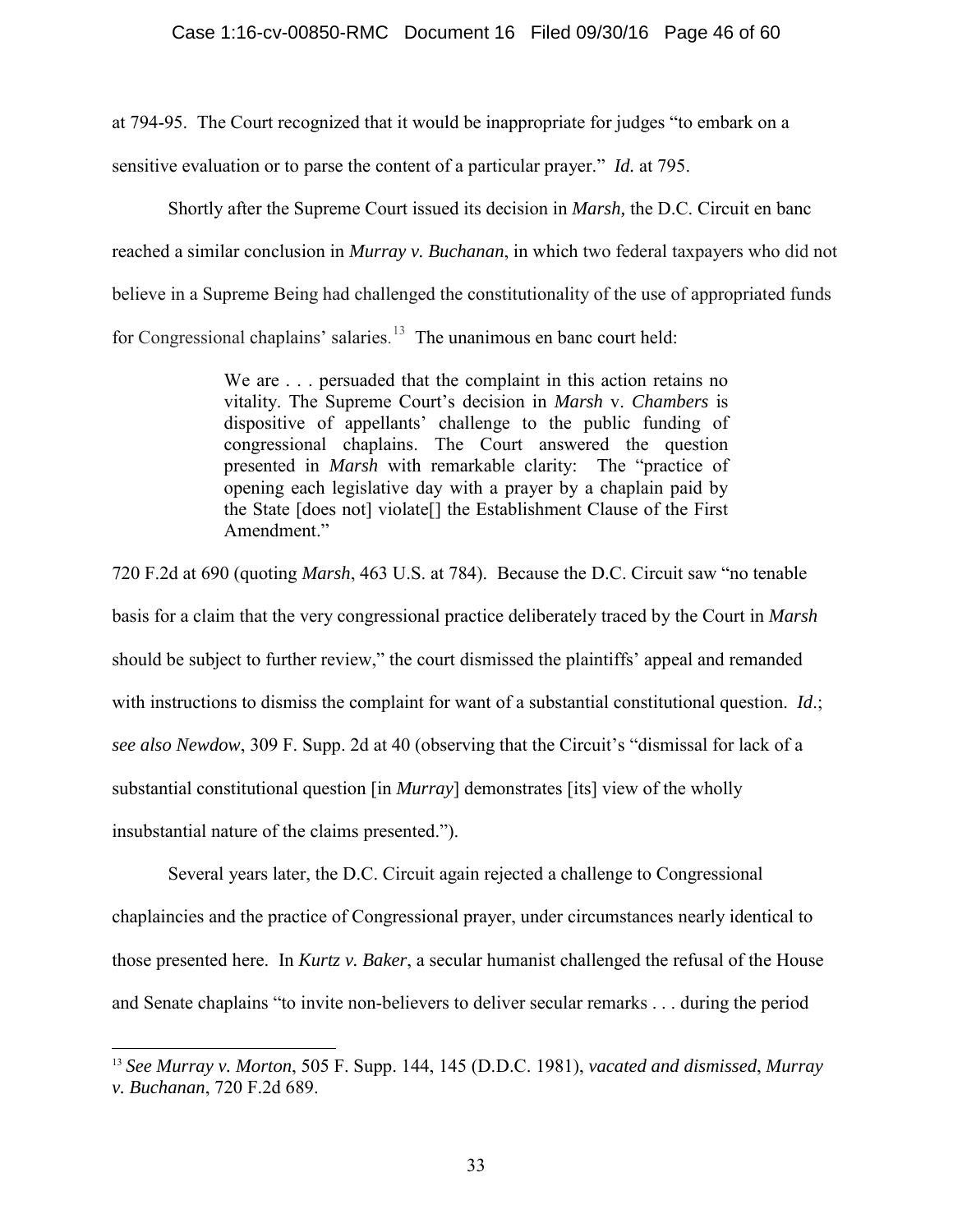#### Case 1:16-cv-00850-RMC Document 16 Filed 09/30/16 Page 47 of 60

each house reserved for morning prayer." 829 F.2d at 1134. As discussed above, the Circuit dismissed the case for lack of standing (which compels the same result here), but then-Judge Ginsburg dissented from the standing disposition, setting forth a "less complex resolution" of the case – namely, dismissal for failure to state a claim. *Id.* at 1147-48. Judge Ginsburg recognized that a request like Plaintiff's (to deliver secular remarks on the House floor) is "an attack on Congress' customary, opening-with-prayer observance," which "is not subject to constitutional assault" in light of Supreme Court precedent. As she explained, "[b]ecause of the 'unique' historical roots of prayer to open the legislature's day, and the status of prayer in that context, unadorned by surrounding ceremony, as 'part of the fabric of our society,'" binding Supreme Court precedent made clear that the plaintiff had "no tenable free speech, establishment clause, or due process claim to advance." *Id.* (citing *Marsh*, 493 U.S. at 791-92).

 In 2014, the Supreme Court affirmed its holding in *Marsh*, recognizing that "legislative prayer, while religious in nature, has long been understood as compatible with the Establishment Clause." *Town of Greece*, 134 S. Ct. at 1818. The Court extended its ruling in *Marsh* to a town board's practice of opening meetings with invocations performed by guest clergy from the local community. In so holding, the Court "reject[ed] the suggestion that legislative prayer must be nonsectarian," given our Nation's continuous history of Congressional prayer. *Id.* at 1823.

While Plaintiff does not directly claim that the House Rules mandating prayer are unconstitutional, Plaintiff suggests that Fr. Conroy must, under the Establishment Clause, interpret those Rules to mean that people who do not subscribe to any religious faith and do not believe in a higher power must be given equal opportunity to deliver remarks on the House floor during the time set aside for prayer.<sup>14</sup> Plaintiff purports to rely on *Town of Greece* by

<sup>&</sup>lt;sup>14</sup> In other words, Plaintiff indirectly attacks House Rules as unconstitutional by implying that (*Continued . . .* )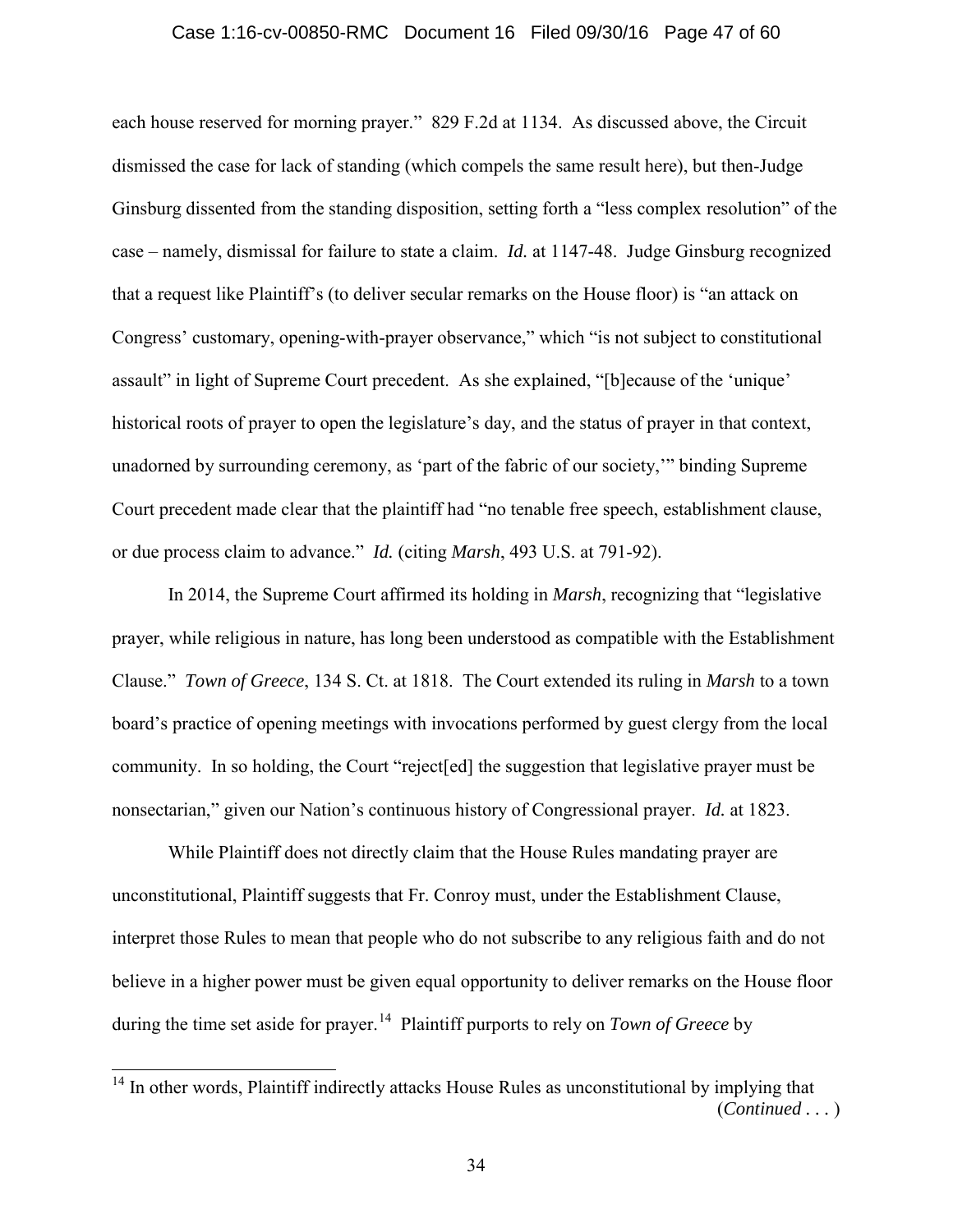#### Case 1:16-cv-00850-RMC Document 16 Filed 09/30/16 Page 48 of 60

characterizing that decision as "uph[olding] the legislative prayer exception to state-church separation largely because the town involved 'at no point excluded or denied an opportunity to a would-be prayer giver' and 'maintained that a minister or layperson of any persuasion, including an atheist, could give the invocation.'" Compl. ¶ 1.

As an initial matter, in light of the long unbroken tradition of Congressional prayer, the Court in *Town of Greece* expressly rejected Plaintiff's characterization of legislative prayer as an "exception" to its Establishment Clause jurisprudence. "*Marsh* must not be understood as permitting a practice that would amount to a constitutional violation if not for its historical foundation . . . . *Marsh* stands for the proposition that it is not necessary to define the precise boundary of the Establishment Clause where history shows that the specific practice is permitted." *Id.* at 1819.

Plaintiff also errs in contending that the Court in *Town of Greece* relied "largely" on the fact that the town maintained that a "layperson of any persuasion" could deliver an invocation, a rationale that would have been directly inconsistent with *Marsh v. Chambers*, which upheld a state legislature's employment of the same chaplain from a single Christian denomination for a period of 16 years. *See Marsh*, 463 U.S. at 793. Instead, the *Town of Greece* Court expressly disagreed with the reasoning of the lower court, which had concluded that the town's practice of selecting a guest speaker violated the Establishment Clause because it had the effect of producing overwhelmingly Christian prayers. *See* 134 S. Ct. at 1824. The Court rejected the contention that the town had to look beyond its borders to ensure a broader range of religious viewpoints during the opening prayer, characterizing that view as requiring "'wholly

the term "prayer" must be interpreted in a manner inconsistent with its plain meaning and historical definition.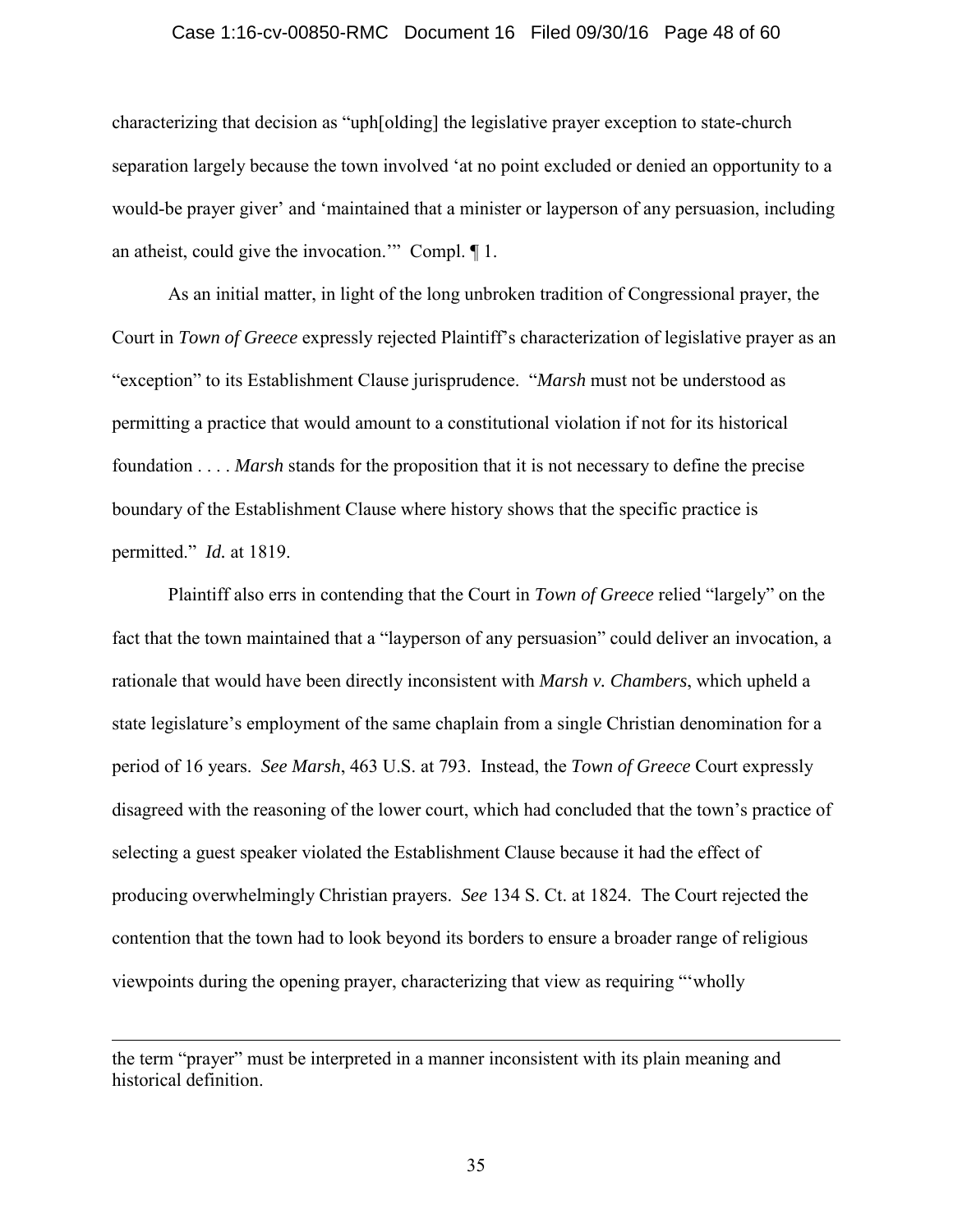#### Case 1:16-cv-00850-RMC Document 16 Filed 09/30/16 Page 49 of 60

inappropriate judgments about the number of religions [it] should sponsor and the relative frequency with which it should sponsor each,' a form of government entanglement with religion that is far more troublesome that the current approach." *Id.* at 1824 (quoting *Lee v. Weisman*, 505 U.S. 577, 617 (1992)).

Plaintiff cannot establish a constitutional violation under the *Marsh* test reaffirmed in *Town of Greece*, because he fails to allege facts demonstrating any "pattern of prayers that over time denigrate, proselytize, or betray an impermissible government purpose," such as prayers that "denigrate nonbelievers or religious minorities, threaten damnation, or preach conversion." 134 S. Ct. at 1823, 1824. Plaintiff appears to equate mere exclusion of atheists with "denigration" or "an impermissible government purpose," but exclusion and denigration are not the same thing. 15 Indeed, if mere exclusion of atheists were sufficient to violate the *Marsh* test, the Court would have had to reach a different result in *Marsh* itself.

The Supreme Court has noted with approval that Congress "acknowledges our growing diversity not by proscribing sectarian content but by welcoming ministers of many creeds." *Id.* at 1820-21. The Court expressly "reject[ed] the suggestion that legislative prayer must be nonsectarian," *id*. at 1823, explaining that "[a]n insistence on nonsectarian or ecumenical prayer as a single, fixed standard is not consistent with the tradition of legislative prayer" and that "our history and tradition have shown that prayer in this limited context [i.e., legislative prayer] could 'coexis[t] with the principles of disestablishment and religious freedom." *Id.* at 1820 (citing

 $15$  Plaintiff devotes much of his Complaint to allegations of discrimination against "minority" religions," but he plainly lacks standing to assert the rights of persons who subscribe to such faiths, given his admission that he believes "there are no gods or other supernatural powers." Compl. ¶ 16. Contrary to the assumptions undergirding Plaintiff's arguments, moreover, the Supreme Court has rejected any notion of quotas in selecting guest prayer-givers. *See Town of Greece*, 134 S. Ct. at 1824. In addition, the House's guest chaplains are not limited to Christians or any other particular faith. *See, e.g., infra* note 1.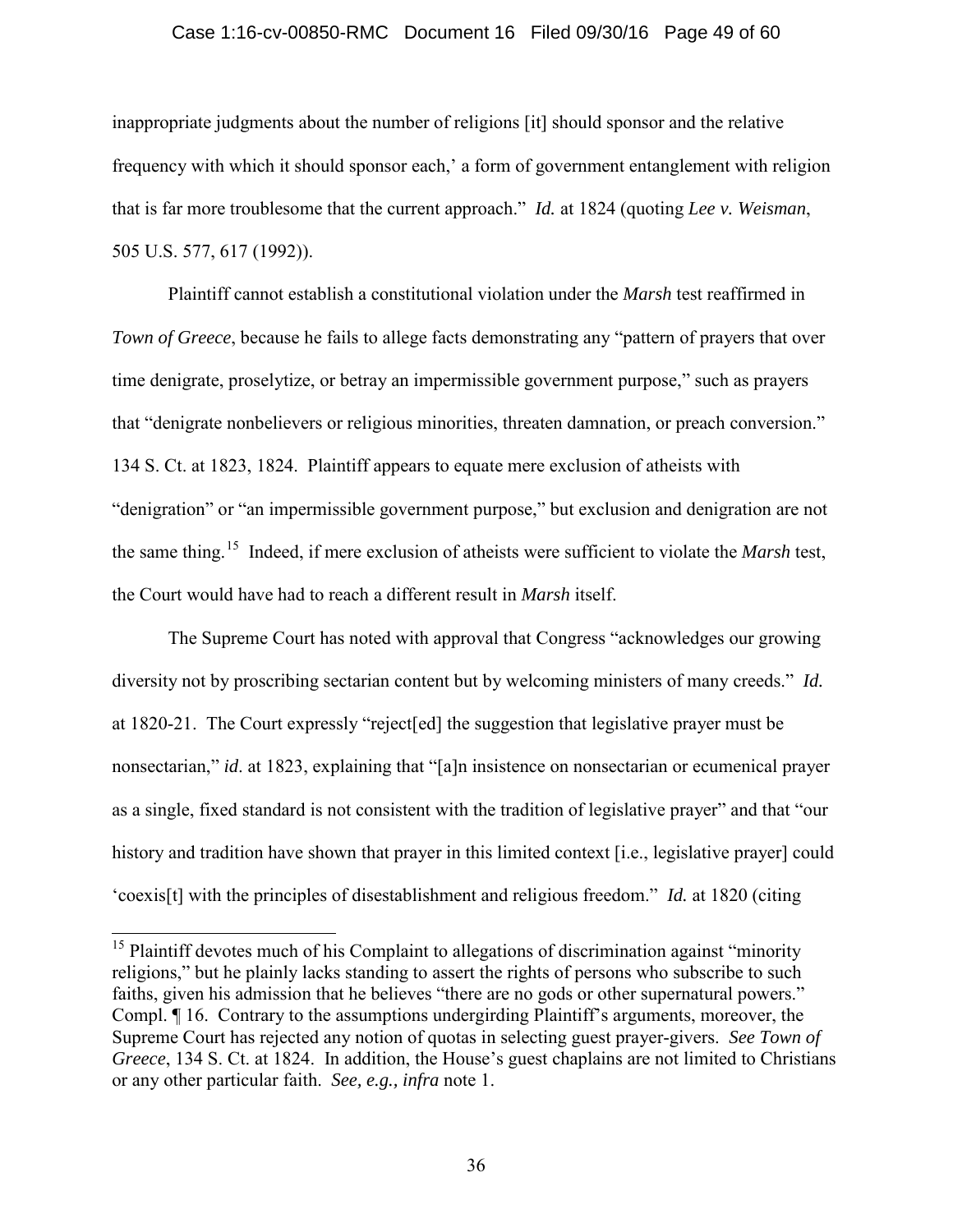#### Case 1:16-cv-00850-RMC Document 16 Filed 09/30/16 Page 50 of 60

*Marsh*, 463 U.S. at 786). There can be no "impermissible government purpose" in excluding atheists in light of decades of Establishment Clause jurisprudence upholding legislative prayer. In any event, in light of Plaintiff's atheist beliefs, "it could be argued [that Plaintiff] has excluded himself" from the ability to deliver a prayer because he is "cling[ing] to beliefs that are incompatible with what he desires." *Kurtz*, 829 F.2d at 1142. As the court recognized in *Newdow*, "because *Marsh* held that a legislative body may employ a chaplain to 'invoke Divine guidance,' it follows that Congress may limit the chaplain position to those who are willing to perform that task." 309 F. Supp. at 36 (quoting *Marsh*, 463 U.S. at 792).

Plaintiff observes, quite correctly, that "nonreligious speakers are perfectly capable of solemnizing proceedings by delivering an opening invocation at government meetings," Compl. ¶ 87. But Plaintiff's assertion that "[t]here is nothing inherent in atheism . . . that would prohibit [its] leaders from performing the duties of guest chaplain," Compl. ¶ 79, is flatly wrong in the context of Congressional prayer. The "duties" of the guest chaplain are to perform the Chaplain's role, as set forth in the Rules, of commencing the legislative day with a "prayer." House Rules XIV.1, II.5. As then-Judge Ginsburg observed in *Kurtz*, "[t]he congressional chaplains have no warrant themselves to utter words that do not compose a prayer, and they have no commission from the House or Senate to engage others to extend remarks of a secular nature." 829 F.2d at 1146.

As discussed earlier, this Court does not have jurisdiction to reimagine House Rules in the manner Plaintiff desires. Moreover, even if the Court did have jurisdiction, the Establishment Clause would not support Plaintiff's claims. Because Plaintiff's Establishment Clause challenge to the requirement that prayer-givers address a higher power – a requirement inherent in the very concept of "prayer" as mandated by House Rules – is foreclosed by the prior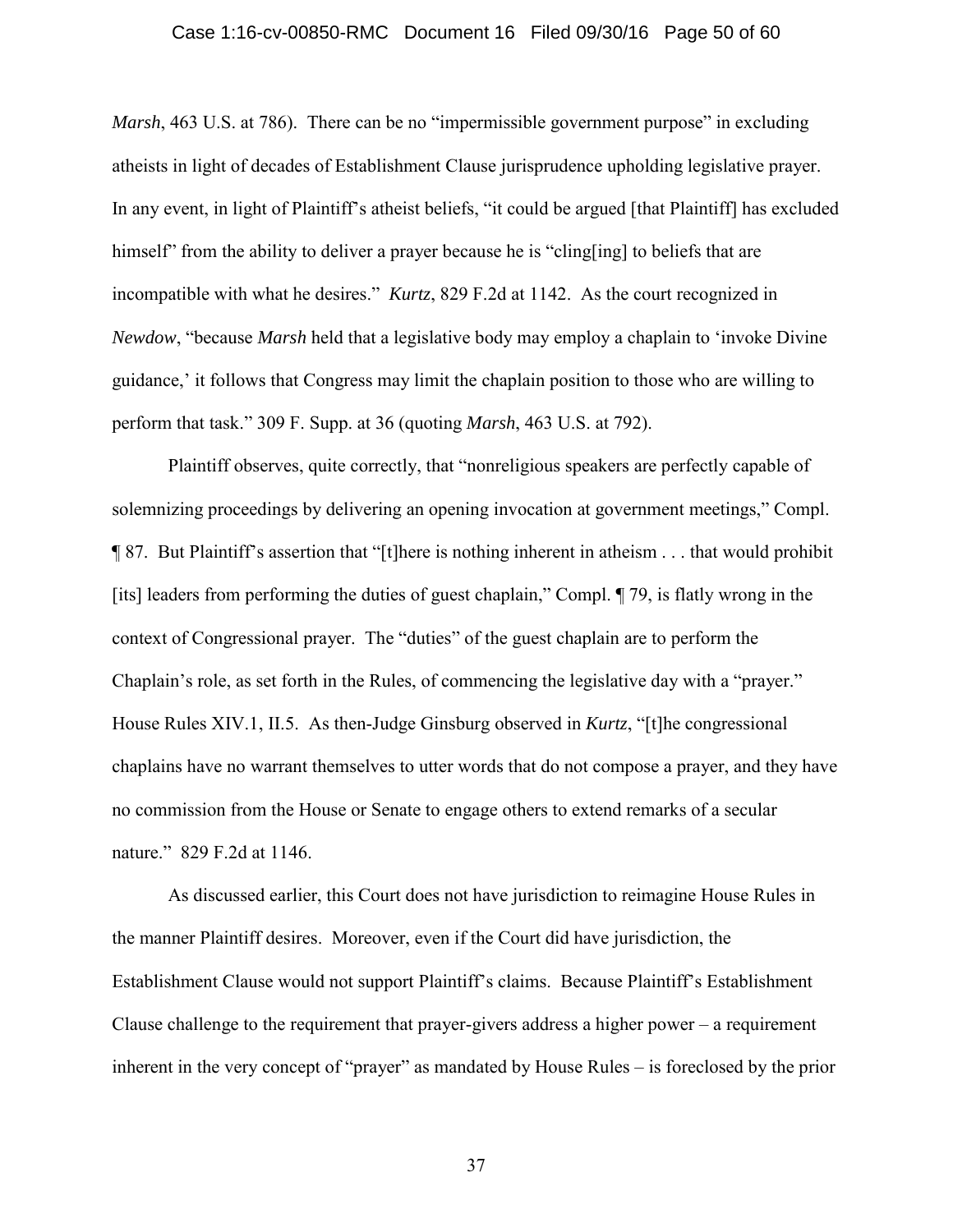#### Case 1:16-cv-00850-RMC Document 16 Filed 09/30/16 Page 51 of 60

decisions of the Supreme Court and the D.C. Circuit en banc, his Establishment Clause claim should be dismissed.

#### **C. Plaintiff Fails to State a Claim Under the Religious Freedom Restoration Act.**

The Religious Freedom Restoration Act ("RFRA") was enacted "[t]o assure that all Americans are free to follow their faiths free from governmental interference." S. Rep. No. 103- 111, at 4 (1993), as reprinted in 1993 U.S.C.C.A.N. 1892, 1897. Congress enacted RFRA following the Supreme Court's decision in *Emp't Div. Dept. of Human Res.of Oregon v. Smith*, 494 U.S. 872, 878-79 (1990), which held that individuals must comply with neutral laws of general applicability, even if compliance was contrary to their religion. Because *Smith* "virtually eliminated the requirement that the government justify burdens on religious exercise imposed by laws neutral toward religion," 42 U.S.C. § 2000bb(a)(4), Congress enacted RFRA to protect *bona fide* exercises of religion. *See* 42 U.S.C. §§ 2000bb, 2000bb-1(a). RFRA generally prohibits the government from "substantially burden[ing] a person's exercise of religion even if the burden results from a rule of general applicability." 42 U.S.C. § 2000bb-1(a).

As a threshold matter, even assuming that atheism is a "religion" subject to RFRA protection, RFRA is inapplicable because Plaintiff does not allege that his purportedly religious exercise has been burdened by a neutral and generally applicable law. Instead, he claims that the inherently religious requirements of serving as a guest chaplain are intentionally discriminatory. *See* Compl. ¶¶ 113-17. As a result, he has pled no colorable RFRA claim. *See Larsen v. U.S. Navy*, 346 F. Supp. 2d 122, 136 (D.D.C. 2004) (dismissing claim under RFRA because statute was inapplicable to claim alleging intentional discrimination in the selection of navy chaplains), *vacated and remanded on other grounds*, 525 F.3d 1 (D.C. Cir. 2008); *see also Hartmann v. Stone*, 68 F.3d 973, 978 (6th Cir. 1995) ("if the regulations are not neutral and generally applicable, we need not address [RFRA]").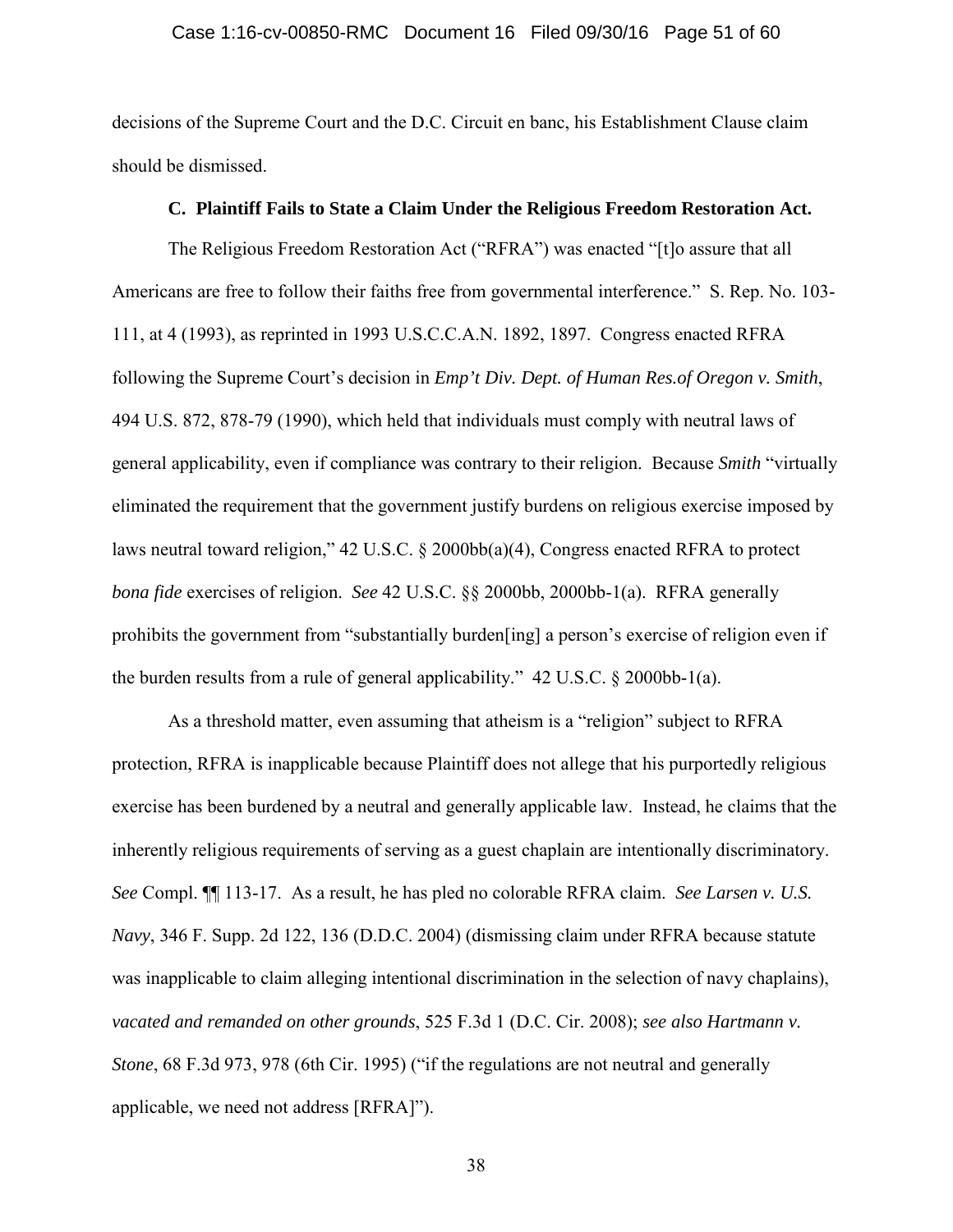\* \* \*

Even if RFRA applied here, Plaintiff's claim would still fail because he has failed to properly allege that his exercise of religion has been "substantially burdened" by the government. 42 U.S.C. § 2000bb-1(a). A plaintiff may demonstrate a substantial burden by alleging either that the regulation at issue (1) "force[d] [the plaintiff] to engage in conduct that [his] religion forbids," *Henderson v. Kennedy*, 253 F.3d 12, 16 (D.C. Cir. 2001), (2) "prevents [him] from engaging in conduct [his] religion requires," *id.*, or (3) forced him "to choose between following the precepts of [his] religion and forfeiting benefits," *Kaemmerling*, 553 F.3d at 678. Although Plaintiff attempts to proceed under each of these theories, his allegations are insufficient.

## 1. Plaintiff fails to demonstrate a substantial burden because he is not forced to engage in conduct his religion forbids.

Plaintiff alleges that he has suffered a substantial burden on his religious exercise because the Defendants are requiring him "to convert to a different religion," "maintain religious activity in the church that originally ordained him," and "craft an invocation to a supernatural higher power," Compl. ¶¶ 181-83. In other words, Plaintiff alleges that he is being "forced . . . to engage in conduct that [his] religion forbids." *Henderson*, 253 F.3d at 16.

Even assuming that atheism is a "religion," Plaintiff's claim fails because Defendants are not forcing Plaintiff to engage in any conduct, let alone conduct inconsistent with his religion. Unlike generally applicable laws requiring individuals to avoid consumption of certain substances or prison regulations requiring prisoners to maintain certain grooming standards, neither the House Rules nor the guest chaplain requirements are directed at Plaintiff. *See* House Rule XXIII (requiring Members, officers, and employees of the House to comply with the House Rules); *cf. Holt v. Hobbs*, 135 S. Ct. 853, 862 (2015) (prison grooming policies preventing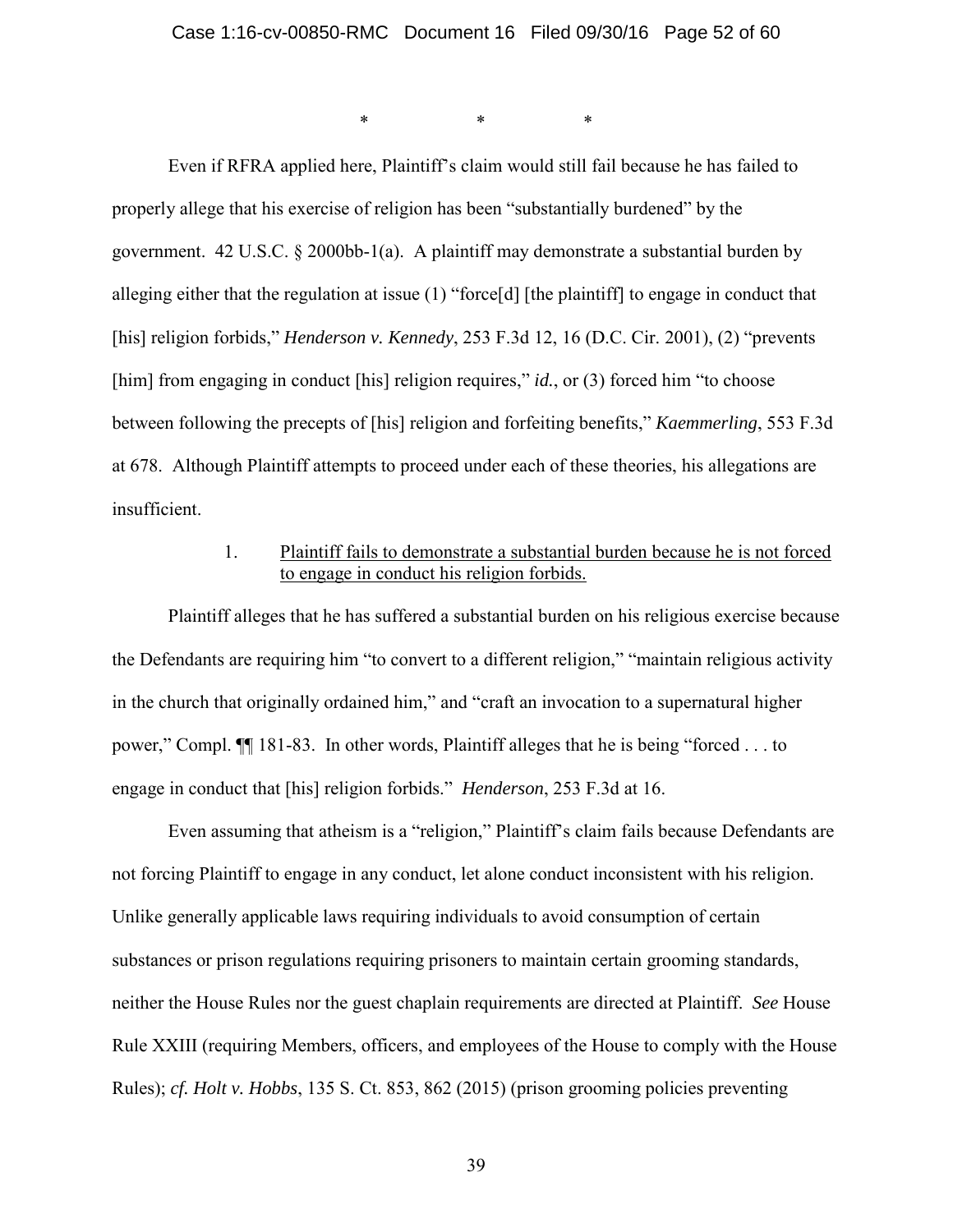#### Case 1:16-cv-00850-RMC Document 16 Filed 09/30/16 Page 53 of 60

plaintiff-inmate to grow a beard as required by his religion imposed a substantial burden). Accordingly, the guest chaplain requirements do not compel Plaintiff to "modify his religious behavior in any way," *Kaemmerling*, 553 F.3d at 679, and instead are merely standards used by Fr. Conroy to ensure that guest chaplains comply with the House Rules as part of the internal operation of the House. Plaintiff merely alleges that the Defendants are "act[ing] in ways that violate [plaintiff's] religious beliefs," allegations which are insufficient to establish a RFRA claim. *See id.* (dismissing RFRA claim because plaintiff failed to identify any conduct of his own that was forbidden or required by the government); *Bowen v. Roy*, 476 U.S. 693, 699 (1986) (government is not required "to conduct its own internal affairs in ways that comport with the religious beliefs of particular citizens"). Plaintiff is free to practice his chosen belief system, actions he concedes he continues to do. Compl. ¶¶ 13, 18-19.

## 2. Plaintiff fails to demonstrate a substantial burden because he is not prohibited from engaging in conduct his religion requires.

Although Plaintiff has not been permitted to appear on the House floor to provide a secular invocation, this is insufficient to establish a substantial burden because Plaintiff has not alleged that appearing on the House floor to provide an invocation is "conduct [his] religion requires." *Henderson*, 253 F.3d at 16. In *Henderson*, the court held that a regulation prohibiting t-shirt sales on the national mall did not substantially burden individuals seeking to share their religious message because the plaintiffs did not allege "that selling t-shirts in that particular area of the District of Columbia is central to the exercise of their religion." *Id.* at 312. Similarly, in *Mahoney v. Doe*, a regulation prohibiting chalk on the sidewalk in front of the White House did not impose a substantial burden because the plaintiff did not allege that his religion required "chalk [as] the exclusive medium through which [he] could express his religious views." 642 F.3d 1112, 1120-21 (D.C. Cir. 2011); *see also Mahoney v. U.S. Marshals Svc.*, 454 F. Supp. 2d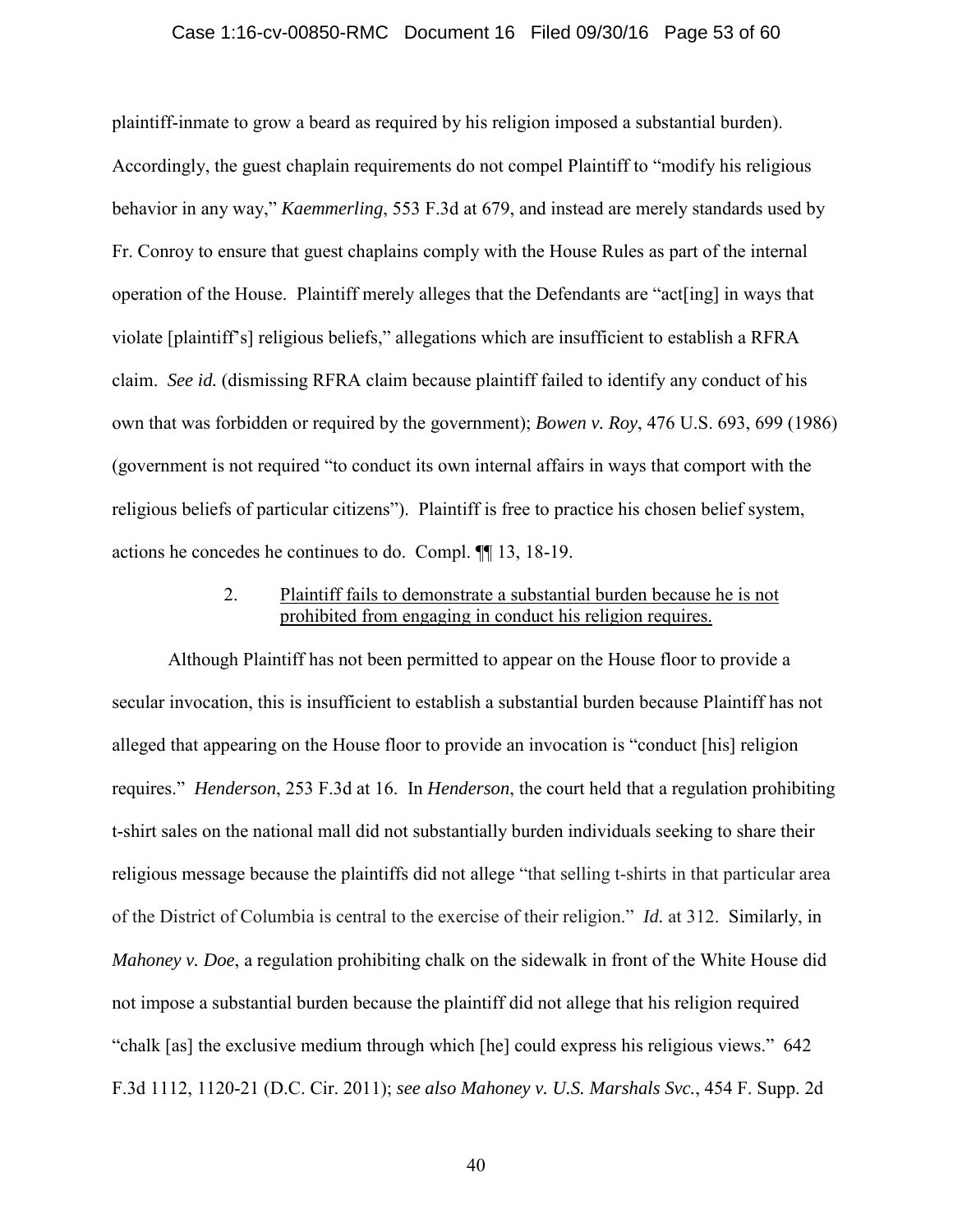#### Case 1:16-cv-00850-RMC Document 16 Filed 09/30/16 Page 54 of 60

21, 38 (D.D.C. 2006) (no substantial burden imposed by government restrictions prohibiting speech in front of church because plaintiffs did not allege that religion compelled such speech at that particular location and time); *Heap v. Carter*, 112 F. Supp. 3d 402, 422 (E.D. Va. 2015) (no substantial burden imposed by ordination requirement of Navy chaplains because plaintiff failed to show that "becoming a Humanist Navy chaplain is dictated by the tenets of Humanism or that by not becoming a Navy chaplain he is somehow in violation of the tenets of Humanism"). Plaintiff cannot establish a substantial burden for the same reasons: He has not alleged that serving as a guest chaplain is conduct required by his belief system.

## 3. Plaintiff fails to demonstrate a substantial burden because he does not face substantial pressure to choose between either forgoing a government benefit or acting inconsistently with his religion.

Plaintiff also alleges that he is being "forced . . . to either act in opposition to his sincerely held beliefs or forgo a government benefit and opportunity." Compl.  $\P$ [181, 184-85. To establish a substantial burden under this theory, Plaintiff must demonstrate that he is being forced to forfeit an "important benefit" and that the risk of forgoing the benefit imposes "substantial pressure on [him] to modify his [religious] behavior." *Thomas v. Review Bd. of Ind. Emp't Sec. Div.*, 450 U.S. 707, 717-18 (1981) (plaintiff forced to choose between forgoing unemployment benefits or acting inconsistently with his religion); *Kaemmerling v. Lappin*, 553 F.3d 669, 678 (D.C. Cir. 2008).

As an initial matter, Plaintiff has not adequately alleged that he was denied an "important benefit." Given Plaintiff's "belief that the practice of legislative chaplains violates the Constitution, he cannot also claim that he suffered injury to a legally cognizable interest" when he was denied the opportunity to serve as a guest chaplain, because his "beliefs are 'incompatible with what he desires.'" *Newdow*, 309 F. Supp. 2d at 36 (quoting *Kurtz*, 829 F.2d at 1142).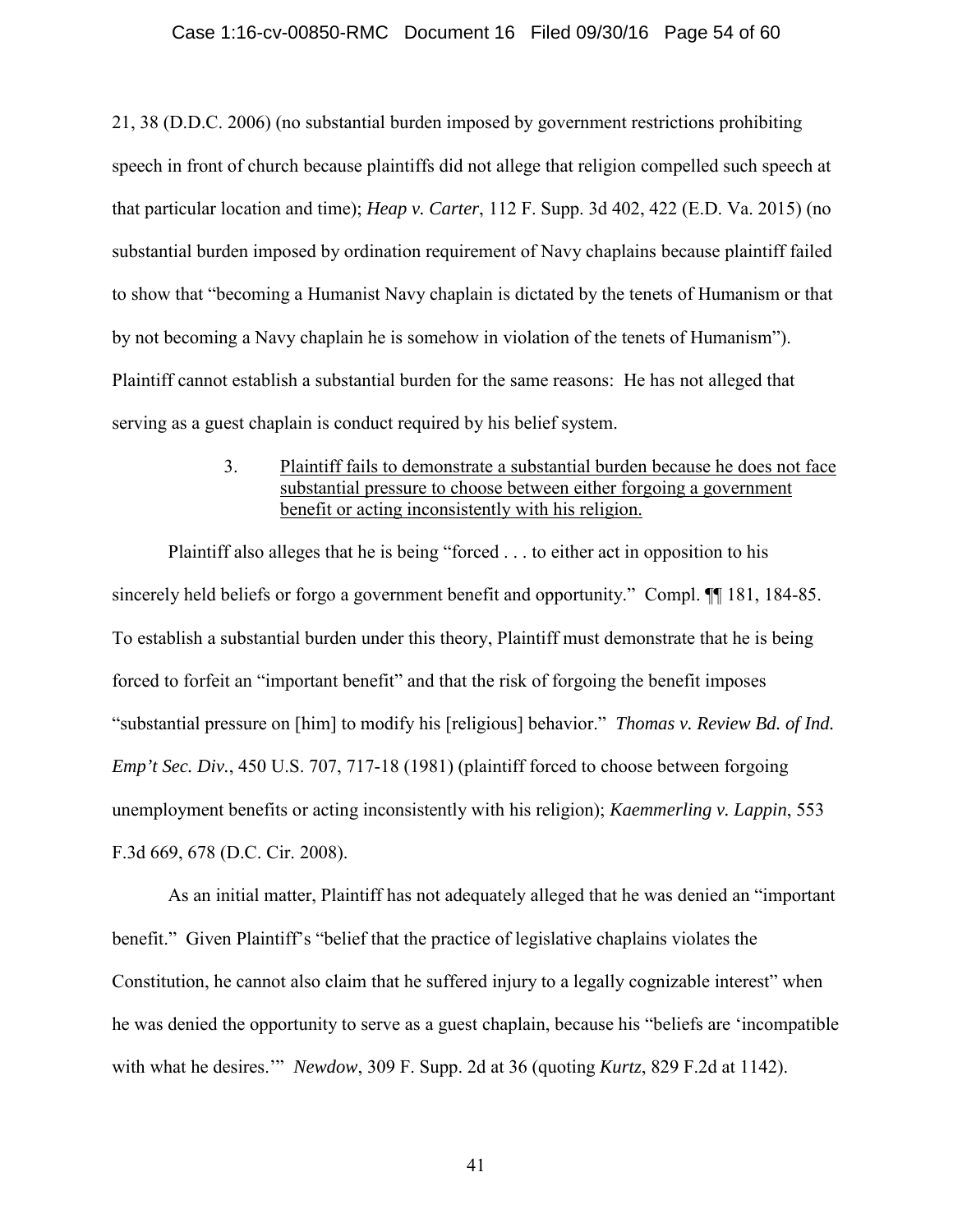#### Case 1:16-cv-00850-RMC Document 16 Filed 09/30/16 Page 55 of 60

Moreover, as shown in Part I.A., *supra*, the speculative loss of a potential opportunity for enhanced "notoriety" does not involve a cognizable injury, let alone an "important benefit."

Even if Plaintiff could demonstrate that he was denied a government benefit, he has also failed to allege facts establishing that forgoing this opportunity imposed "substantial pressure" on him to act in violation of his beliefs. Substantial pressure exists when the plaintiff risks criminal penalties or incarceration, *Wisconsin v. Yoder*, 406 U.S. 205, 208 (1972); *Gillette v. United States*, 401 U.S. 437, 461 (1971), millions of dollars in monetary penalties, *Burwell v. Hobby Lobby Stores, Inc.*, 134 S. Ct. 2751, 2777 (2014), or losing a benefit flowing from an "otherwise available public program" such as valuable unemployment benefits, *Thomas*, 450 U.S. at 718, *Sherbert v. Verner*, 374 U.S. 398, 403 (1963), or paid federal employment, *Singh v. McHugh*, No. 14-1906, 2016 WL 2770874 (D.D.C. May 13, 2016) (plaintiff forced to choose between position in the Reserve Officers' Training Corps and acting inconsistently with his religion). Not every benefit forgone, however, is of a sufficient "order or magnitude" to give rise to substantial pressure. *Johnson v. Robison*, 415 U.S. 361, 385–86 (1974) (forgoing veterans' educational benefits imposed only "incidental burden upon [plaintiff's] free exercise of religion" and thus was not sufficient in "order or magnitude" to be actionable); *Kammerling*, 553 F.3d at 678 ("an inconsequential or *de minimis* burden on religious practice" is insufficient).

Here, Plaintiff alleges that he is faced with either acting in violation of his beliefs or forgoing the "honor[]," "recogni[tion]," "welcome[]," and "special tribute" of serving as a guest chaplain. Compl. ¶¶ 16, 64. This incidental burden is clearly not of a sufficient "order or magnitude" to impose substantial pressure; Plaintiff is not required to make any choice that risks anything equivalent to incarceration, millions of dollars in fines, or the loss of income or employment. *See Johnson*, 415 U.S. at 385–86 (no substantial burden because plaintiff not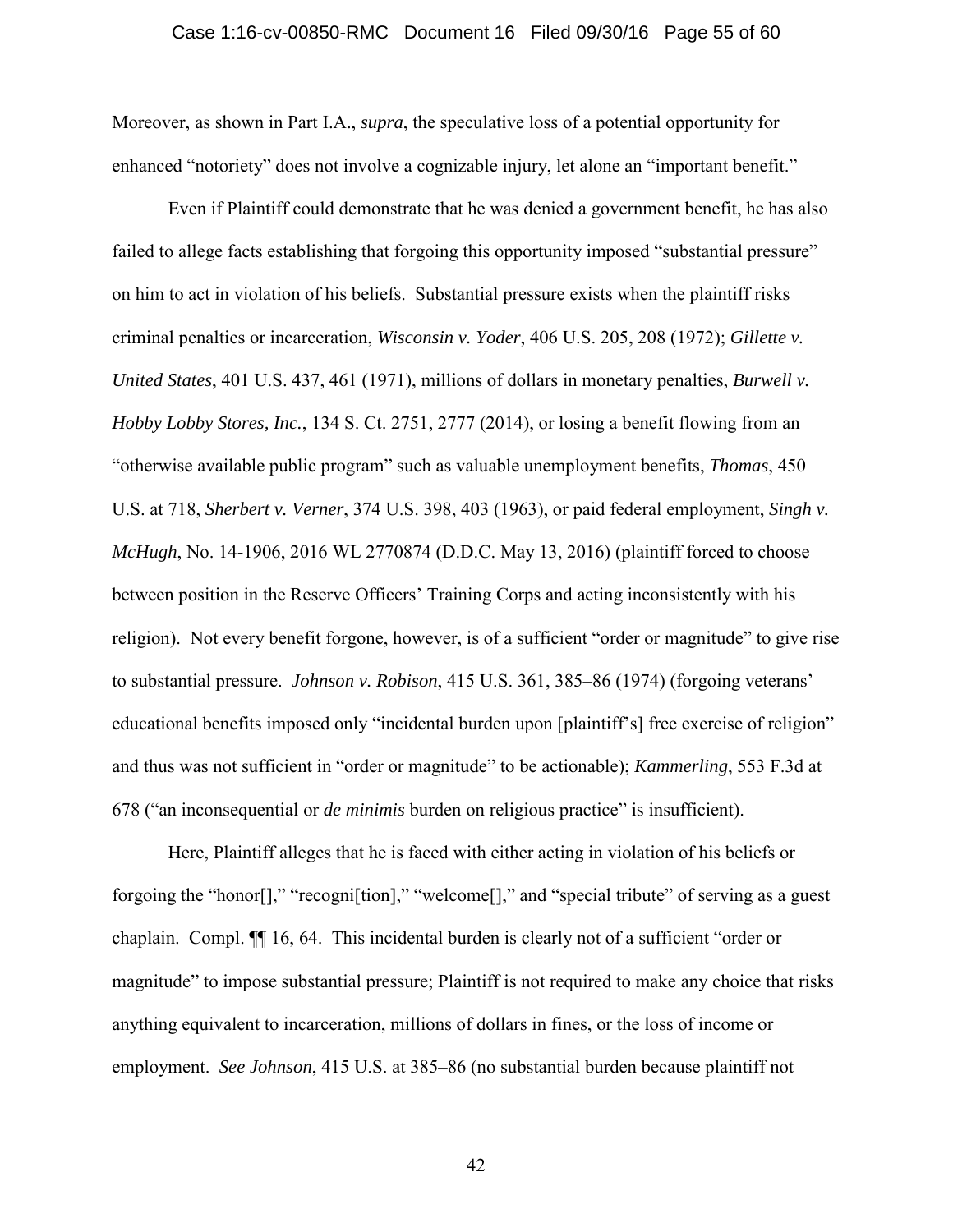## Case 1:16-cv-00850-RMC Document 16 Filed 09/30/16 Page 56 of 60

required "to make any choice comparable to that required of the petitioners in *Gillette* [i.e. modify religious practice or face incarceration]").

## 4. Plaintiff fails to demonstrate a substantial burden because he has alternative means of conveying his message.

Even if a regulation forbids a plaintiff from acting, there is no substantial burden if the regulation "prohibits only one of a multitude of means of conveying [plaintiff's] religious message." *Mahoney v. Doe*, 642 F.3d at 1121 (no substantial burden because plaintiff able to spread message through other means and in other locations); *Henderson*, 253 F.3d at 16 (availability of alternative locations in which to exercise one's religion relevant in determining whether burden is substantial).

If the requirements for guest chaplains have any effect on Plaintiff's conduct, it is only that they prevent Plaintiff from expressing his secular views in one very limited capacity – addressing Members of Congress as a guest chaplain on the House floor. The guest chaplain opportunity prohibits "only one of a multitude of means" for Plaintiff to convey his message and, therefore, does not impose a substantial burden. *See Mahoney v. Doe*, 642 F.3d at 1121;

*Henderson*, 253 F.3d at 16.<sup>16</sup>

## **D. Plaintiff Fails to State a Claim Under the Religious Test Clause.**

Plaintiff alleges that the requirement that guest chaplains be ordained and address a "supernatural higher power" amounts to a "religious test" in violation of the Religious Test

 $\overline{a}$ <sup>16</sup> Because Plaintiff failed to establish a *prima facie* case, Defendants are not required to demonstrate that the guest chaplain opportunity serves a compelling interest through the least restrictive means. *Branch Ministries v. Rossotti*, 40 F. Supp. 2d 15, 24 (D.D.C. 1999), *aff'd*, 211 F.3d 137 (D.C. Cir. 2000) ("If, and only if, plaintiffs can demonstrate a substantial burden, then the government has the burden under RFRA of establishing that the revocation serves a compelling governmental interest and that revocation is the least restrictive means of accomplishing that compelling interest.").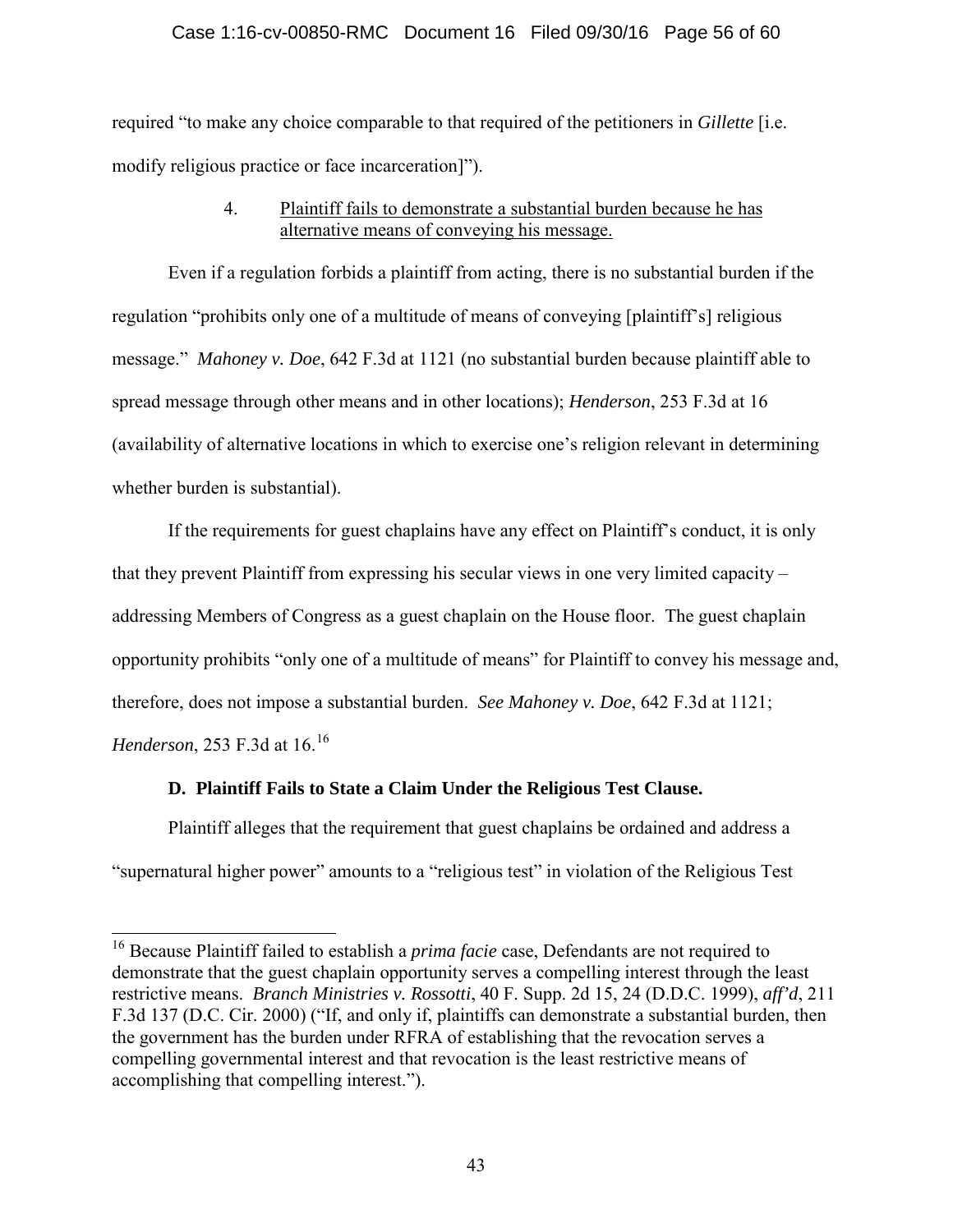#### Case 1:16-cv-00850-RMC Document 16 Filed 09/30/16 Page 57 of 60

Clause, which states that "no religious Test shall ever be required as a Qualification to any Office or public Trust under the United States." U.S. Const. art. VI, § 3, cl. 2; *see* Compl. ¶¶ 195-96. Plaintiff's allegations do not state a claim for violation of the Religious Test Clause.

As an initial matter, Plaintiff cannot establish that the guest chaplain position is "an Office or public Trust under the United States." U.S. Const. art. VI, § 3, cl. 2. As Plaintiff recognizes, nothing more than "honor[]" or "recognition" is bestowed upon a guest chaplain. *See* Compl. ¶¶ 61-64. The performance of this duty, which lasts only a few minutes at most and which confers no authority or emolument, does not elevate the guest chaplain to an office of the United States. *See United States v. Germaine*, 99 U.S. 508, 511-12 (1878) (concluding that the phrase "officer of the United States" "embraces the ideas of tenure, duration, emolument, and duties . . . that . . . [are] continuing and permanent, not occasional or temporary").<sup>17</sup>

Additionally, Plaintiff fails to state a claim under the Religious Test Clause because he does not allege that he was required, as a condition of serving as guest chaplain, to swear an oath of any kind, let alone swear an oath subscribing to a particular set of religious doctrines or beliefs. *See Torcaso v. Watkins*, 367 U.S. 488, 490-91 (1961) (noting purpose of Religious Test Clause was to eliminate "religious tests oaths"); Paul Horwitz, Religious Tests in the Mirror, 15 Wm. & Mary Bill of Rts. J. 75, 104-05, 114 (2006) (analyzing history and purpose of Clause and concluding it was "meant specifically to apply to any imposed oath, or its formal equivalent, that

<sup>&</sup>lt;sup>17</sup> While there is no accepted definition of "public trust" under the Religious Test Clause, it is inconceivable that a member of the public, invited by a government official to volunteer for a fleeting task, would be considered a holder of the public trust. *See generally U.S. Term Limits, Inc. v. Thornton*, 514 U.S. 779, 903 (1995) (Thomas, J., dissenting) (concluding that "public trust" refers to "Senators and Representatives"); Vasan Kesavan, The Very Faithless Elector?, 104 W. Va. L. R. 123,133 & n.45 (2001) (opining that "public trust" refers to Senators, Representatives, and Electors).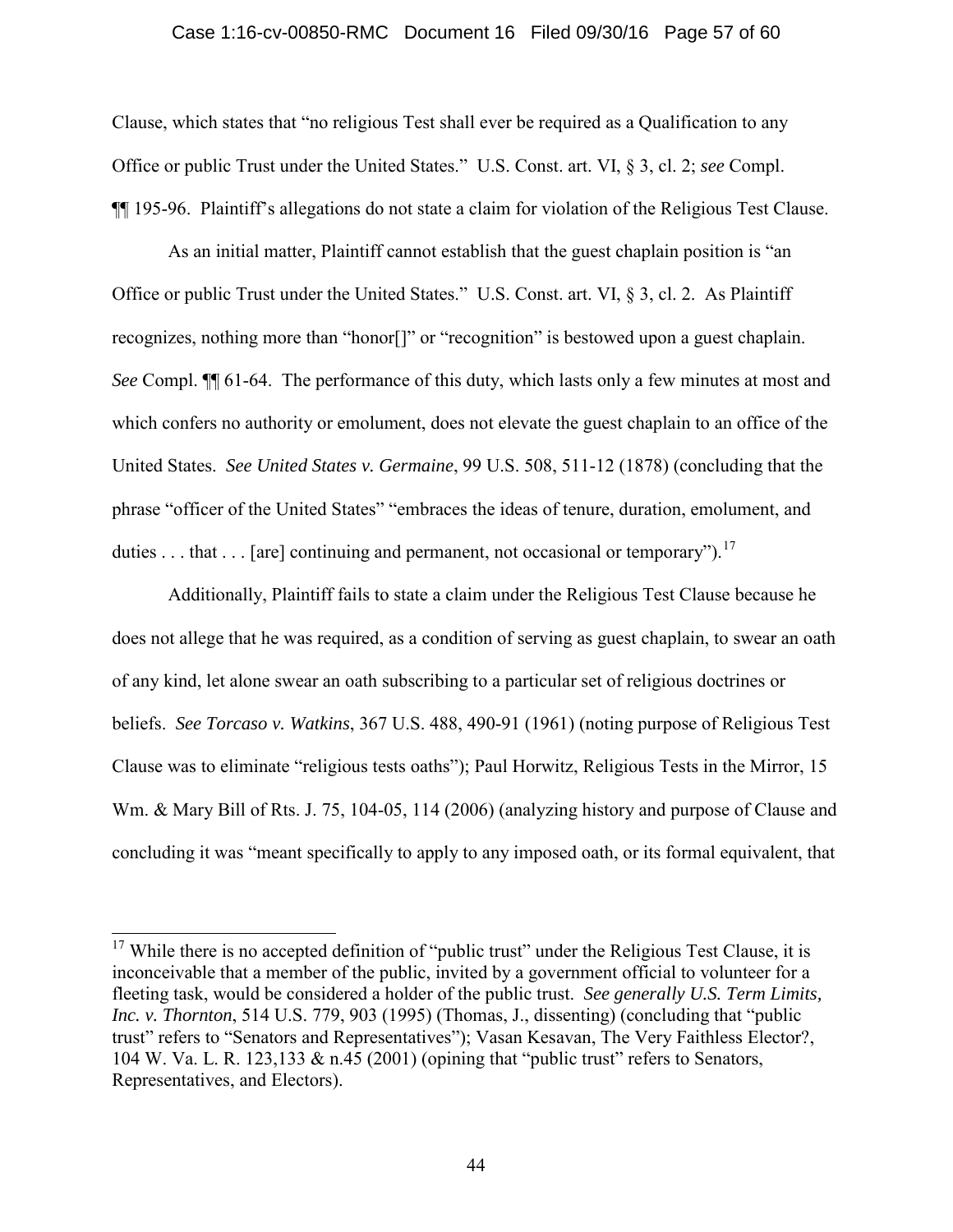#### Case 1:16-cv-00850-RMC Document 16 Filed 09/30/16 Page 58 of 60

would require the oath-taker to swear to a religious belief . . . as an absolute condition of public office"); Compl. ¶¶ 195-96.

Instead, Plaintiff seeks to expand the prohibition to include not only religious oaths, but any reference to religion as a selection criteria. No court has accepted such a broad reading of the Clause. To the contrary, Plaintiff's strained reading of the Clause has been rejected, and should be rejected here as well. *See Heap*, 112 F. Supp. 3d at 426 (requirement that Navy chaplains be endorsed by an ecclesiastical organization did not violate Religious Test Clause because plaintiff not required to profess belief in any particular religious group).

It is well established that the House may, consistent with the Constitution, appoint a Chaplain and require him to offer a religious "prayer" invoking a supreme being. *See supra* Part III.B. Plaintiff's attempt to use the Religious Test Clause as a basis for an indirect attack on Congressional prayer must fail for the same reasons that the House Chaplain may, consistent with the Constitution, offer a prayer. *See, e.g.*, *Anderson v. Laird*, 316 F. Supp. 1081, 1093 (D.D.C. 1970) ("The Court having determined that there is no violation of the Establishment Clause . . ., it necessarily follows that there can be no violation of the test oath prohibition."), *rev'd on other grounds*, 466 F.2d 283 (D.C. Cir. 1972).

#### **CONCLUSION**

For the foregoing reasons, Defendants' motion to dismiss should be granted, and Plaintiff's claims should be dismissed without leave to amend and with prejudice.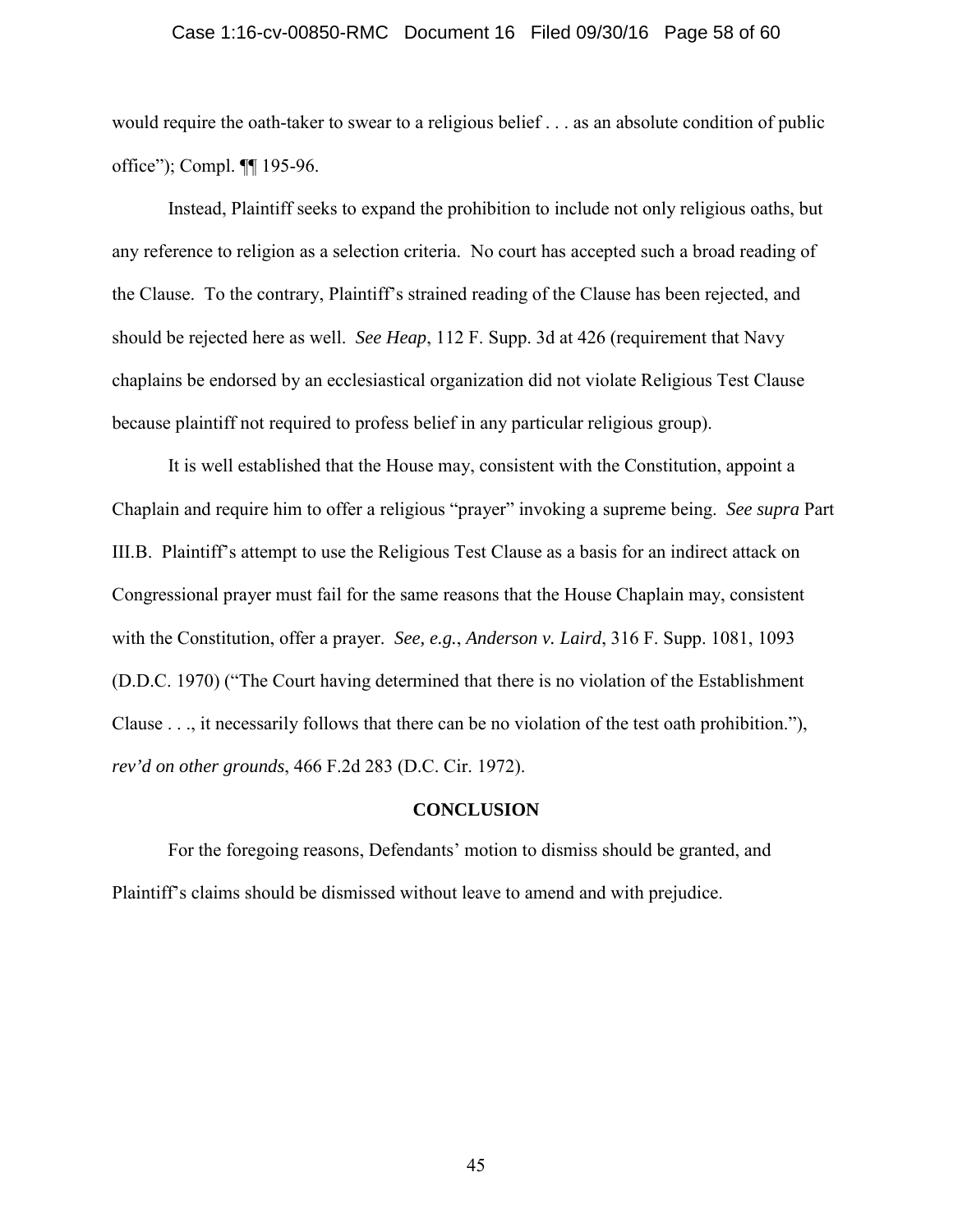Respectfully submitted,

*/s/ Thomas G. Hungar* THOMAS G. HUNGAR  *General Counsel*  ELENI M. ROUMEL  *Assistant General Counsel*  KIMBERLY HAMM  *Assistant General Counsel*  SARAH K. CURRAN  *Attorney* 

OFFICE OF GENERAL COUNSEL, U.S. HOUSE OF REPRESENTATIVES 219 Cannon House Office Building Washington, D.C. 20515 (202) 225-9700 (telephone) (202) 226-1360 (facsimile) Thomas.Hungar@mail.house.gov

*Counsel for the United States House of Representatives; and Speaker of the House Paul Ryan, Chaplain of the House Fr. Patrick J. Conroy, Elisa Aglieco, and Karen Bronson, all in their official capacities*

September 30, 2016